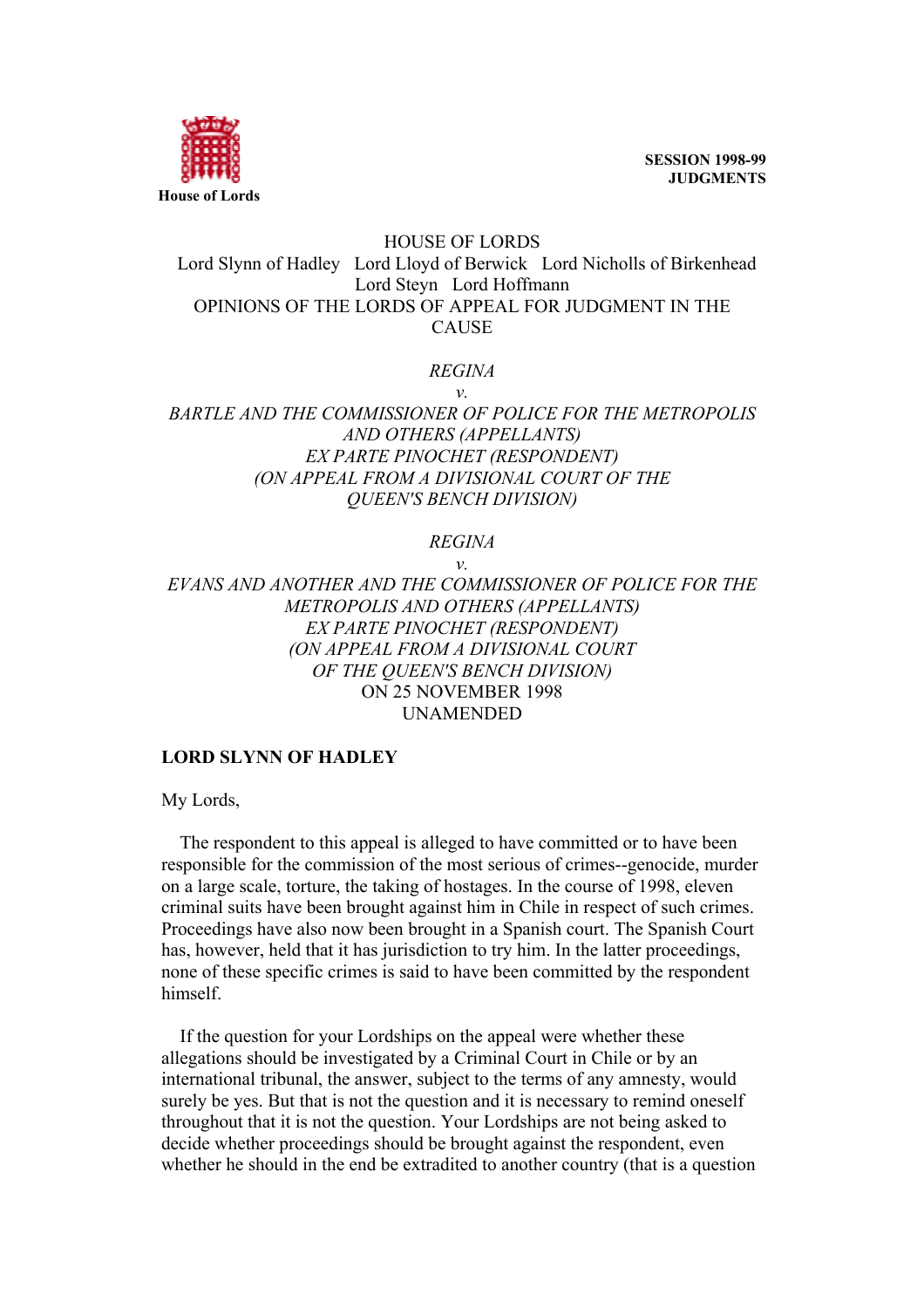for the Secretary of State) let alone whether he in particular is guilty of the commission or responsible for the commission of these crimes. The sole question is whether he is entitled to immunity as a former Head of State from arrest and extradition proceedings in the United Kingdom in respect of acts alleged to have been committed whilst he was Head of State.

### *The Proceedings*

 The proceedings have arisen in this way. On 16 October 1998 Mr. Nicholas Evans, a Metropolitan Magistrate, issued a provisional warrant for the arrest of the respondent pursuant to section 8(1)(*b*) of the Extradition Act 1989 on the basis that there was evidence that he was accused that:

 "between 11 September 1973 and 31 December 1983 within the jurisdiction of the Fifth Central Magistrate of the National Court of Madrid did murder Spanish citizens in Chile within the jurisdiction of the Government of Spain."

 A second warrant was issued by Mr. Ronald Bartle, a Metropolitan Magistrate, on 22 October 1998 on the application of the Spanish Government, but without the respondent being heard, despite a written request that he should be heard to oppose the application. That warrant was issued on the basis that there was evidence that he was accused:

 "between 1 January 1988 and December 1992 being a public official intentionally inflicted severe pain or suffering on another in the performance or purported performance of his official duties within the jurisdiction of the Government of Spain."

Particulars of other alleged offences were set out, namely:

 (i) between 1 January 1988 and 31 December 1992, being a public official, conspired with persons unknown to intentionally inflict severe pain or suffering on another in the performance or purported performance of his official duties;

 (ii) Between 1 January 1982 and 31 January 1992: (a) he detained; (b) he conspired with persons unknown to detain other persons ("the hostages") and in order to compel such persons to do or to abstain from doing any act, threatened to kill, injure or continue to detain the hostages;

 (iii) Between January 1976 and December 1992, conspired together with persons unknown to commit murder in a Convention country.

It seems, however, that there are alleged at present to have been only one or two cases of torture between 1 January 1988 and 11 March 1990.

The respondent was arrested on that warrant on 23 October.

 On the same day as the second warrant was issued, and following an application to the Home Secretary to cancel the warrant pursuant to section 8(4)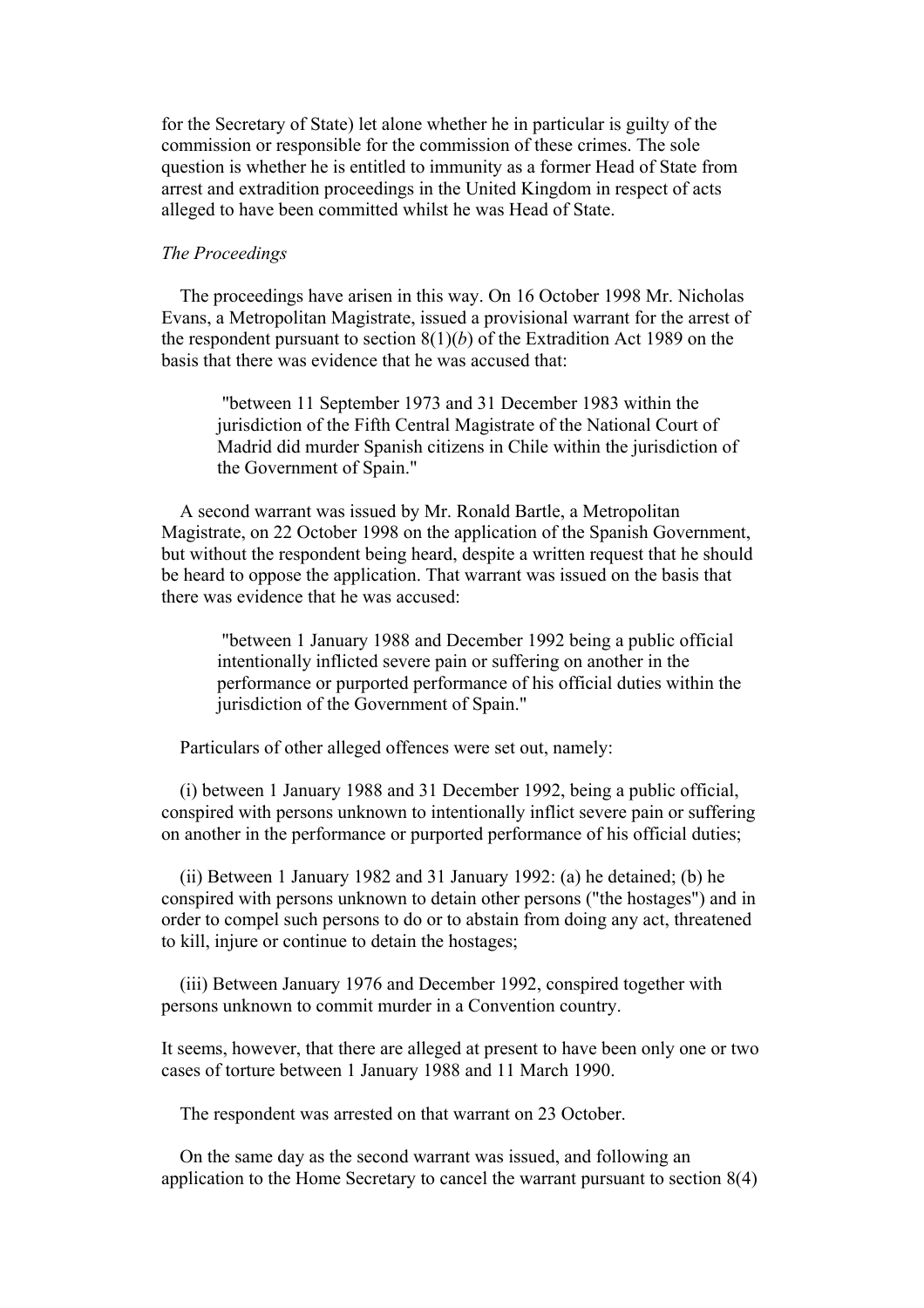of the Extradition Act 1989, solicitors for the respondent issued a summons applying for an order of Habeas Corpus. Mr. Michael Caplan, a partner in the firm of solicitors, deposed that the plaintiff was in hospital under medication following major surgery and that he claimed privilege and immunity from arrest on two grounds. The first was that, as stated by the Ambassador of Chile to the Court of St. James's, the respondent was "President of the Government Junta of Chile" according to Decree No. 1, dated 11 September 1973 from 11 September 1973 until 26 June 1974 and "Head of State of the Republic of Chile" from 26 June 1974 until 11 March 1990 pursuant to Decree Law No. 527, dated 26 June 1974, confirmed by Decree Law No. 806, dated 17 December 1974, and subsequently by the 14th Transitory Provision of the Political Constitution of the Republic of Chile 1980. The second ground was that the respondent was not and had not been a subject of Spain and accordingly no extradition crime had been identified.

 An application was also made on 22 October for leave to apply for judicial review to quash the first warrant of 16 October and to direct the Home Secretary to cancel the warrant. On 26 October a further application was made for Habeas Corpus and judicial review of the second warrant. The grounds put forward were (in addition to the claim for immunity up to 1990) that all the charges specified offences contrary to English statutory provisions which were not in force when the acts were done. As to the fifth charge of murder in a Convention country, it was objected that this charged murder in Chile (not a Convention country) by someone not a Spanish national or a national of a Convention country. Objection was also taken to the issue of a second provisional warrant when the first was treated as being valid.

 These applications were heard by the Divisional Court on 26 and 27 October. On 28 October leave was given to the respondent to move for certiorari and the decision to issue the provisional warrant of 16 October was quashed. The Magistrate's decision of 22 October to issue a provisional warrant was also quashed, but the quashing of the second warrant was stayed pending an appeal to your Lordships' House for which leave was given on an undertaking that the Commissioner of Police and the Government of Spain would lodge a petition to the House on 2 November 1998. It was ordered that the applicant was not to be released from custody other than on bail, which was granted subsequently. No order was made on the application for Habeas Corpus, save to grant leave to appeal and as to costs.

The Divisional Court certified:

 "that a point of law of general public importance is involved in the Court's decision, namely the proper interpretation and scope of the immunity enjoyed by a former Head of State from arrest and extradition proceedings in the United Kingdom in respect of acts committed when he was Head of State".

 The matter first came before your Lordships on Wednesday 5 November. Application for leave to intervene was made first by Amnesty International and others representing victims of the alleged activities. Conditional leave was given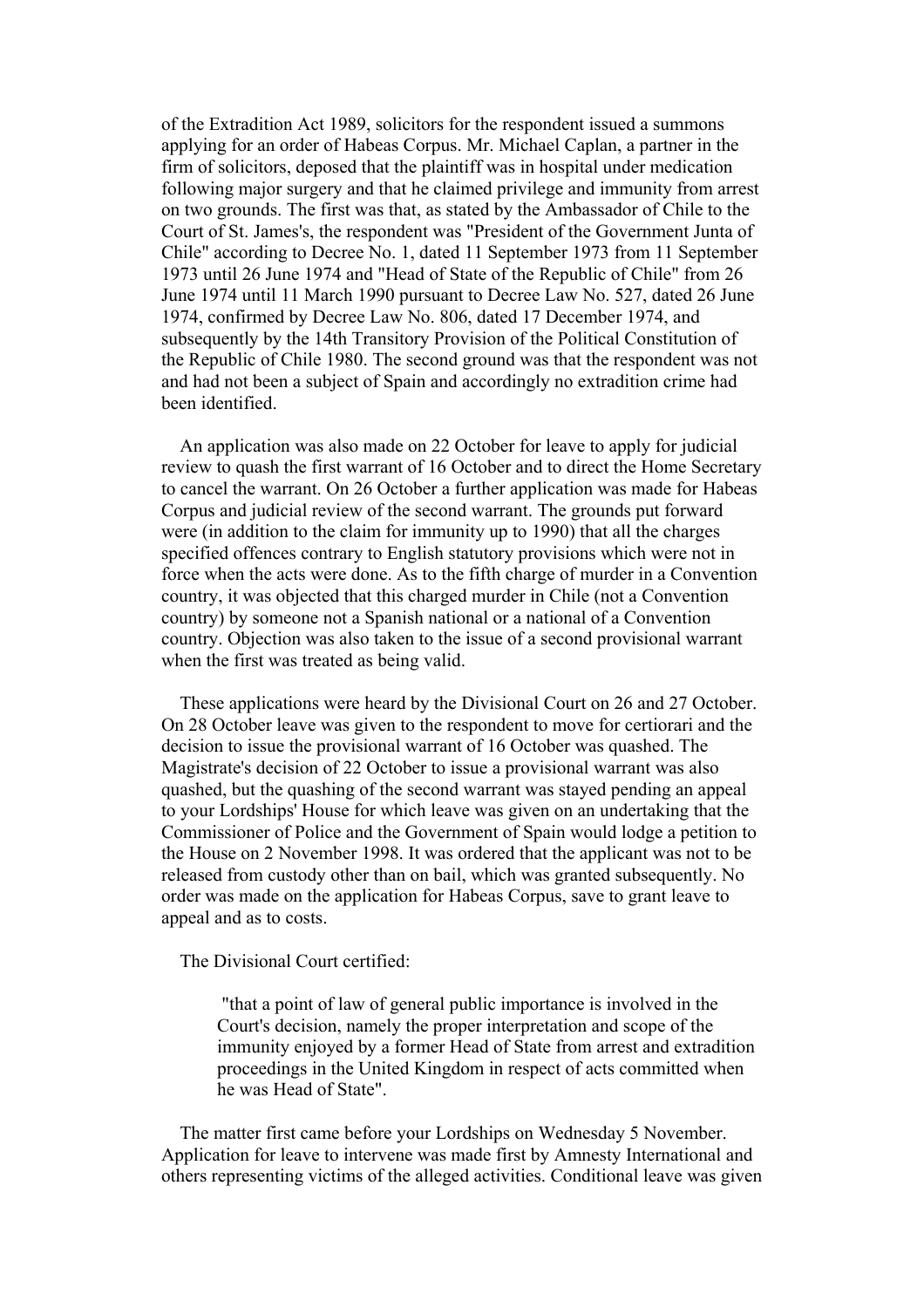to these intervenors, subject to the parties showing cause why they should not be heard. It was ordered that submissions should so far as possible be in writing, but that, in view of the very short time available before the hearing, exceptionally leave was given to supplement those by oral submissions, subject to time limits to be fixed. At the hearing no objection was raised to Professor Brownlie, Q.C. on behalf of these intervenors being heard. Leave was also given to other intervenors to apply to put in written submissions, although an application to make oral submissions was refused. Written submissions were received on behalf of these parties. Because of the urgency and the important and difficult questions of international law which appeared to be raised, the Attorney General, at your Lordships request, instructed Mr. David Lloyd Jones as amicus curiae and their Lordships are greatly indebted to him for the assistance he provided in writing and orally at such very short notice. Many cases have been cited by counsel, but I only refer to a small number of them.

 At the date of the provisional warrants and of the judgment of the Divisional Court no extradition request had been made by Spain, a party to the European Convention on Extradition, nor accordingly any authority to proceed from the Secretary of State under the Extradition Act 1989.

 The Divisional Court held that the first warrant was defective. The offence specified of murder in Chile was clearly not said to be committed in Spain so that section  $2(1)(a)$  of the 1989 Act was not satisfied. Nor was section  $2(1)(b)$  of the Act satisfied since the United Kingdom Courts could only try a defendant for murder outside the United Kingdom if the defendant was a British citizen (section 9 of the Offences Against the Person Act 1861 as amended). Moreover, section  $2(3)(a)$  was not satisfied, since the accused is not a citizen of Spain and it is not sufficient that the victim was a citizen of Spain. The Home Secretary, however, was held not to have been in breach of his duty by not cancelling the warrants. As for the second provisional warrant, the Divisional Court rejected the respondent's argument that it was unlawful to proceed on the second warrant and that the Magistrate erred in not holding an inter partes hearing. The Court did not rule at that stage on the respondent's argument that the acts alleged did not constitute crimes in the United Kingdom at the time they were done, but added that it was not necessary that the conduct alleged did constitute a crime here at the time the alleged crime was committed abroad.

 As to the sovereign immunity claim, the Court found that from the earliest date in the second warrant (January 1976), the respondent was Head of State of Chile and, although he ceased to be Head of State in March 1990, nothing was relied on as having taken place after March 1990 and indeed the second international warrant issued by the Spanish Judge covered the period from September 1973 to 1979. Section 20 in Part III of the State Immunity Act 1978 was held to apply to matters which occurred before the coming into force of the Act. The Court read the international warrant as accusing the respondent not of personally torturing or murdering victims or causing their disappearance, but of using the powers of the State of which he was Head to do that. They rejected the argument that section 20(1) of the 1970 Act and Article 39 of the Vienna Convention only applied to acts done in the United Kingdom, and held that the applicant was entitled to immunity as a former Head of State from the criminal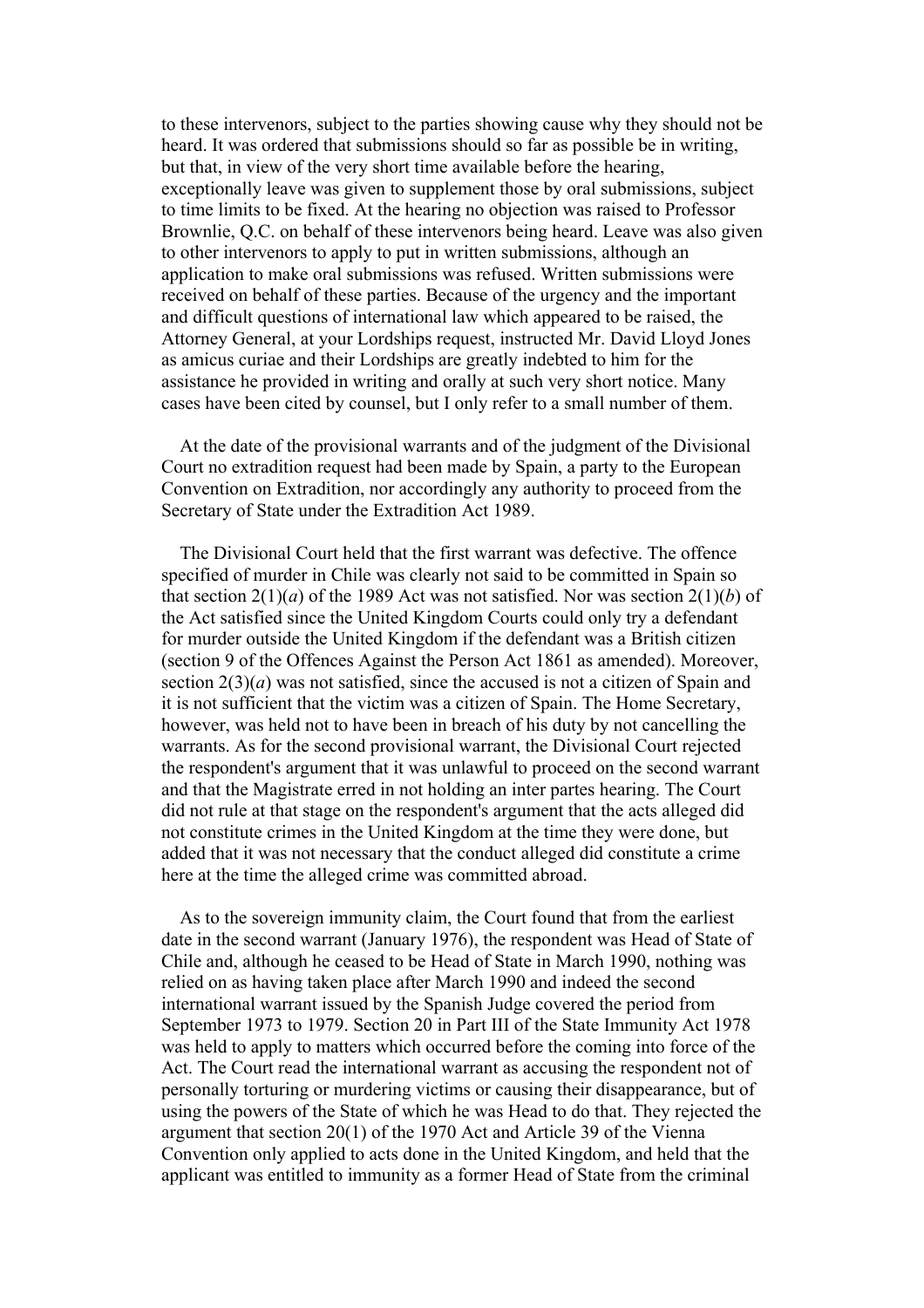and civil process of the English Courts.

 A request for the extradition of the respondent, signed in Madrid on 3 November 1998 by the same judge who signed the international warrant, set out a large number of alleged murders, disappearances and cases of torture which, it is said, were in breach of Spanish law relating to genocide, to torture and to terrorism. They occurred mainly in Chile, but there are others outside Chile--e.g. an attempt to murder in Madrid, which was abandoned because of the danger to the agent concerned. The respondent personally is said to have met an agent of the intelligence services of Chile (D.I.N.A.) following an attack in Rome on the Vice-President of Chile in October 1975 and to have set up and directed "Operation Condor" to eliminate political adversaries, particularly in South America.

 "These offences have presumably been committed, by Augusto Pinochet Ugarte, along with others in accordance with the plan previously established and designed for the systematic elimination of the political opponents, specific segments of sections of the Chilean national groups, ethnic and religious groups, in order to remove any ideological dispute and purify the Chilean way of life through the disappearance and death of the most prominent leaders and other elements which defended Socialist, Communist (Marxist) positions, or who simply disagreed."

 By order of 5 November 1998, the Judges of the National Court Criminal Division in Plenary Session held that Spain had jurisdiction to try crimes of terrorism, and genocide even committed abroad, including crimes of torture which are an aspect of genocide and not merely in respect of Spanish victims.

 "Spain is competent to judge the events by virtue of the principle of universal prosecution for certain crimes--a category of international law- -established by our internal legislation. It also has a legitimate interest in the exercise of such jurisdiction because more than 50 nationals were killed or disappeared in Chile, victims of the repression reported in the proceedings."

### *The Validity of the Arrest*

 Although before the Divisional Court the case was argued on the basis that the respondent was at the relevant times Head of State, it was suggested that he was not entitled to such recognition, at any rate for the whole of the period during which the crimes were alleged to have been committed and for which immunity is claimed. An affidavit sworn on 2 November 1974 was produced from Professor Faundez to support this. His view was that by Decree Law No. 1 of 11 September 1973, the respondent was only made President of the Military Junta; that Decree Law was in any event unconstitutional. By Decree Law No. 527 of 26 June 1974, the respondent was designated "Supreme Chief of the Nation" and by Decree Law No. 806 of 17 December 1974, he was given the title President of the Republic of Chile. This, too, it is said was unconstitutional, as was the Decree Law No. 788 of 4 December 1974 purporting to reconcile the Decree Laws with the Constitution. He was not, in any event, appointed in a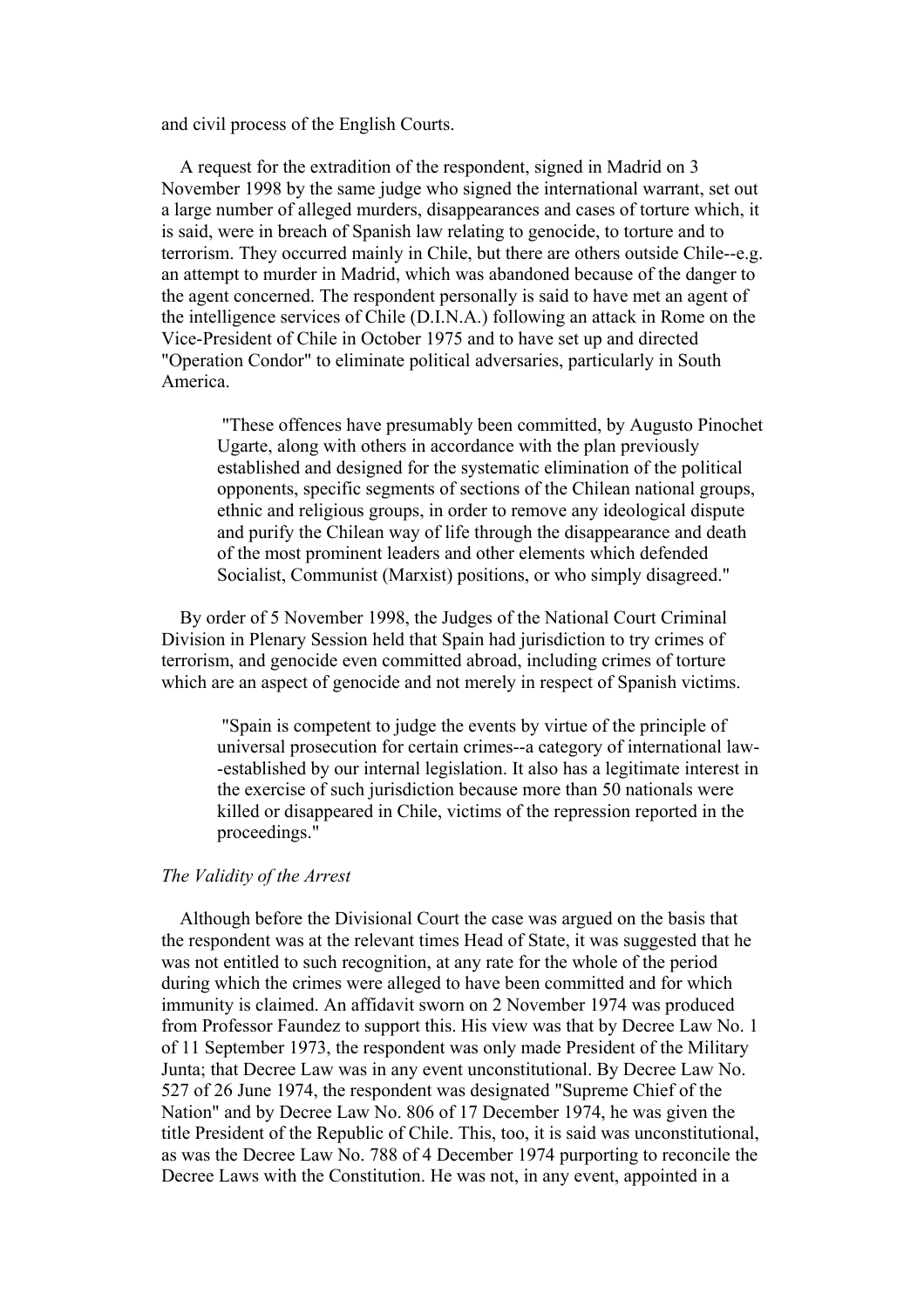way recognised by the Constitution. It seems clear, however, that the respondent acted as Head of State. In affidavits from the Ambassador of Chile to the Court of St. James's, sworn on 21 October 1998, and by affidavits of two former Ambassadors, his position has been said to be that of President of the Junta from 11 September 1973 until 26 June 1974 and then Head of State from 26 June 1974 until 11 March 1990. Moreover, it was the respondent who signed the letters of credential presented to The Queen by the Chilean Ambassador to the United Kingdom on 26 October 1973. Further, in the request for extradition dated 3 November 1998, the Spanish Government speak of him as being Head of State. He is said not to have immunity "in regard to the allegedly criminal acts committed when [the respondent] was Head of State in Chile" and in considering whether an immunity should be accorded, it was relevant to take into account that "Mr. Pinochet became Head of State after overthrowing a democratically elected Government by force". I accordingly accept for the purposes of this appeal that, although no certificate has been issued by the Secretary of State pursuant to Section 21(a) of the State Immunity Act 1978, on the evidence at all maternal times until March 1990 the respondent was Head of State of Chile.

 The protection claimed by the respondent is put essentially on two different bases, one a procedural bar to the proceedings for extradition and the other an objection that the issues raised are not justiciable before the English Courts. They are distinct matters, though there are common features. See for example *Argentina v. Amerada Hess* 488 U.S. 428, *Filartiga v. Pena-Irala* (1984) 577 F.Supp. 860, *Siderman de Blake v. Republic of Argentina*(1992) 965 F 2d 699, and *Al Adsani v. Kuwait* 107 I.L.R. 536.

### *The Claim of Immunity*

 Chronologically, it is the procedural bar which falls to be considered first. Can the respondent say either that because the State is immune from proceedings he cannot be brought before the Court, or can he say that as a former Head of State he has an immunity of his own which, as I see it, is a derivative of the principle of State immunity. The starting point for both these claims is now the State Immunity Act 1978. The long title of that Act states that this is to (a) make new provision in respect of proceedings in the United Kingdom by or against other States and (b) to make new provision with respect to the immunities and privileges of Heads of State.

Part I deals with (a); Part III with (b). *Part I*

 By section 1 headed "General Immunity from Jurisdiction", it is provided: "(1) A State is immune from the jurisdiction of the Courts of the United Kingdom except as provided in the following provisions of this Part of this Act".

The first part of the sentence is general and the exceptions which follow in sections 2 to 11 relate to specific matters--commercial transactions, certain contracts of employment and injuries to persons and property caused by acts or omissions in the United Kingdom--and do not indicate whether the general rule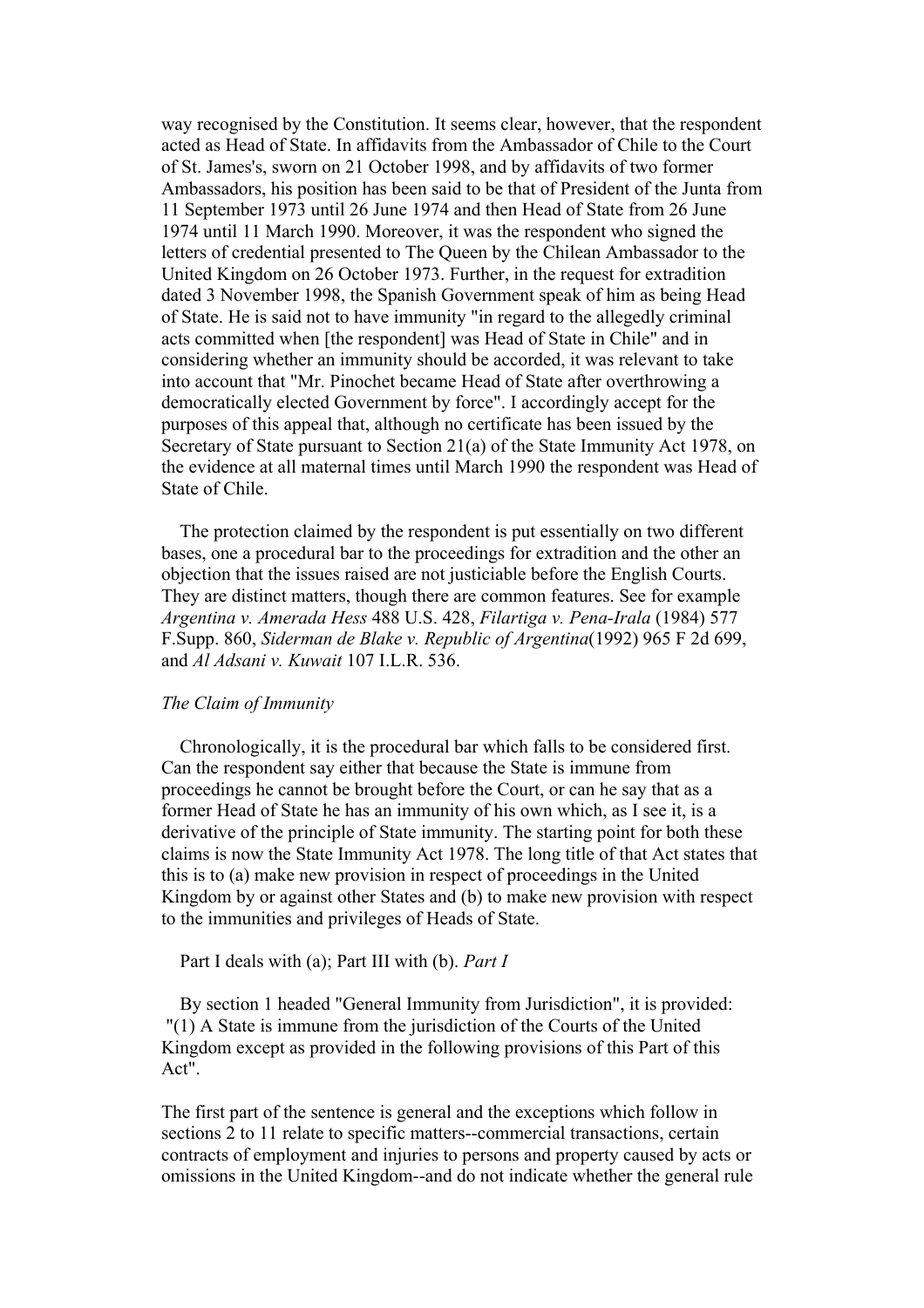applies to civil or criminal matters, or both. Some of these exceptions -patents, trademarks and business names, death or personal injury--are capable of being construed to include both civil and criminal proceedings.

 Section 1 refers only to States and there is nothing in its language to indicate that it covers emanations or officials of the State. I read it as meaning States as such. Section 14, however, goes much further, since references to a State:

 "include references to (a) the sovereign or other head of that State in his public capacity; (b) the government of that State; and (c) any department of that government, but not to any entity (hereinafter referred to as a separate entity) which is distinct from the executive organs of the government of the State and capable of suing or of being sued".

 A "separate entity" is immune from jurisdiction "if, and only if--(a) the proceedings relate to anything done by it in the exercise of sovereign authority and (b) the circumstances are such that a State . . . would have been so immune." This section does not deal expressly with the position of a former Head of State.

 Section 16(4), however, under the heading "Excluded Matters", provides that "this Part of this Act does not apply to criminal proceedings". Mr. Nicholls, Q.C. contends that this must be read subject to the terms of the provision of Section 1(1) which confers absolute immunity from jurisdiction on States. Section 16(4) therefore excludes criminal proceedings from the exceptions provided in sections 2 to 11, but it does not apply to section 1(1), so that a State is immune from criminal proceedings and accordingly Heads of State enjoy immunity from criminal proceedings under section 14. I am not able to accept this. Section 16(4) is in quite general terms and must be read as including section 1 as well as sections 2 to 11 of the Act. It is hardly surprising that crimes are excluded from section 1, since the number of crimes which may be committed by the State as opposed to by individuals seems likely to be limited. It is also consistent with the Foreign Sovereign Immunity Act of the United States which, as I understand it, does not apply to criminal proceedings. Since extradition proceedings in respect of criminal charges are themselves regarded as criminal proceedings, the respondent cannot rely on Part I of the 1978 Act.

### *Part III*

 Part III of the Act contains the provisions of this Act on which it seems that this claim turns, curiously enough under the heading, "Miscellaneous and Supplementary". By section 20(1), "Heads of State", it is provided that:

 "subject to the provisions of this section and to any necessary modifications, the Diplomatic Privileges Act 1964 shall apply to (a) A sovereign or other head of State; (b) members of his family forming part of his household; and (c) his private servants, as it applies to the head of a diplomatic mission, to members of his family forming part of his household and to his private servants.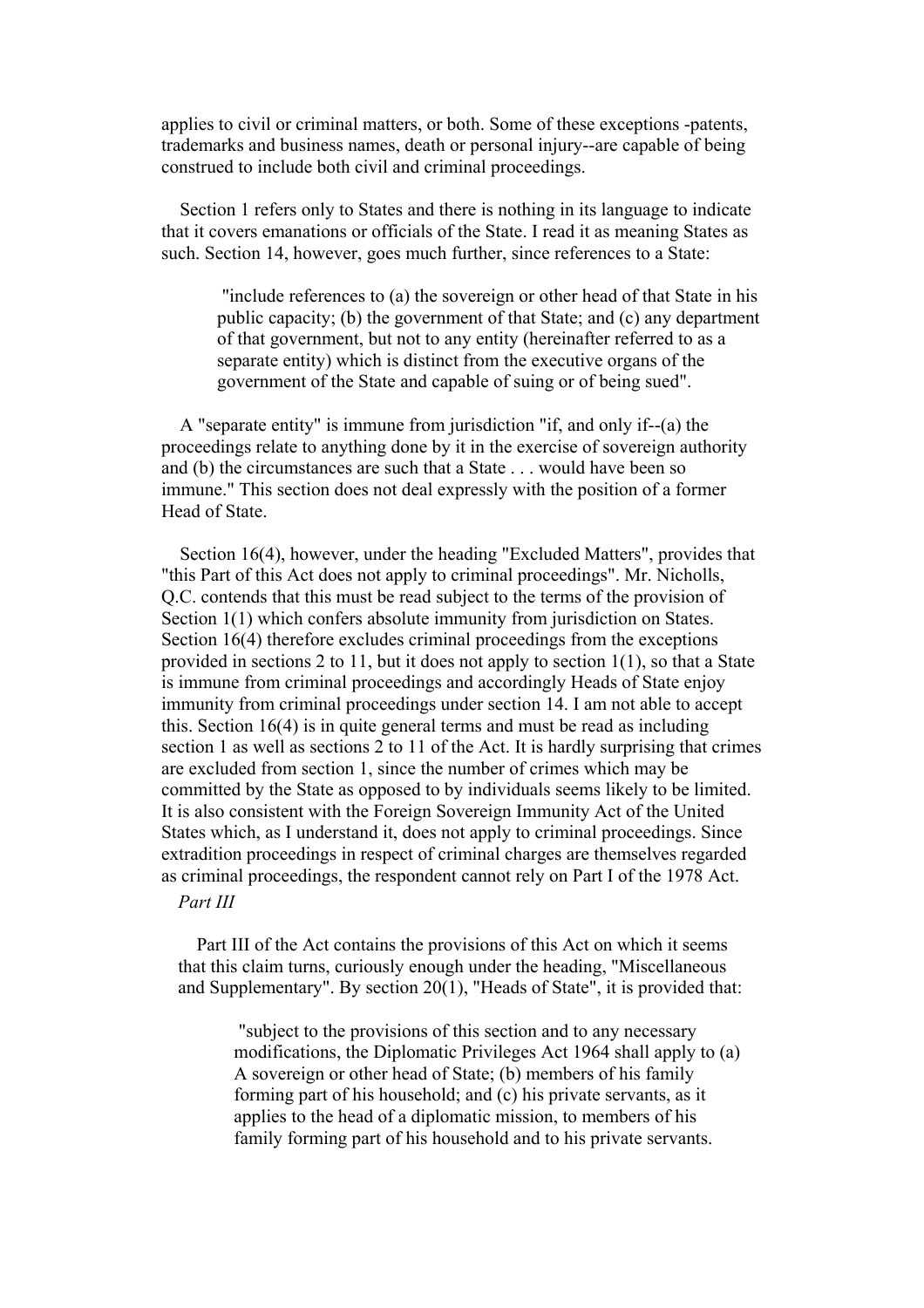(5) This section applies to the sovereign or other head of any State on which immunities and privileges are conferred by Part I of this Act and is without prejudice to the application of that Part to any such sovereign or head of State in his public capacity".

Again there is no mention of a former Head of State.

. . . .

 The Diplomatic Privileges Act 1964, unlike the 1978 Act, provides in section 1 that the provisions of the Act, "with respect to the matters dealt with shall "have effect in substitution for any previous enactment or rule of law". By section 2, Articles of the Vienna Convention on Diplomatic Relations (1961) set out in the Schedule, "shall have the force of law in the United Kingdom."

 The Preamble to the Vienna Convention (which though not part of the Schedule may in my view be looked at in the interpretation of the articles so scheduled) refers to the fact that an International Convention on Diplomatic Privileges and Immunities would contribute to the development of friendly relations among nations "irrespective of the differing constitutional and social systems" and records that the purpose of such privileges and immunities is "not to benefit individuals, but to ensure the efficient performance of the functions of diplomatic missions as representing States." It confirmed, however, "that the rules of customary international law should continue to govern questions not expressly regulated by the provisions of the present Convention."

 It is clear that the provisions of the Convention were drafted with the Head and the members of a diplomatic staff of the mission of a sending State (whilst in the territory of the receiving State and carrying out diplomatic functions there) in mind and the specific functions of a diplomatic mission are set out in article 3 of the Convention. Some of the provisions of the Vienna Convention thus have little or no direct relevance to the Head of State: those which are relevant must be read "with the necessary modifications".

The relevant provisions for present purposes are:-

#### (i) Article 29:

 "The person of a diplomatic agent shall be inviolable. He shall not be liable to any form of arrest or detention. The receiving State shall treat him with due respect and shall take all appropriate steps to prevent any attack on his person, freedom or dignity."

 (ii) By Article 31(1), a diplomatic agent shall enjoy immunity from the criminal jurisdiction of the receiving State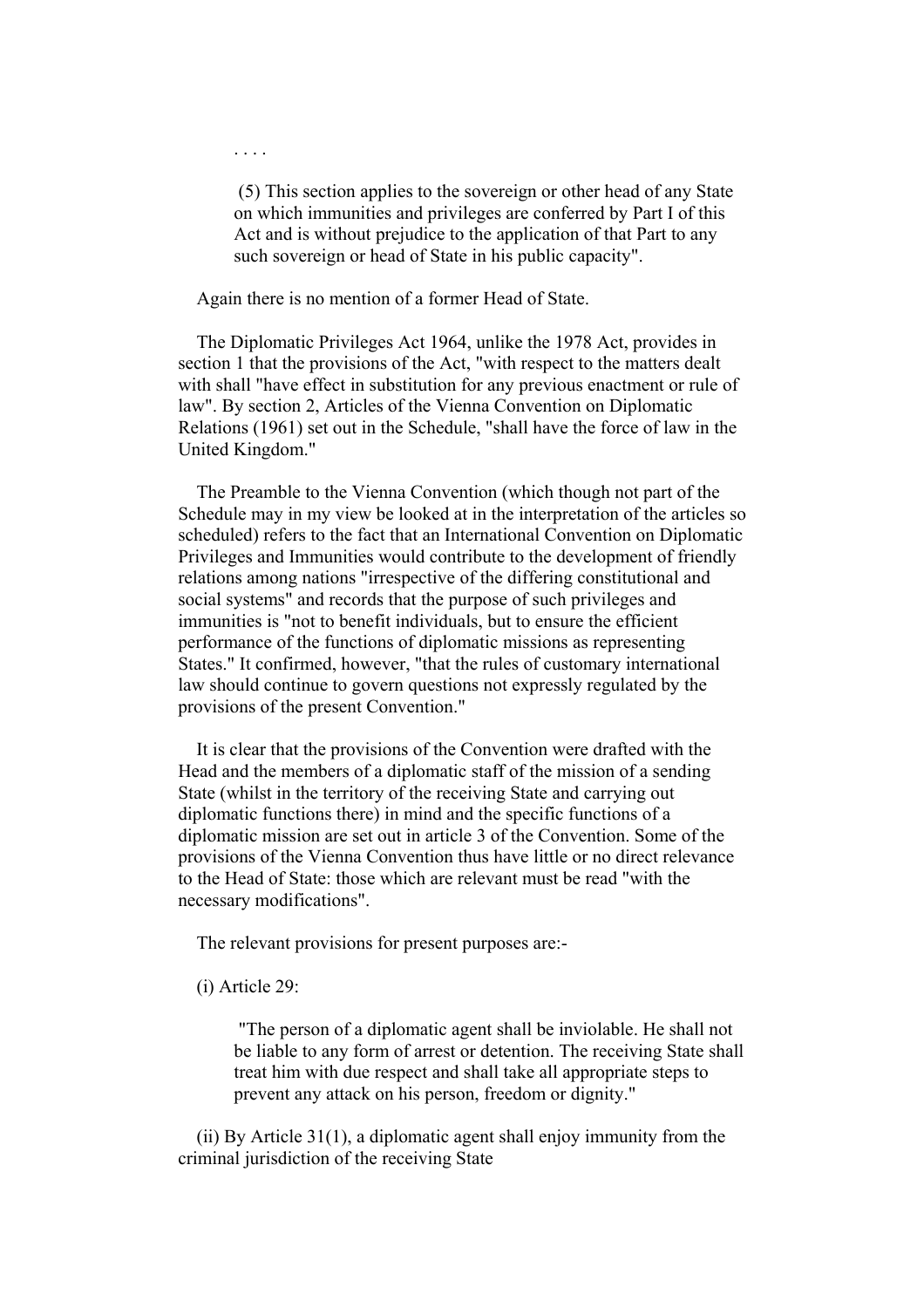### (iii) By Article 39:

 "1. Every person entitled to privileges and immunities shall enjoy them from the moment he enters the territory of the receiving State on proceeding to take up his post or, if already in its territory, from the moment when his appointment is notified to the Ministry for Foreign Affairs or such other ministry as may be agreed. 2. When the functions of a person enjoying privileges and immunities have come to an end, such privileges and immunities shall normally cease at the moment when he leaves the country, or on expiry of a reasonable period in which to do so, but shall subsist until that time, even in case of armed conflict. However, with respect to acts performed by such a person in the exercise of his functions as a member of the mission, immunity shall continue to subsist."

 It is also to be noted that in article 38, for diplomatic agents who are nationals of or resident in the receiving State, immunity is limited. Such immunity is only in respect of "official" acts performed in the exercise of his functions.

 Reading the provisions "with the necessary modifications" to fit the position of a Head of State, it seems to me that when references are made to a "diplomatic agent" one can in the first place substitute only the words "Head of State". The provisions made cover, prima facie, a Head of State whilst in office. The next question is how to relate the time limitation in article 39(1) to a Head of State. He does not, in order to take up his post as Head of State, "enter the territory of a receiving State", i.e. a country other than his own, in order to take up his functions or leave it when he finishes his term of office. He may, of course, as Head of State visit another State on an official visit and it is suggested that his immunity and privileges are limited to those visits. Such an interpretation would fit into a strictly literal reading of article 39. It seems to me, however, to be unreal and cannot have been intended. The principle functions of a Head of State are performed in his own country and it is in respect of the exercise of those functions that if he is to have immunity that immunity is most needed. I do not accept therefore that section 20 of the 1978 Act read with article 39(2) of the Vienna Convention is limited to visits abroad.

 Nor do I consider that the general context of this Convention indicates that it only grants immunity to acts done in a foreign state or in connection only with international diplomatic activities as normally understood. The necessary modification to "the moment he enters the territory of the receiving State on proceeding to take up his post" and to "the moment when he leaves the country" is to the time when he "becomes Head of State" to the time "when he ceases to be Head of State". It therefore covers acts done by him whilst in his own State and in post. Conversely there is nothing to indicate that this immunity is limited to acts done within the State of which the person concerned is Head.

If these limitations on his immunity do not apply to a Head of State they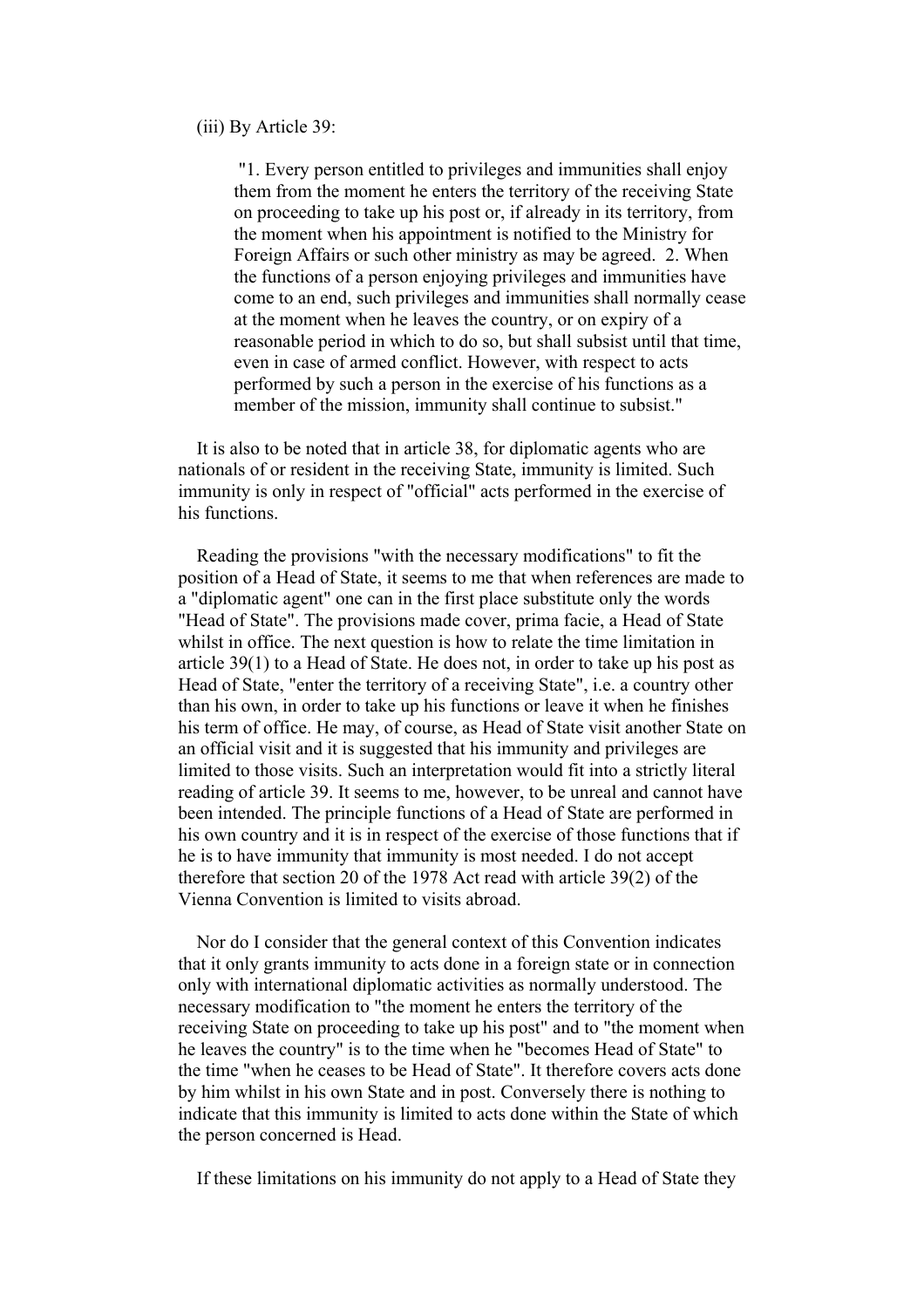should not apply to the position of a former Head of State, whom it is sought to sue for acts done during his period as Head of State. Another limitation has, however, been suggested. In respect of acts performed by a person in the exercise of his functions as head of a mission, it is said that it is only "immunity" which continues to subsist, whereas "privileges and immunities normally cease at the moment when he leaves the country [sc. when he finishes his term of office]." It is suggested that all the provisions of article 29 are privileges not immunities. Mr. Nicholls, Q.C. replies that even if being treated with respect and being protected from an attack on his person, freedom or dignity are privileges, the provision that a diplomatic agent [sc. Head of State] "shall not be liable to any form of arrest or detention" is an immunity. As a matter of ordinary language and as a matter of principle it seems to me that Mr. Nicholls is plainly right. In any event, by article 31 the diplomatic agent/Head of State has immunity from the criminal jurisdiction of the receiving State: that immunity would cover immunity from arrest as a first step in criminal proceedings. Immunity in article 39(2) in relation to former Heads of State in my view covers immunity from arrest, but so also does article 29.

 Where a diplomatic agent [Head of State] is in post, he enjoys these immunities and privileges as such--i.e. ratione personae just as in respect of civil proceedings he enjoys immunity from the jurisdiction of the Courts of the United Kingdom under section 14 of the 1978 Act because of his office.

 For one who ceases to occupy a post "with respect to acts performed by such a person in the exercise of his functions as a member of the mission [Head of State] immunity shall continue to subsist." This wording is in one respect different from the wording in article 38 in respect of a diplomat who is a national of the receiving State. In that case, he has immunity in respect of "official" acts performed in the exercise of his function, but as Mrs. Denza suggests, the two should be read in the same way [see Diplomatic Law, 2nd Edition, p. 363].

 The question then arises as to what can constitute acts (i.e. official acts) in the exercise of his functions as Head of State.

 It is said (in addition to the argument that functions mean only international functions which I reject):

 (i) that the functions of the Head of State must be defined by international law, they cannot be defined simply as a matter of national law or practice; and

 (ii) genocide, torture and the taking of hostages cannot be regarded as the functions of a Head of State within the meaning of international law when international law regards them as crimes against international law.

 As to (i), I do not consider that international law prescribes a list of those functions which are, and those which are not, functions for the purposes of article 32. The role of a Head of State varies very much from country to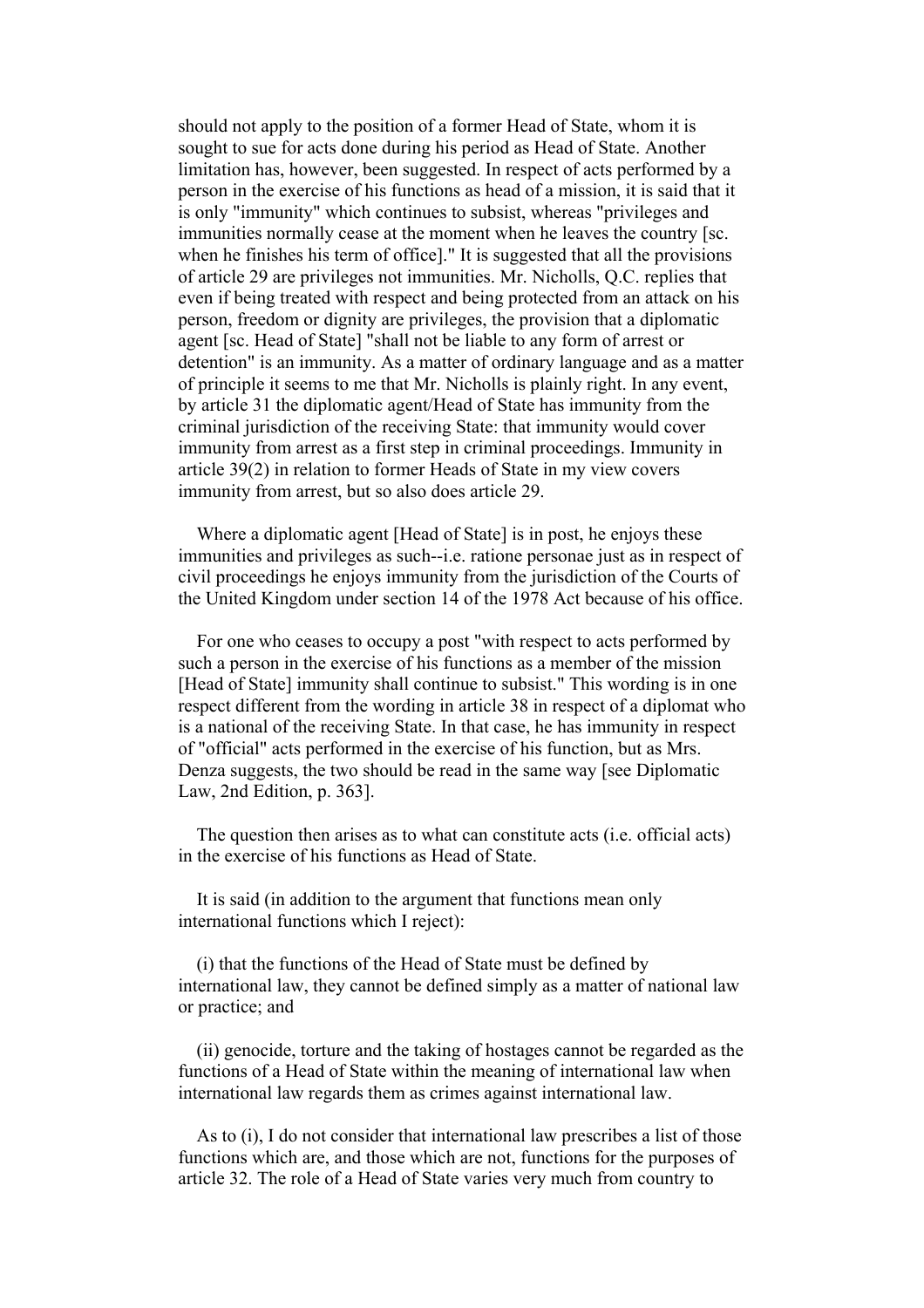country, even as between Presidents in various States in Europe and the United States. International law recognises those functions which are attributed to him as Head of State by the law, or in fact, in the country of which he is Head as being functions for this purpose, subject to any general principle of customary international law or national law, which may prevent what is done from being regarded as a function.

 As to (ii), clearly international law does not recognise that it is one of the specific functions of a Head of State to commit torture or genocide. But the fact that in carrying out other functions, a Head of State commits an illegal act does not mean that he is no longer to be regarded as carrying out one of his functions. If it did, the immunity in respect of criminal acts would be deprived of much of its content. I do not think it right to draw a distinction for this purpose between acts whose criminality and moral obliquity is more or less great. I accept the approach of Sir Arthur Watts, Q.C. in his Hague Lectures at pp. 56-57:

 "A Head of State clearly can commit a crime in his personal capacity; but it seems equally clear that he can, in the course of his public functions as Head of State, engage in conduct which may be tainted by criminality or other forms of wrongdoing. The critical test would seem to be whether the conduct was engaged in under colour of or in ostensible exercise of the Head of State's public authority90. If it was, it must be treated as official conduct, and so not a matter subject to the jurisdiction of other States *whether or not* it was wrongful or illegal under the law of his own State.91"

 In the present case it is accepted in the international warrant of arrest that in relation to the repression alleged "the plans and instructions established beforehand from the Government enabled these actions to be carried out". "In this sense [the] Commander in Chief of the Armed Forces and Head of the Chilean Government at the time committed punishable acts . . . "

 I therefore conclude that in the present case the acts relied on were done as part of the carrying out of his functions when he was Head of State.

 The next question is, therefore, whether this immunity in respect of functions is cut down as a matter of the interpretation of the Vienna Convention and the Act. The provisions of the Act "fall to be considered against the background of those principles of public international law as are generally recognised by the family of nations" (*Alcom Ltd. v. Republic of Colombia* [1984] A.C. 580, 597 *per* Lord Diplock). So also as I see it must the Convention be interpreted.

 The original concept of the immunity of a Head of State in customary international law in part arose from the fact that he or she was a Monarch who by reason of personal dignity and respect ought not to be impleaded in a foreign State: it was linked no less to the idea that the Head of State was, or represented, the State and that to sue him was tantamount to suing an independent State extra-territorially, something which the comity of nations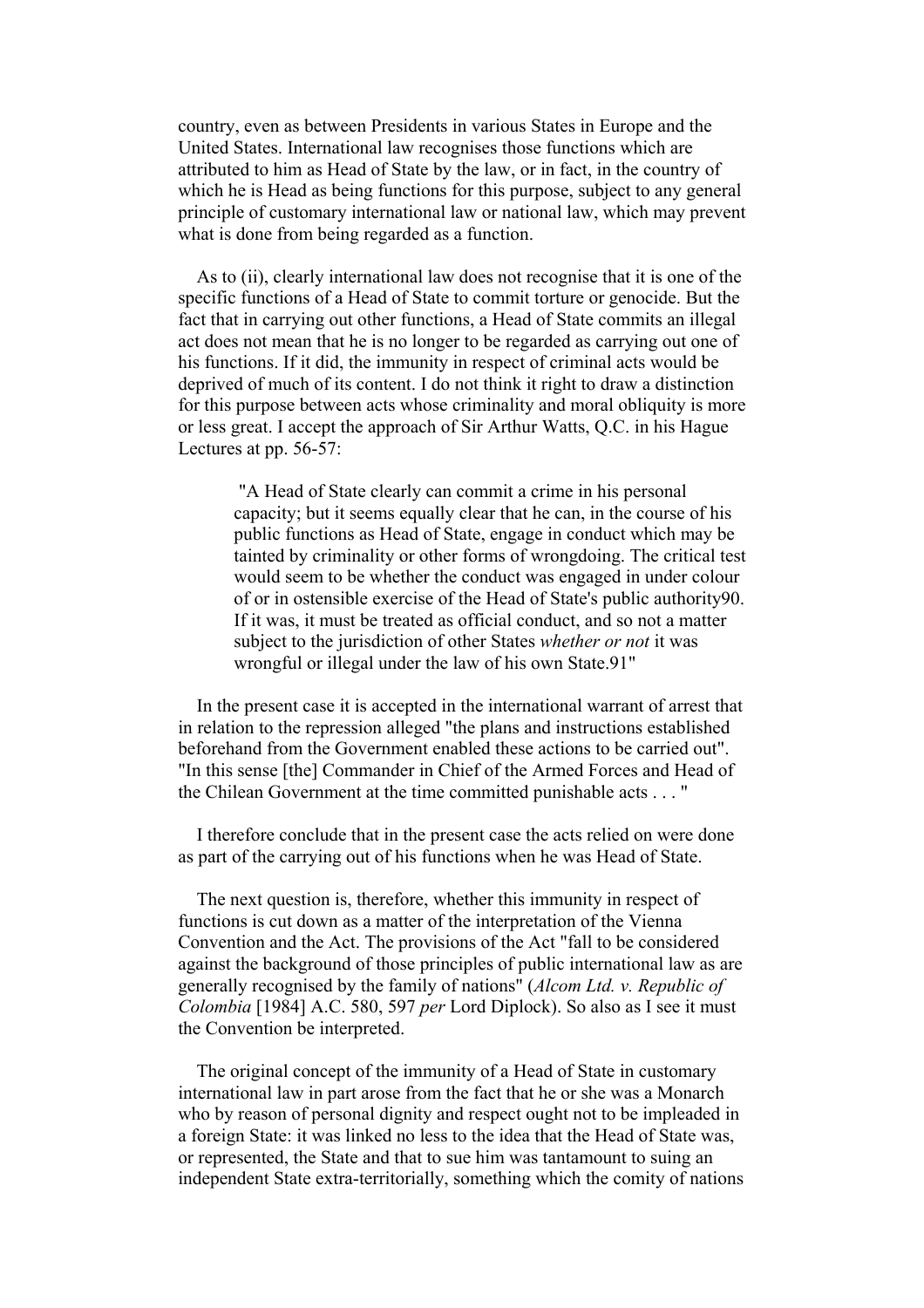did not allow. Moreover, although the concepts of State immunity and Sovereign immunity have different origins, it seems to me that the latter is an attribute of the former and that both are essentially based on the principles of Sovereign independence and dignity, see for example, Suchariktul in his report to the International Law Commission (1980) Vol. II Doc. A (LN 4--331 and Add.J.) Marshall C.J. in the *Schooner Exchange v. M'Faddon* (1812) 11 US (7 Cranch) 116.

 In the *Duke of Brunswick v. The King of Hanover* (1848) 2 H.L. Cas. 1 the Duke claimed that the King of Hanover had been involved in the removal of the Duke from his position as reigning Duke and in the maladministration of his estates. The Lord Chancellor said:

> "A foreign Sovereign, coming into this country cannot be made responsible here for an act done in his Sovereign character in his own country; whether it be an act right or wrong, whether according to the constitution of that country or not, the Courts of this country cannot sit in judgment upon an act of a Sovereign, effected by virtue of his Sovereign authority abroad, an act not done as a British subject, but supposed to be done in the exercise of his authority vested in him as Sovereign."

He further said:

 "If it be a matter of sovereign authority, we cannot try that fact, whether it be right or wrong. The allegation that it is contrary to the laws of Hanover, taken in conjunction with the allegation of the authority under which the defendant had acted, must be conceded to be an allegation, not that it was contrary to the existing laws as regulating the right of individuals, but that it was contrary to the laws and duties and rights and powers of a Sovereign exercising Sovereign authority. If that be so, it does not require another observation to shew, because it has not been doubted, that no Court in this country can entertain questions to bring Sovereigns to account for their acts done in their sovereign capacities abroad."

 This case has been cited since both in judicial decisions and in the writing of jurists and in *Buttes Gas and Oil Co. v. Hammer* [1982] A.C. 888 was said by Lord Wilberforce to be "a case in this House which is still authoritative and which has influenced the law both here and overseas" (p. 932). In *Hatch v. Baez* (1876) 7 Hun. 596, the plaintiff claimed that he had suffered injuries in the Dominican Republic as a result of acts done by the defendant in his official capacity of President of that Republic. The Court accepted that because the defendant was in New York, he was within the territorial jurisdiction of the State. The Court said, however:

 "But the immunity of individuals from suits brought in foreign tribunals for acts done within their own States, in the exercise of the sovereignty thereof, it is essential to preserve the peace and harmony of nations, and has the sanction of the most approved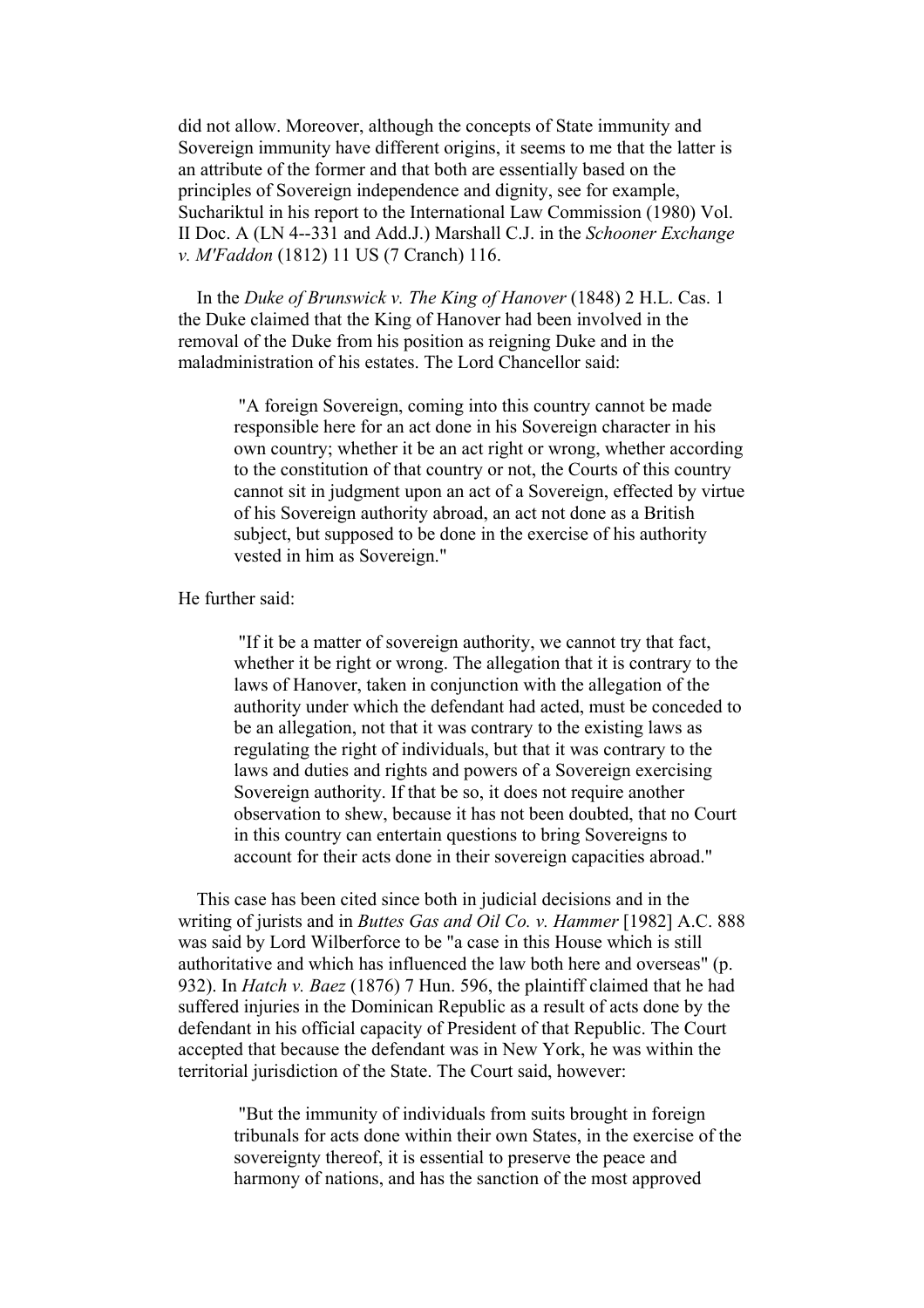writers on international law. It is also recognised in all the judicial decisions on the subject that have come to my knowledge . . . "The fact that the defendant has ceased to be president of St. Domingo does not destroy his immunity. That springs from the capacity in which the acts were done, and protects the individual who did them, because they emanated from a foreign and friendly government."

Jurists since have regarded this principle as still applying to the position of a former Head of State. Thus in the 9th edition of *Oppenheim's International Law* (1992 Sir Robert Jennings, Q.C. and Sir Arthur Watts, Q.C.) it is said that a Head of State enjoys all the privileges set out as long as he holds that position (i.e. ratione personae) but that thereafter he may be sued in respect of obligations of a private character.

 "For his official acts as Head of State, he will like any other agent of the State enjoy continuing immunity."

 Satow in *Guide to Diplomatic Practice*, Fifth Edition, is to the same effect. Having considered the Vienna Convention on Diplomatic Relations of 1961, the New York Convention on Special Missions of 1969 and the European Convention on State Immunity, the editors conclude at page 9:

 "2. The personal status of a head of a foreign state therefore continues to be regulated by long established rules of customary international law which can be stated in simple terms. He is entitled to immunity--probably without exception--from criminal and civil jurisdiction."

 "2.4. A head of state who has been deposed or replaced or has abdicated or resigned is of course no longer entitled to privileges or immunities as a head of state. He will be entitled to continuing immunity in regard to acts which he performed while head of state, provided that the acts were performed in his official capacity; in this his position is no different from that of any agent of the state. He cannot claim to be entitled to privileges as of right, although he may continue to enjoy certain privileges in other states on a basis of courtesy."

 In his Hague Lectures on "The Legal Position in International Law on Heads of States et al", Sir Arthur Watts, Q.C. wrote that a former Head of State had no immunity in respect of his private activities taking place whilst he was Head of State. "A Head of State's official acts, performed in his public capacity as Head of State, are however subject to different considerations. Such acts are acts of the State rather than the Head of State's personal acts and he cannot be sued for them even after he has ceased to be Head of State" ().

 One critical difference between a Head of State and the State of course resides in the fact that a Head of State may resign or be removed. As these writers show, customary international law whilst continuing to hold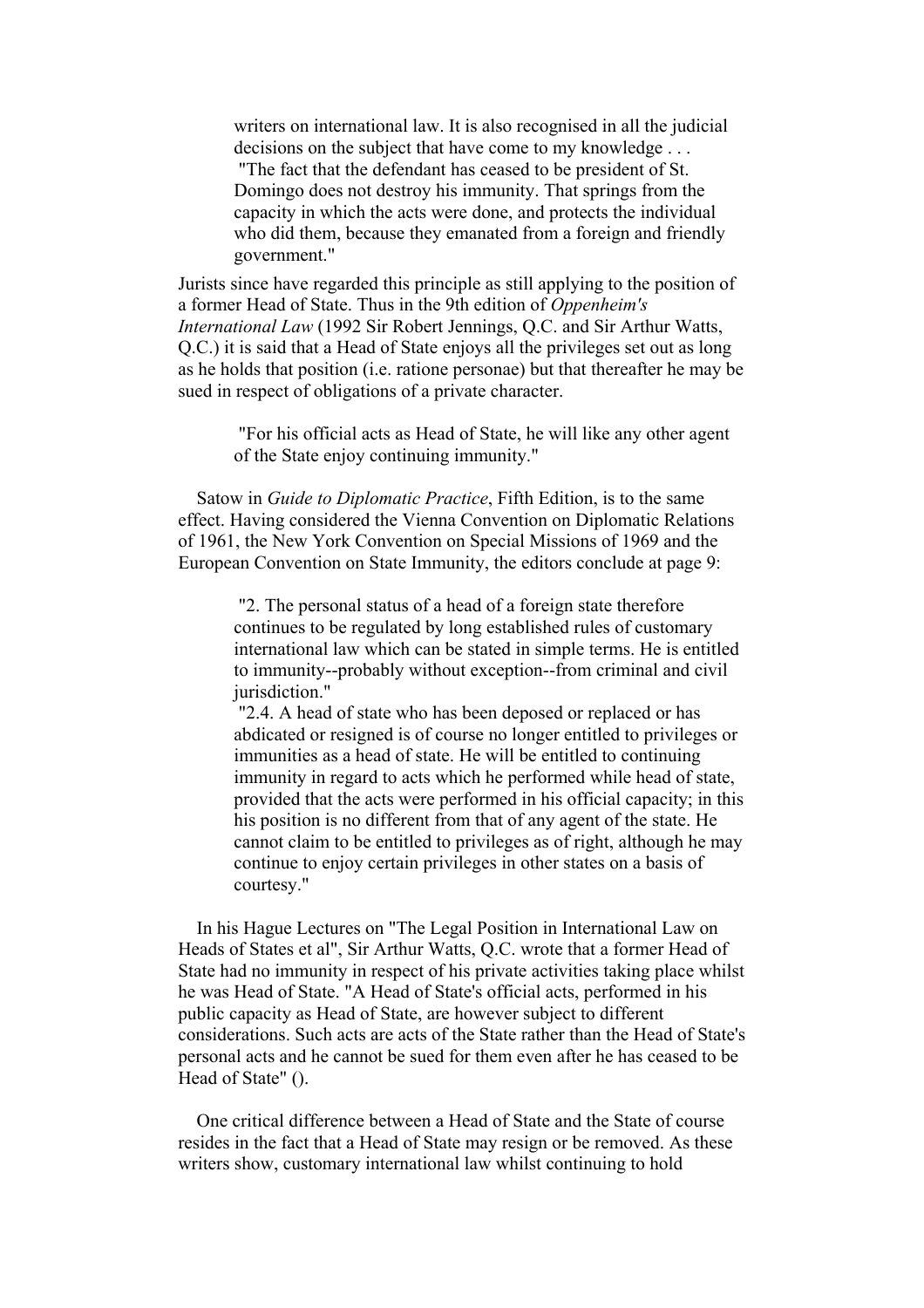immune the Head of State for acts performed in such capacity during his tenure of the office, did not hold him immune from personal acts of his own. The distinction may not always be easy to draw, but examples can be found. On the one side in the United States was *Hatch v. Baez* to which I have referred, and *Nobili v. Charles I of Austria* (1921) (Annual Digest of Public International Law Cases, Volume I 1932, Case No. 90, page 136). On the other side, in France is the case of *Mellerio v. Isabel de Bourbon ex Queen of Spain*, Journal of International Law (1974) (page 32); more recently the former King Farouk was held not immune from suits for goods supplied to his former wife whilst he was Head of State (Review Critique 1964, page 689).

 The reasons for this immunity as a general rule both for the actual and a former Head of State still have force and, despite the changes in the role and the person of the Head of State in many countries, the immunity still exists as a matter of customary international law. For an actual Head of State as was said in *United States of America v. Noriega* (1990) 746 F. Supp. 1506 the reason was to ensure that "leaders are free to perform their Governmental duties without being subject to detention, arrest or embarrassment in a foreign country's legal system." There are in my view analogous if more limited reasons for continuing to apply the immunity ratione materiae in respect of a former Head of State.

 Rules of customary international law change, however, and as Lord Denning, M.R. said in *Trendtex Trading Corporation v. Central Bank of Nigeria* [1977] 1 Q.B. 529, "we should give effect to those changes and not be bound by any idea of stare decisis in international law". Thus, for example, the concept of absolute immunity for a Sovereign has changed to adopt a theory of restrictive immunity in so far as it concerns the activities of a State engaging in trade (*I Congresso del Partido* [1983] A.C. 244). One must therefore ask is there "sufficient evidence to show that the rule of international law has changed?" (p. 556).

 This principle of immunity has, therefore, to be considered now in the light of developments in international law relating to what are called international crimes. Sometimes these developments are through Conventions. Thus, for example, the International Convention against the Taking of Hostages 1979 provides that:

 "Any person who seizes or detains and threatens to kill, to injure . . . another person . . . in order to compel a third party, namely a State, an international inter-governmental organisation, a natural or juridical person, or a group of persons, to do or to abstain from doing any act as an explicit or implicit condition for the release of the hostage commits the offence of taking hostages."

 States undertake to prosecute if they do not extradite an offender (any offender "without exception whatsoever") through proceedings in accordance with the law of that State, but subject to "enjoyment of all the rights and guarantees provided by the law of the State in the territory of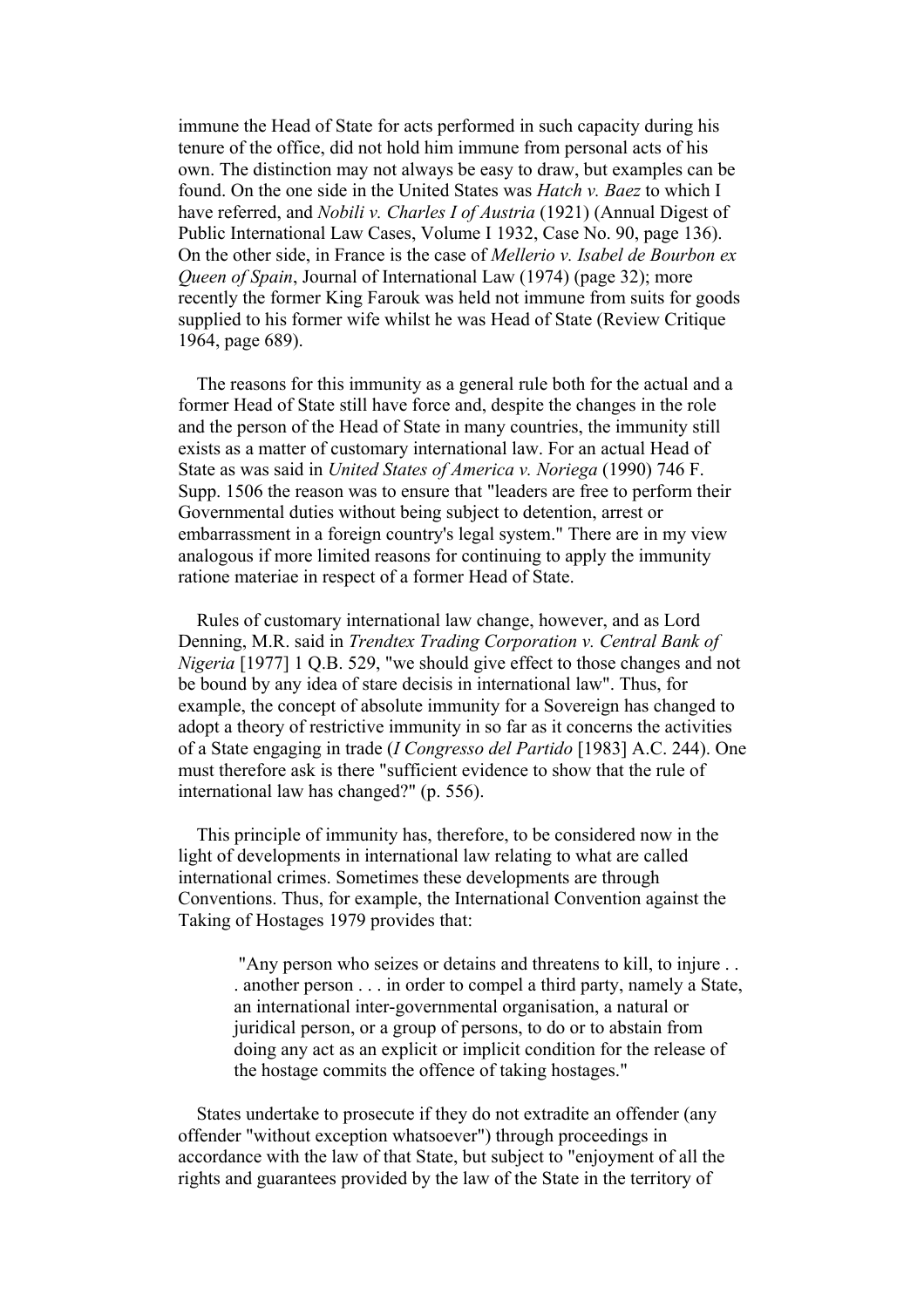which he is present." This Convention entered into force on 3 June 1983 and was enacted in the United Kingdom in the Taking of Hostages Act 1982 which came into force on 26 November 1982.

By the Genocide Convention of 1948,

 "the Contracting Parties confirmed that genocide (being any of the acts specified in article II of the Convention), whether committed in time of peace or in time of war, is a crime under international law which they undertake to prevent and punish".

By article IV,

 "Persons committing genocide or any of the other acts enumerated in article III shall be punished, whether they are constitutionally responsible rulers, public officials or private individuals."

The Genocide Act 1969 made the acts specified in article II of the Convention the criminal offence of genocide, but it is to be noted that article IV of the Convention which on the face of it would cover a Head of State was not enacted as part of domestic law. It is, moreover, provided in article VI that persons charged with genocide "shall be tried by a competent tribunal of the State in the territory in which the act was committed, or by such international penal tribunal as may have jurisdiction." It seems to me to follow that if an immunity otherwise exists, it would only be taken away in respect of the State where the crime was committed or before an international tribunal.

 There have in addition been a number of Charters or Statutes setting up international tribunals, there is the Nuremberg Charter in 1945 which gave jurisdiction to try crimes against peace, war crimes and crimes against humanity (Article 6). By Article 7 "the official position of defendants, whether as a Heads of State or responsible officials in Government Departments shall not be considered as freeing them from responsibility or mitigating punishment." A similar provision was found in the Tokyo Convention. In 1993 the international tribunal for the former Yugoslavia was given power to prosecute persons "responsible for serious violations of international humanitarian law" including grave breaches of the Geneva Conventions of 1949, torture and taking civilians as hostages, genocide, crimes against humanity "when committed in armed conflict whether international or internal in character, and directed against any civilian population" including murder, torture, persecution on political racial or religious grounds. In dealing with individual criminal responsibility it is provided in Article 7 that "the official position of any accused person whether as Head of State or Government or as a responsible Government Official shall not relieve such person of criminal responsibility."

 The Statute of the International tribunal for Rwanda (1994) also empowered the tribunal to prosecute persons committing genocide and specified crimes against humanity "when committed as part of a widespread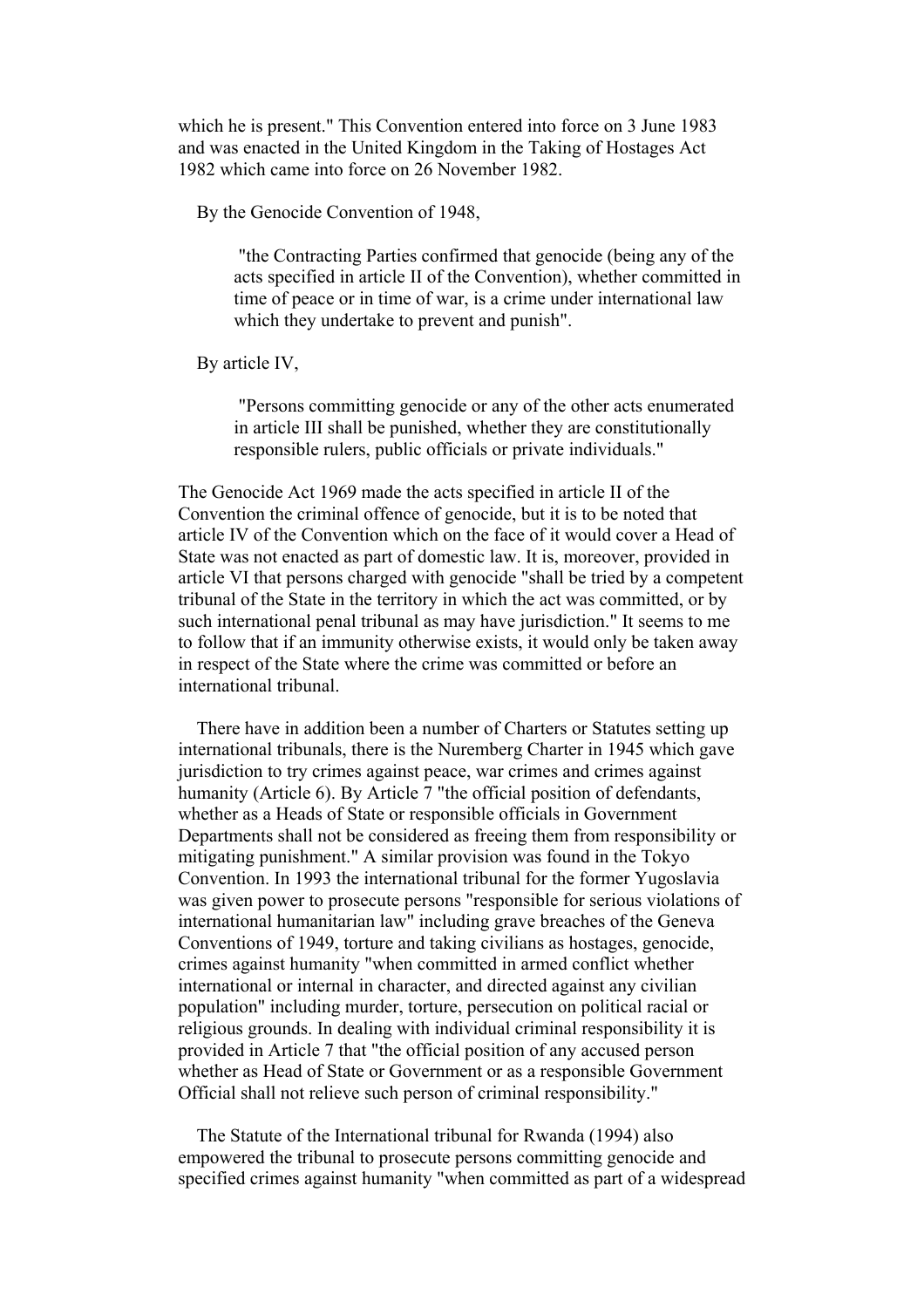or systematic attack against any civilian population on national political ethnic or other specified grounds." The same clause as to Head of State as in the Yugoslav tribunal is in this Statute.

 The Rome Statute of the International Criminal Court provides for jurisdiction in respect of genocide as defined, crimes against humanity as defined but in each case only with respect to crimes committed after the entry into force of this statute. Official capacity as a Head of State or Government shall in no case exempt the person from criminal responsibility under this statute. Although it is concerned with jurisdiction, it does indicate the limits which States were prepared to impose in this area on the tribunal.

 There is thus no doubt that States have been moving towards the recognition of some crimes as those which should not be covered by claims of State or Head of State or other official or diplomatic immunity when charges are brought before international tribunals.

 Movement towards the recognition of crimes against international law is to be seen also in the decisions of National Courts, in the resolution of the General Assembly of the United Nations 1946, in the reports of the International Law Commission and in the writings of distinguished international jurists.

 It has to be said, however, at this stage of the development of international law that some of those statements read as aspirations, as embryonic. It does not seem to me that it has been shown that there is any State practice or general consensus let alone a widely supported convention that all crimes against international law should be justiciable in National Courts on the basis of the universality of jurisdiction. Nor is there any jus cogens in respect of such breaches of international law which require that a claim of State or Head of State immunity, itself a well established principle of international law, should be overridden. I am not satisfied that even now there would be universal acceptance of a definition of crimes against humanity. They had their origin as a concept after the 1914 War and were recognised in the Nuremberg Tribunal as existing at the time of international armed conflicts. Even later it was necessary to spell out that humanitarian crimes could be linked to armed conflict internally and that it was not necessary to show that they occurred in international conflict. This is no doubt a developing area but states have proceeded cautiously.

 That international law crimes should be tried before international tribunals or in the perpetrator's own state is one thing; that they should be impleaded without regard to a long-established customary international law rule in the Courts of other states is another. It is significant that in respect of serious breaches of "intransgressible principles of international customary law" when tribunals have been set up it is with carefully defined powers and jurisdiction as accorded by the states involved; that the Genocide Convention provides only for jurisdiction before an international tribunal or the Courts of the state where the crime is committed, that the Rome Statute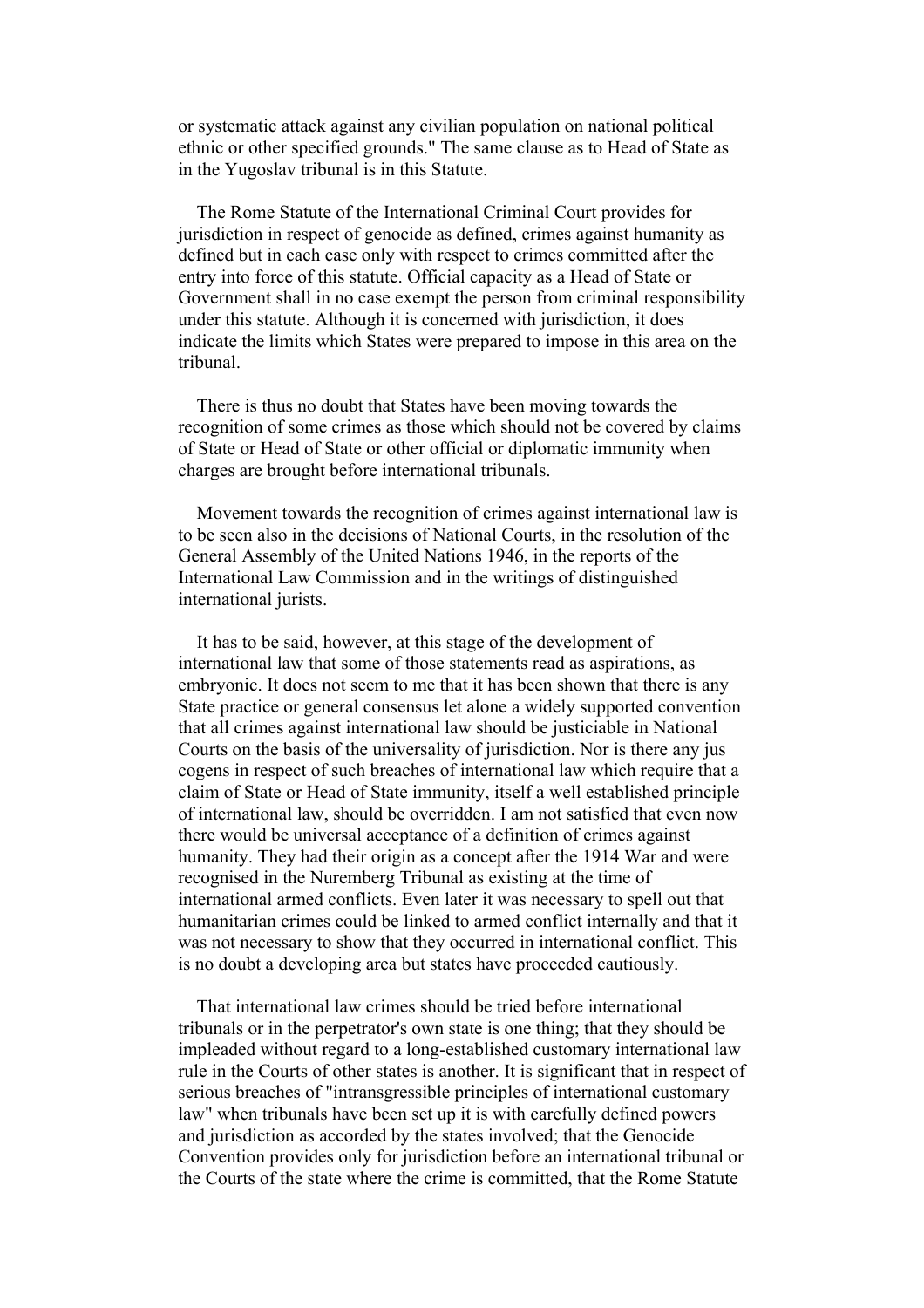of the International Criminal Court lays down jurisdiction for crimes in very specific terms but limits its jurisdiction to future acts.

 So, starting with the basic rule to be found both in Article 39(2) and in customary international law that a former Head of State is entitled to immunity from arrest or prosecution in respect of official acts done by him in the exercise of his functions as Head of State, the question is what effect, if any, the recognition of acts as international crimes has in itself on that immunity. There are two extreme positions. The first is that such recognition has no effect. Head of State immunity is still necessary for a former Head of State in respect of his official acts; it is long established, well recognised and based on sound reasons. States must be treated as recognising it between themselves so that it overrides any criminal act, whether national or international. This is a clear cut rule, which for that reason has considerable attraction. It, however, ignores the fact that international law is not static and that the principle may be modified by changes introduced in State practice, by Conventions and by the informed opinions of international jurists. Just as it is now accepted that, contrary to an earlier principle of absolute immunity, States may limit State immunity to acts of sovereign authority (acta jure imperii) and exclude commercial acts (acta jure gestionis) as the United Kingdom has done and just as the immunity of a former Head of State is now seen to be limited to acts which he did in his official capacity and to exclude private acts, so it is argued, the immunity should be treated as excluding certain acts of a criminal nature.

 The opposite extreme position is that all crimes recognised as, or accepted to be, international crimes are outside the protection of the immunity in respect of former Heads of State. I do not accept this. The fact even that an act is recognised as a crime under international law does not mean that the Courts of all States have jurisdiction to try it, nor in my view does it mean that the immunity recognised by States as part of their international relations is automatically taken away by international law. There is no universality of jurisdiction for crimes against international law: there is no universal rule that all crimes are outside immunity ratione materiae.

 There is, however, another question to be asked. Does international law now recognise that some crimes are outwith the protection of the former Head of State immunity so that immunity in Article 39 (2) is equally limited as part of domestic law; if so, how is that established? This is the core question and it is a difficult question.

 It is difficult partly because changes in international law take place slowly as states modify existing principles. It is difficult because in many aspects of this problem the appropriate principles of international law have not crystallised. There is still much debate and it seems to me still much uncertainty so that a national judge should proceed carefully. He may have to say that the position as to State practice has not reached the stage when he can identify a positive rule at the particular time when he has to consider the position. This is clearly shown by the developments which have taken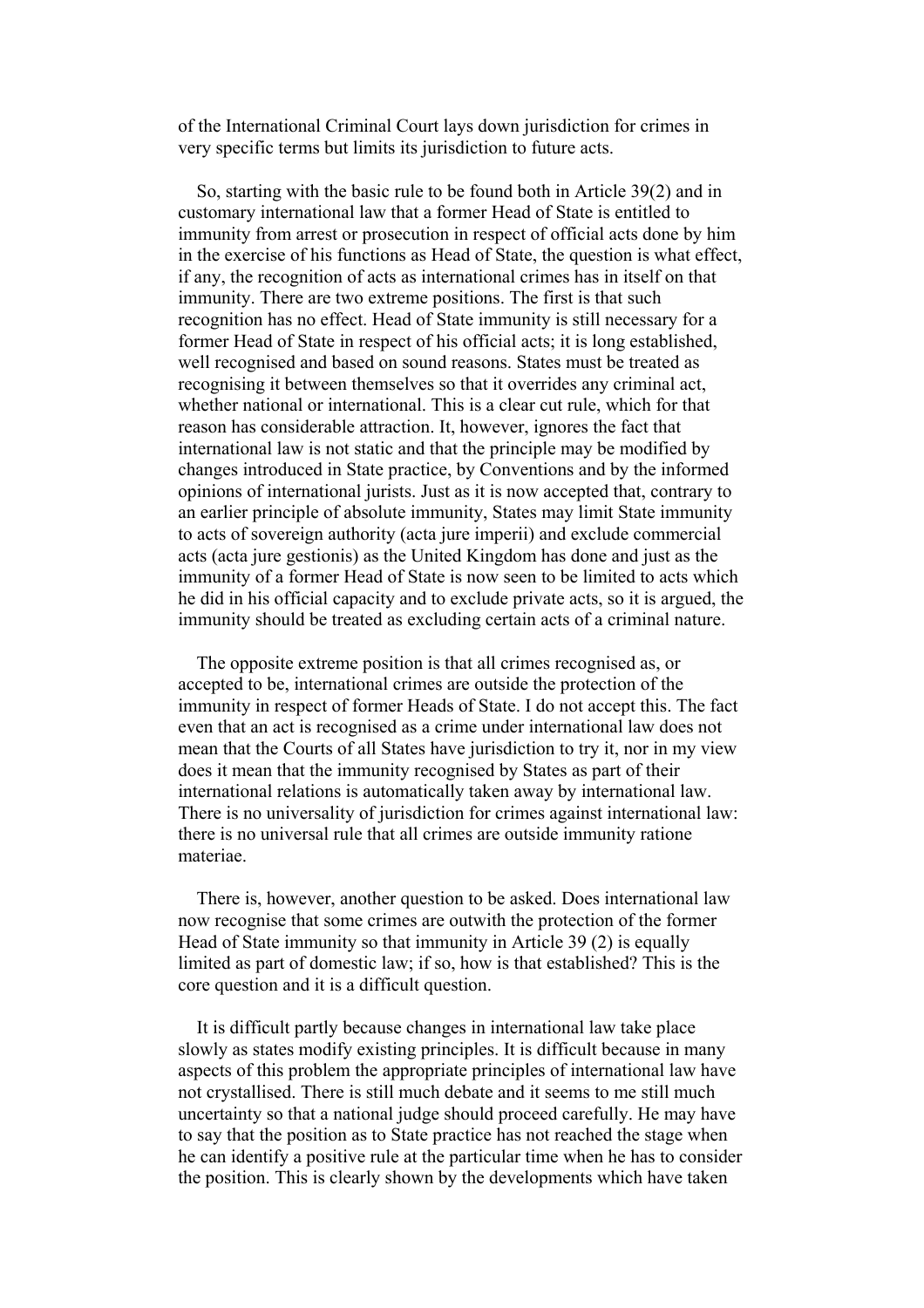place in regard to crimes against humanity. The concept that such crimes might exist was as I have said recognised, for Nuremburg and the Tokyo Tribunals in 1946 in the context of international armed conflict when the tribunals were given jurisdiction to try crimes against humanity. The Affirmation of the Principles of International Law adopted by the United Nations General Assembly in December 1945, the International Law Commission reports and the European Convention on Human Rights and Fundamental Freedoms also recognised these crimes as international crimes. Since then there have been, as I have shown, conventions dealing with specific crimes and tribunals have been given jurisdiction over international crimes with a mandate not to treat as a defence to such crimes the holding of official office including that of Head of State. National Courts as in the Eichmann Case held that they had jurisdiction to deal with international crimes (see also *Re Honecker* (1984) 80 I.L.R. 36, and *Demanjanjuk* 776 F 2d 511).

 But except in regard to crimes in particular situations before international tribunals these measures did not in general deal with the question as to whether otherwise existing immunities were taken away. Nor did they always specifically recognise the jurisdiction of, or confer jurisdiction on, National Courts to try such crimes.

 I do not find it surprising that this has been a slow process or that the International Law Commission eventually left on one side its efforts to produce a convention dealing with Head of State immunity. Indeed, until *Prosecutor v. Tadic* (105 I.L.R. 419) after years of discussion and perhaps even later there was a feeling that crimes against humanity were committed only in connection with armed conflict even if that did not have to be international armed conflict.

 If the States went slowly so must a national judge go cautiously in finding that this immunity in respect of former Heads of State has been cut down. Immunity, it must be remembered, reflects the particular relationship between states by which they recognise the status and role of each others Head and former Head of State.

 So it is necessary to consider what is needed, in the absence of a general international convention defining or cutting down Head of State immunity, to define or limit the former Head of State immunity in particular cases. In my opinion it is necessary to find provision in an international convention to which the State asserting, and the State being asked to refuse, the immunity of a former Head of State for an official act is a party; the convention must clearly define a crime against international law and require or empower a state to prevent or prosecute the crime, whether or not committed in its jurisdiction and whether or not committed by one of its nationals; it must make it clear that a National Court has jurisdiction to try a crime alleged against a former Head of State, or that having been a Head of State is no defence and that expressly or impliedly the immunity is not to apply so as to bar proceedings against him. The convention must be given the force of law in the National Courts of the State; in a dualist country like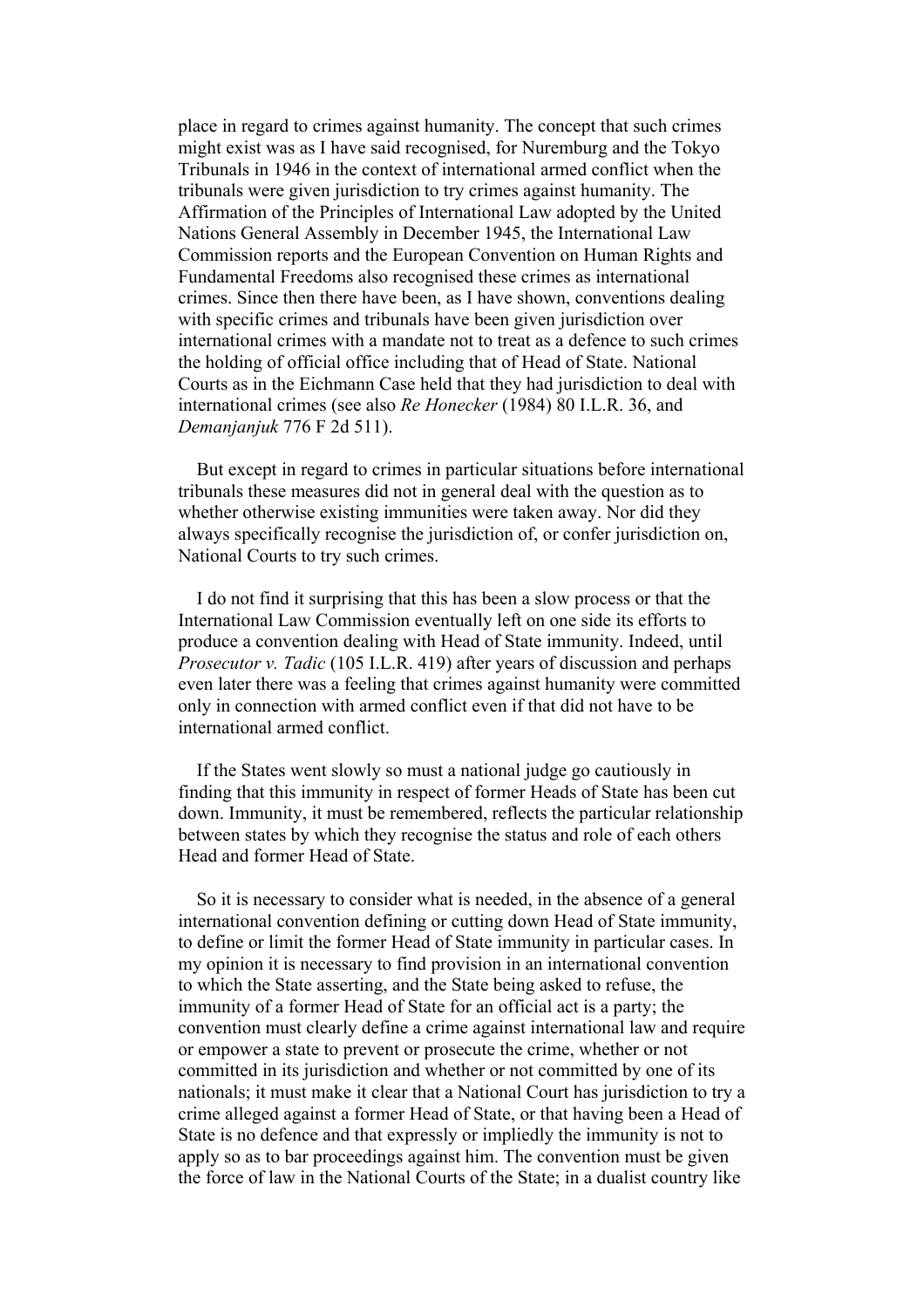the United Kingdom that means by legislation, so that with the necessary procedures and machinery the crime may be prosecuted there in accordance with the conditions to be found in the convention.

 In that connection it is necessary to consider when the pre-existing immunity is lost. In my view it is from the date when the national legislation comes into force, although I recognise that there is an argument that it is when the convention comes into force, but in my view nothing earlier will do. Acts done thereafter are not protected by the immunity; acts done before, so long as otherwise qualifying, are protected by the immunity. It seems to me wrong in principle to say that once the immunity is cut down in respect of particular crimes it has gone even for acts done when the immunity existed and was believed to exist. Equally, it is artificial to say that an evil act can be treated as a function of a Head of State until an international convention says that the act is a crime when it ceases ex post facto to have been a function. If that is the right test, then it gives a clear date from which the immunity was lost. This may seem a strict test and a cautious approach, but in laying down when States are to be taken to be taken as abrogating a long established immunity it is necessary to be satisfied that they have done so.

### *The Crimes Alleged*

 What is the position in regard to the three groups of crimes alleged here: torture, genocide and taking hostages?

 The Torture Convention of 10 December 1984 defines torture as severe pain or suffering intentionally inflicted for specific purposes, "by or at the instigation of or with the consent or acquiescence of a public official or other person acting in an official capacity."

 Each State Party is to ensure that all acts of torture are offences under its criminal law and to establish jurisdiction over offences committed in its territory, or by a national of that State or, if the State considers it appropriate, when the victim is a national of that State (Article 5). It must also establish jurisdiction where, "the alleged offender is present under its jurisdiction and it does not extradite pursuant to Article 8." Thus, where a person is found in the territory of a State in the cases contemplated in Article 5, then the State must, by Article 7: "if it does not extradite him, submit the case to its competent authorities for the purpose of prosecution." States are to give each other the greatest measure of assistance in connection with criminal proceedings.

 The important features of this Convention are: (1) that it involves action "by a public official or other person acting in an official capacity"; (2) that by Articles 5 and 7, if not extradited, the alleged offender must be dealt with as laid down; and (3) Chile was a State Party to this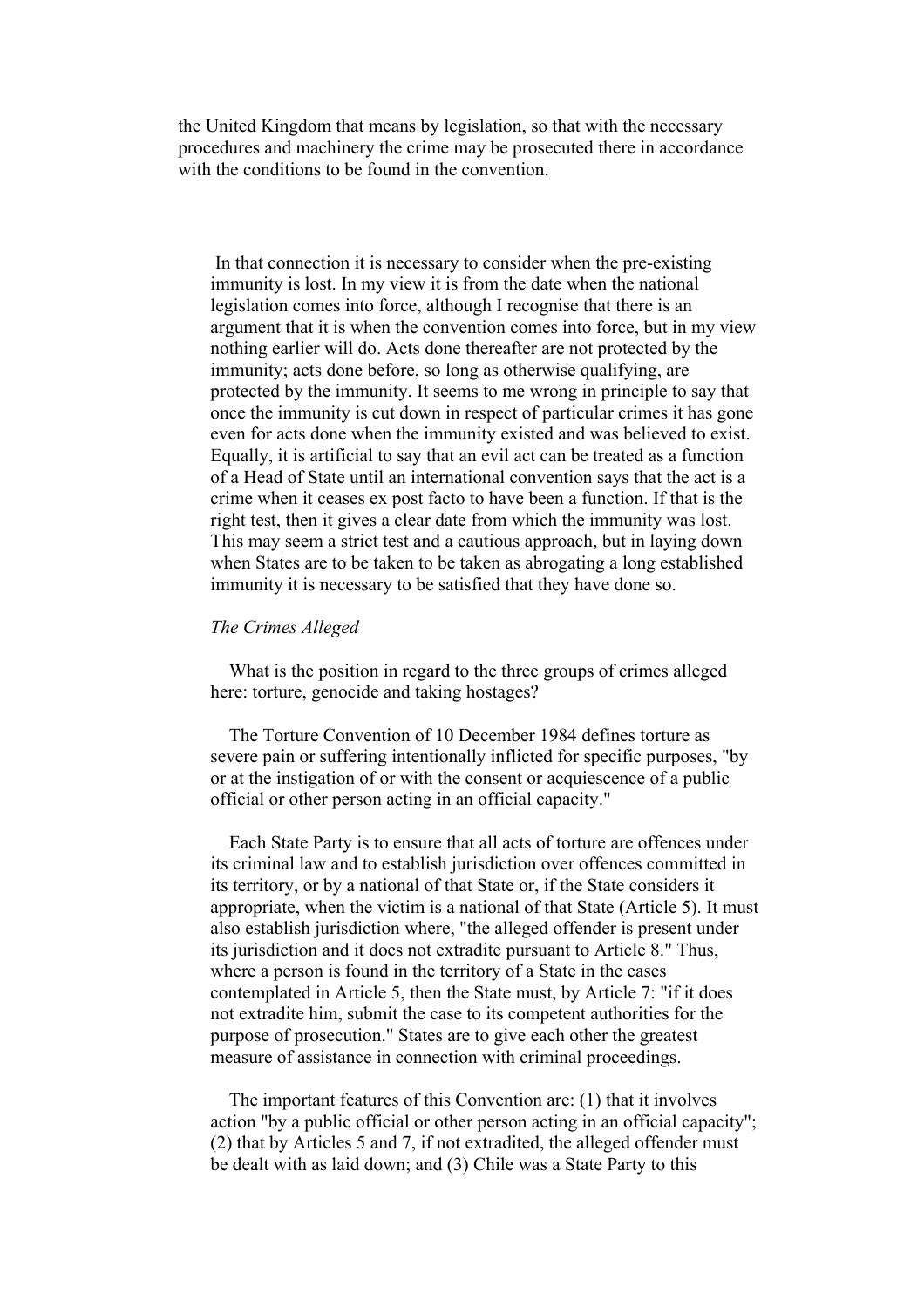Convention and it therefore accepted that, in respect of the offence of torture, the United Kingdom should either extradite or take proceedings against offending officials found in its jurisdiction.

 That Convention was incorporated into English law by section 134 of the Criminal Justice Act 1988. Section 134(1) and (2) provides:

> "(1) A public official or person acting in an official capacity, whatever his nationality, commits the offence of torture if in the United Kingdom or elsewhere he intentionally inflicts severe pain or suffering on another in the performance or purported performance of his official duties."

> "(2) A person not falling within subsection (1) above commits the offence of torture, whatever his nationality, if:- (a) in the United Kingdom or elsewhere he intentionally inflicts severe pain or suffering on another at the instigation or with the consent or acquiescence:- (i) of a public official; or (ii) of a person acting in an official capacity; and (b) the official or other person is performing or purporting to perform his official duties when he instigates the commission of the offence or consents to or acquiesces in it."

If committed other than in the United Kingdom lawful authority, justification or excuse under the law of the place where the torture was inflicted is a defence, but in Chile the constitution forbids torture.

 It is thus plain that torture was recognised by the State Parties as a crime which might be committed by the persons, and be punishable in the States, referred to. In particular, the Convention requires that the alleged offender, if found in the territory of a State Party, shall be, if not extradited, submitted to the prosecution authorities.

 This, however, is not the end of the enquiry. The question remains- have the State Parties agreed, and in particular have the United Kingdom and Chile, which asserts the immunity, agreed that the immunity enjoyed by a former Head of State for acts ratione materiae, shall not apply to alleged crimes of torture? That depends on whether a Head of State, and therefore a former Head of State, is covered by the words "a public official or a person acting in that capacity". As a matter of ordinary usage, it can obviously be argued that he is. But your Lordships are concerned with the use of the words in their context in an international Convention. I find it impossible to ignore the fact that in the very Conventions and Charters relied on by the appellants as indicating that jurisdiction in respect of certain crimes was extended from 1945 onwards, there are specific provisions in respect of Heads of State as well as provisions covering officials. These provisions may relate to jurisdiction, or to the removal of a defence, and immunity of course is different from each, both as a concept and in that it is only pleadable in bar to proceedings in National Courts. These provisions do, however, serve as a guide to indicate whether States have generally accepted that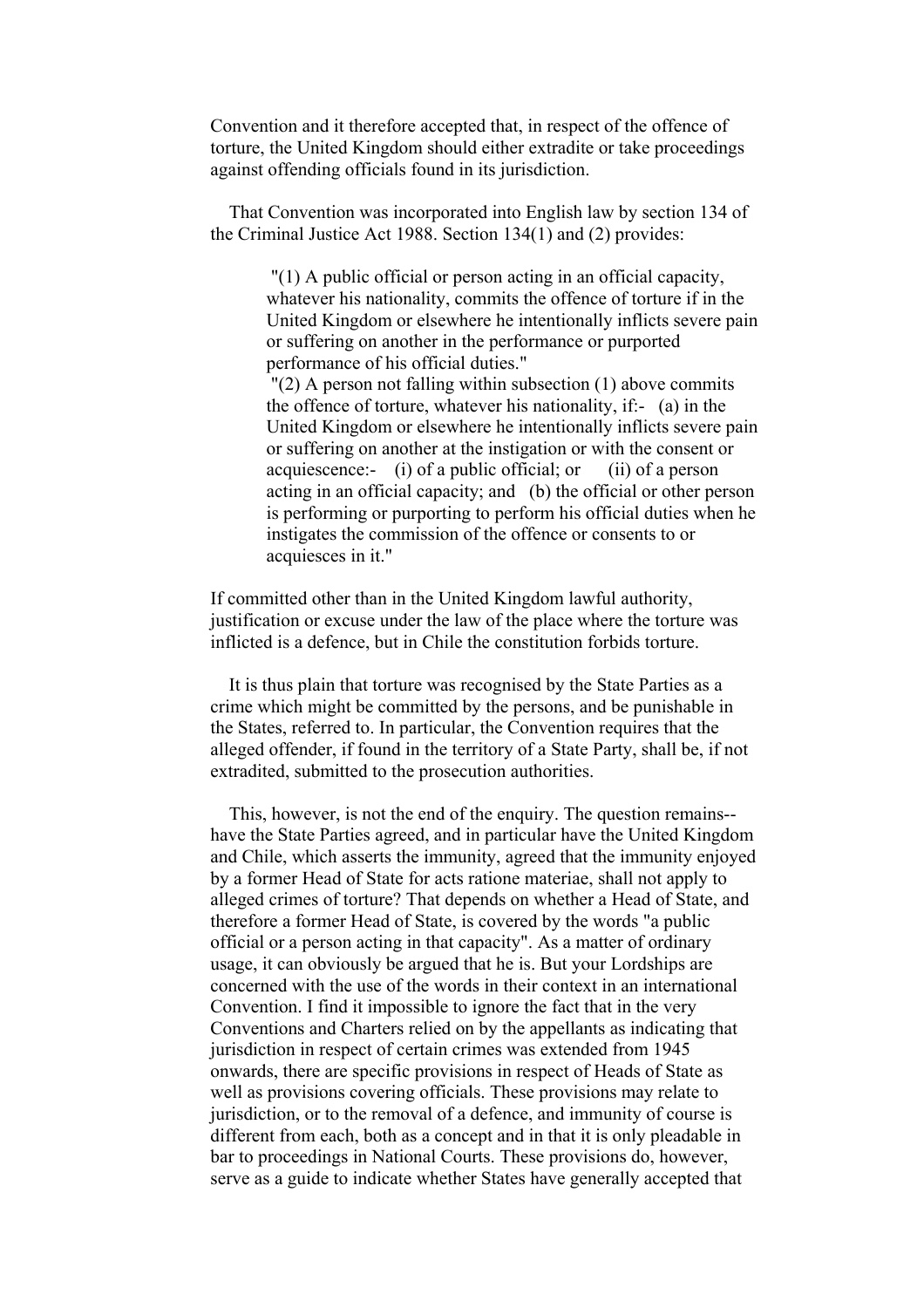former Heads of State are to be regarded as "public officials" and accordingly that the immunity has been taken away from former Heads of State in the Torture Convention.

 Thus, in the Nuremberg Charter 1945 (Article 7), the official position of defendants "whether as *Heads of State* or responsible officials" does not free them from responsibility. In the Genocide Convention (1948) persons committing the act shall be punished "whether they are *constitutionally responsible rulers*, public officials or private individuals". In the Yugoslav and Rwanda Tribunals,

> "The official position of any accused person, whether as *Head of State* or Government or as a responsible Government official"

is not a defence (Article 7). Even as late as the Rome Statute on the International Criminal Court by Article 27 "official capacity as a *Head of State or Government* ... or Government official" is not exempted from criminal responsibility.

 In these cases, States have not taken the position that the words public or government official are wide enough to cover Heads of State or former Heads of State, but that a specific exclusion of a defence or of an objection to jurisdiction on that basis is needed. It is nothing to the point that the reference is only to Head of State. A Head of State on ceasing to be a Head of State is not converted into a public official in respect of the period when he was a Head of State if he was not so otherwise. This is borne out by the experience of the International Law Commission in seeking to produce a draft in respect of State immunity. The reports of its meeting show the difficulties which arose in seeking to deal with the position of a Head of State.

 I conclude that the reference to public officials in the Torture Convention does not include Heads of State or former Heads of State, either because States did not wish to provide for the prosecution of Heads of State or former Heads of State or because they were not able to agree that a plea in bar to the proceedings based on immunity should be removed. I appreciate that there may be considerable political and diplomatic difficulties in reaching agreement, but if States wish to exclude the long established immunity of former Heads of State in respect of allegations of specific crimes, or generally, then they must do so in clear terms. They should not leave it to National Courts to do so because of the appalling nature of the crimes alleged.

 The second provisional warrant does not mention genocide, though the international warrant and the request for extradition do. The Genocide Convention in Article 6 limits jurisdiction to a tribunal in the territory in which the act was committed and is not limited to acts by public officials. The provisions in Article 4 making "constitutionally responsible rulers" liable to punishment is not incorporated into the English Genocide Act of 1948. Whether or not your Lordships are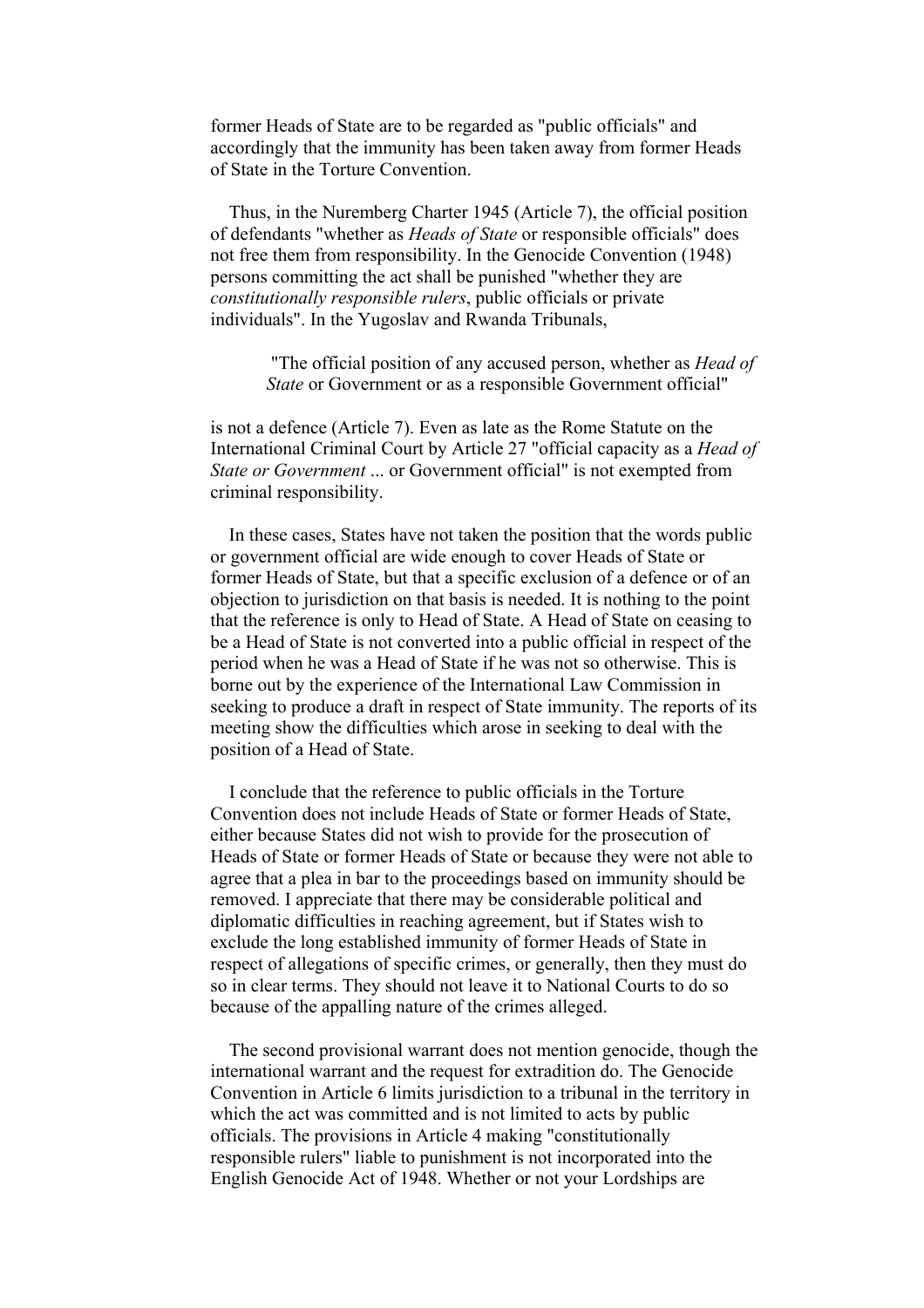concerned with the second international warrant and the request for extradition (and Mr. Nicholls, Q.C. submits that you are not), the Genocide Convention does not therefore satisfy the test which I consider should be applied.

 The Taking of Hostages Convention which came into force in 1983 and the Taking of Hostages Act 1982 clearly make it a crime for "any person, whatever his nationality" who "in the United Kingdom or elsewhere to take hostages for one of the purposes specified." This again indicates the scope both of the substantive crime and of jurisdiction, but neither the Convention nor the Act contain any provisions which can be said to take away the customary international law immunity as Head of State or former Head of State.

 It has been submitted that a number of other factors indicate that the immunity should not be refused by the United Kingdom--the United Kingdom's relations with Chile, the fact that an amnesty was granted, that great efforts have been made in Chile to restore democracy and that to extradite the respondent would risk unsettling what has been achieved, the length of time since the events took place, that prosecutions have already been launched against the respondent in Chile, that the respondent has, it is said, with the United Kingdom Government's approval or acquiescence, been admitted into this country and been received in official quarters. These are factors, like his age, which may be relevant on the question whether he should be extradited, but it seems to me that they are for the Secretary of State (the executive branch) and not for your Lordships on this occasion.

### *The Alternative Basis--Acts of State--and Non-Justiciability*

 United States Courts have been much concerned with the defence of act of state as well as of sovereign immunity. They were put largely on the basis of comity between nations beginning with the Schooner Exchange v. M'Faddon (supra). See also *Underhill v. Hernandez* 168 US 250. In *Banco National de Cuba v. Sabbatino* 307F 2d 845 (1961) it was said that "the Act of State Doctrine briefly stated that American Courts will not pass on the validity of the acts of foreign governments performed in their capacities as sovereigns within their own territories . . . This doctrine is one of the conflict of laws rules applied by American Courts; it is not itself a rule of international law . . . it stems from the concept of the immunity of the sovereign because "the sovereign can do no wrong" (page 855). See also the 3rd Restatement of the Law paragraph 443/444. In *International Association of Machinists v. Opec* (649F 2d 134) [1981] the 9th Circuit Court of Appeals took the matter further

 "The doctrine of sovereign immunity is similar to the Act of State Doctrine in that it also represents the need to respect the sovereignty of foreign states. The law of sovereign immunity goes to the jurisdiction of the Court. The Act of State Doctrine is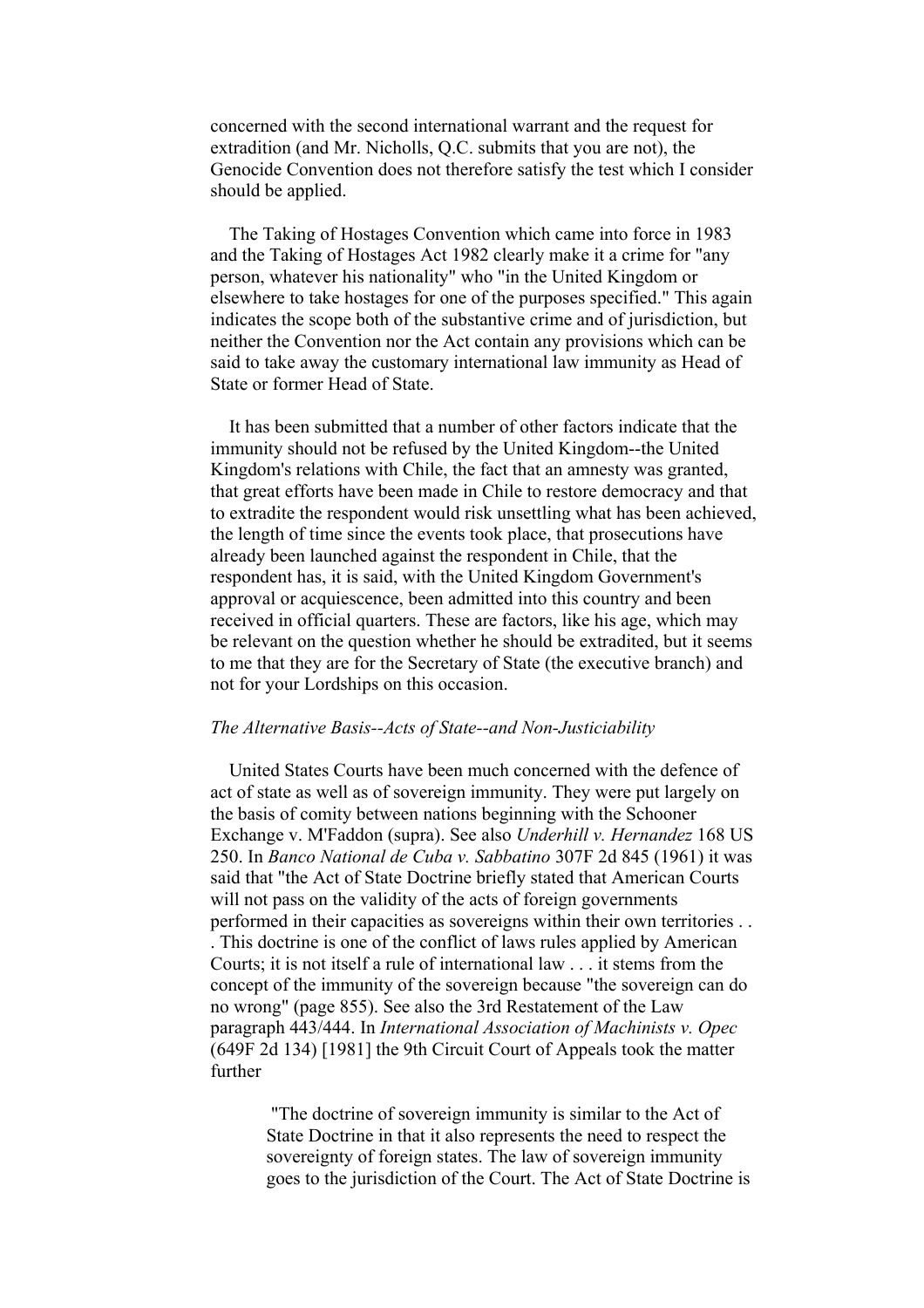not jurisdictional . . . Rather it is a procedural doctrine designed to avoid action in sensitive areas. Sovereign immunity is a principle of international law, recognised in the United States by statutes. It is the states themselves, as defendants, who may claim sovereign immunity."

 The two doctrines are separate, but they are often run together. The law of Sovereign immunity is now contained in the Foreign Sovereign Immunities Act (28 USSC-1602) ("F.S.I.A.") in respect of civil matters and many of the decisions on sovereign immunity in the United States turn on the question whether the exemption to a general State immunity from suit falls within one of the specific exemptions. The F.S.I.A. does not deal with criminal Head of State immunity. In the United States the Courts would normally follow a decision of the executive as to the grant or denial of immunity and it is only when the executive does not take a position that "Courts should make an independent determination regarding immunity" (Kravitch S.C.J. in US v. Noriega (7 July 1997)).

 In *Kirkpatrick v. Environmental Tectonics* (493 U.S. 403 110 S. Ct. 701 (1990)) the Court said that, having begun with comity as the basis for the act of State doctrine, the Court more recently regarded it as springing from the sense that if the judiciary adjudicated on the validity of foreign acts of State, it might hinder the conduct of foreign affairs. The Supreme Court said that "Act of State issues only arise when a Court must decide--that is when the outcome of the case turns upon--the effect of official action by a foreign Sovereign" (p. 705).

 In English law the position is much the same as it was in the earlier statements of the United States Courts. The act of State doctrine "is to the effect that the Courts of one State do not, as a rule, question the validity or legality of the official acts of another Sovereign State or the official or officially avowed acts of its agents, at any rate in so far as those acts involve the exercise of the State's public authority, purport to take effect within the sphere of the latter's own jurisdiction and are not in themselves contrary to international law" (*Oppenheim* 9th edition, page 365). In *Buttes Gas* (supra), Lord Wilberforce spoke of the normal meaning of acts of State as being "action taken by a Sovereign State within its own territory." In his speech, only a year before International Association of Machinists v. Opec., Lord Wilberforce asked whether, apart from cases concerning acts of British officials outside this country and cases concerned with the examination of the applicability of foreign municipal legislation within the territory of a foreign State, there was not "a more general principle that the Courts will not adjudicate upon the transactions of foreign Sovereign States"--a principle to be considered if it existed "not as a variety of 'acts of State', but one of judicial restraint or abstention".

 Despite the divergent views expressed as to what is covered by the Act of State doctrine, in my opinion once it is established that the former Head of State is entitled to immunity from arrest and extradition on the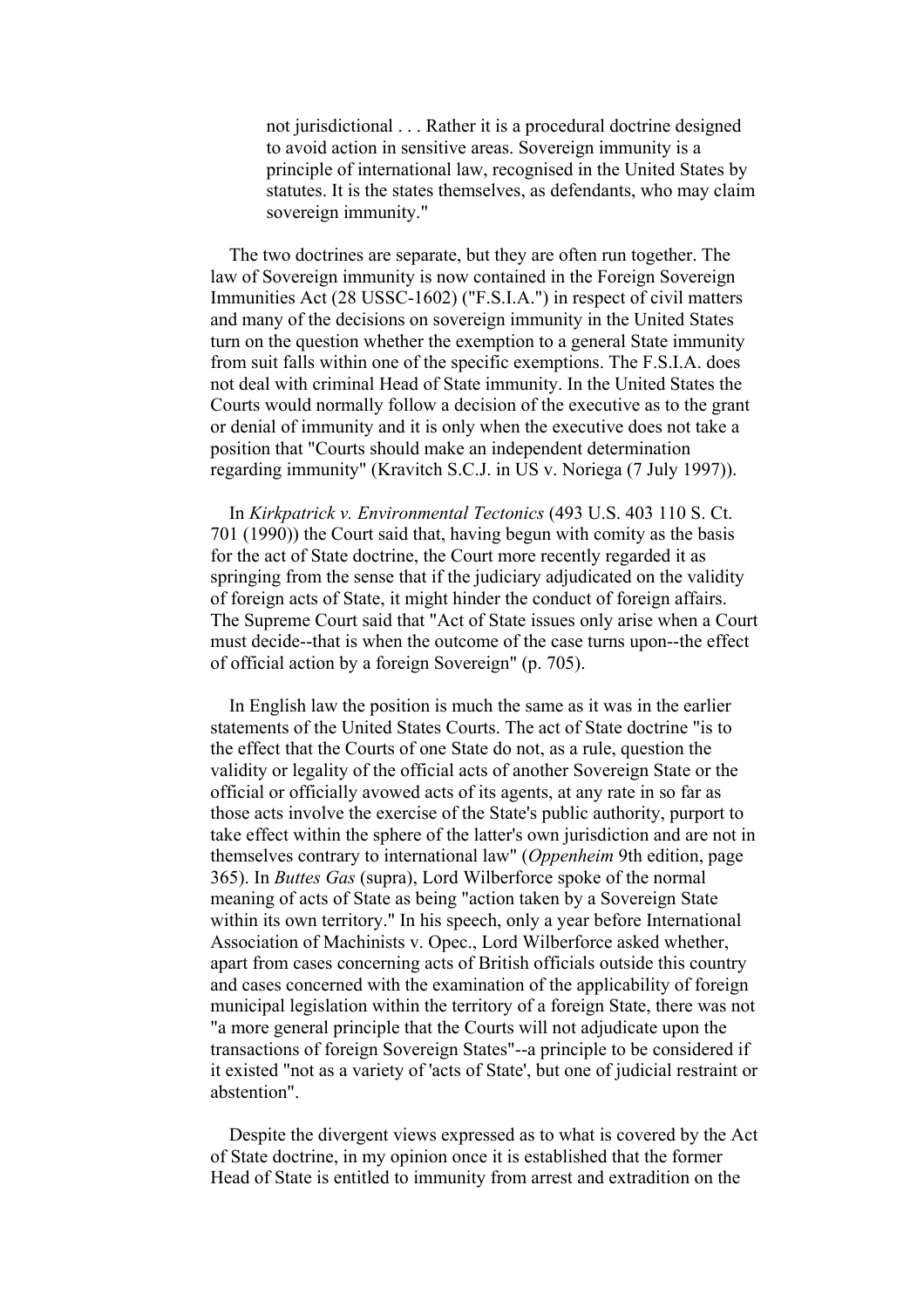lines I have indicated, United Kingdom Courts will not adjudicate on the facts relied on to ground the arrest, but in Lord Wilberforce's words, they will exercise "judicial restraint or abstention."

 Accordingly, in my opinion, the respondent was entitled to claim immunity as a former Head of State from arrest and extradition proceedings in the United Kingdom in respect of official acts committed by him whilst he was Head of State relating to the charges in the provisional warrant of 22 October 1998. I would accordingly dismiss the appeal.

### **LORD LLOYD OF BERWICK**

### My Lords, *Background*

 On 11 September 1973 General Augusto Pinochet Ugarte assumed power in Chile after a military coup. He was appointed president of the Governing Junta the same day. On 22 September the new regime was recognised by Her Majesty's Government. By a decree dated 11 December 1974 General Pinochet assumed the title of President of the Republic. In 1980 a new constitution came into force in Chile, approved by a national referendum. It provided for executive power in Chile to be exercised by the President of the Republic as head of state. Democratic elections were held in December 1989. As a result, General Pinochet handed over power to President Aylwin on 11 March 1990.

 In opening the appeal before your Lordships Mr. Alun Jones Q.C. took as the first of the three main issues for decision whether General Pinochet was head of state throughout the whole period of the allegations against him. It is clear beyond doubt that he was. So I say no more about that.

 I return to the narrative. On 19 April 1978, while General Pinochet was still head of state, the senate passed a decree granting an amnesty to all persons involved in criminal acts (with certain exceptions) between 11 September 1973 and 10 March 1978. The purpose of the amnesty was stated to be for the "general tranquillity, peace and order" of the nation. After General Pinochet fell from power, the new democratic government appointed a Commission for Truth and Reconciliation, thus foreshadowing the appointment of a similar commission in South Africa. The Commission consisted of eight civilians of varying political viewpoints under the chairmanship of Don Raul Rettig. Their terms of reference were to investigate all violations of human rights between 1973 and 1990, and to make recommendations. The Commission reported on 9 February 1991.

 In 1994 Senator Pinochet came to the United Kingdom on a special diplomatic mission: (he had previously been appointed senator for life). He came again in 1995 and 1997. According to the evidence of Professor Walters, a former foreign minister and ambassador to the United Kingdom, Senator Pinochet was accorded normal diplomatic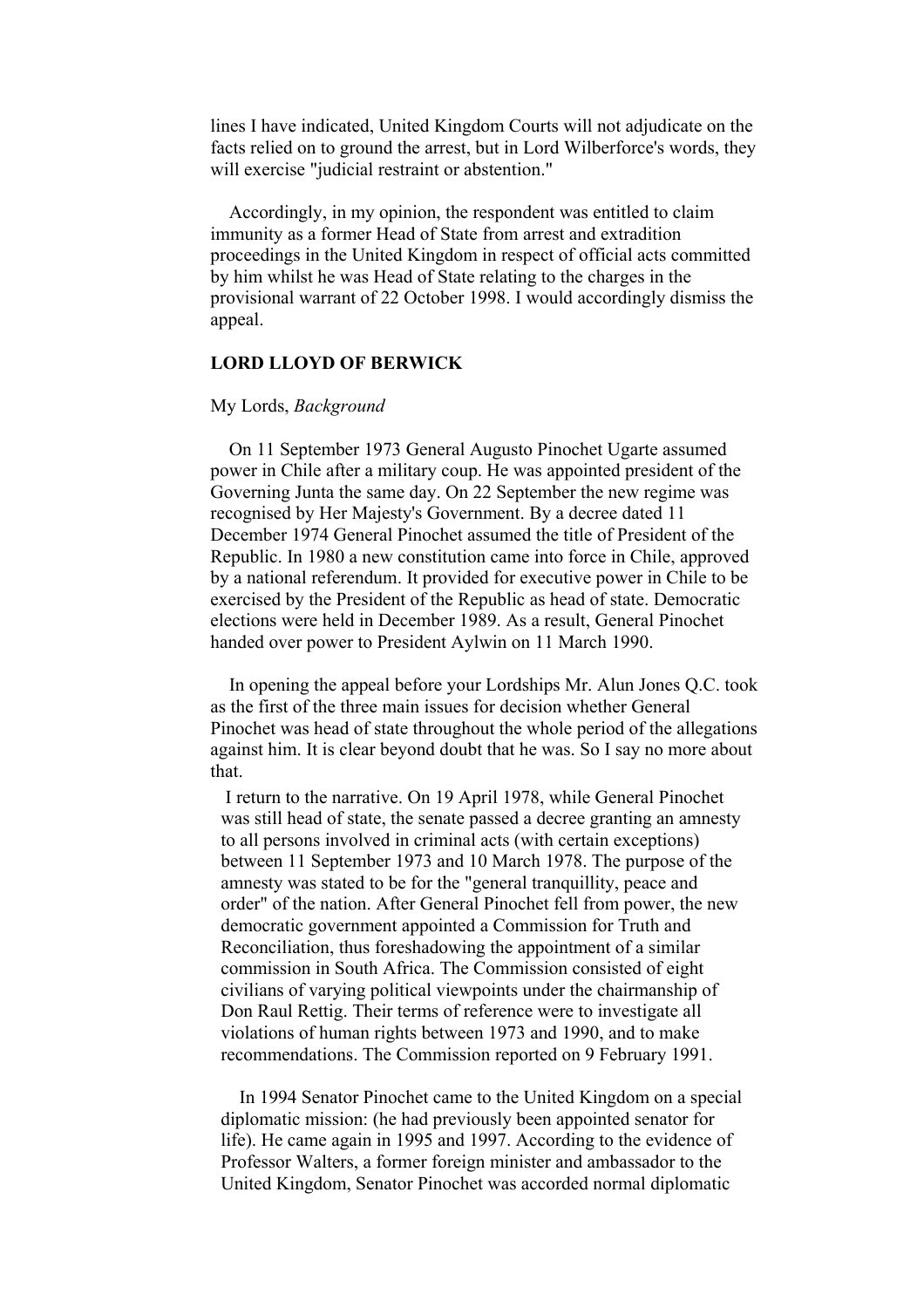courtesies. The Foreign Office was informed in advance of his visit to London in September 1998, where at the age of 82 he has undergone an operation at the London Clinic.

 At 11.25 p.m. on 16 October he was arrested while still at the London Clinic pursuant to a provisional warrant ("the first provisional warrant") issued under section 8(1)(b) of the Extradition Act 1989. The warrant had been issued by Mr. Evans, a metropolitan stipendiary magistrate, at his home at about 9 p.m. the same evening. The reason for the urgency was said to be that Senator Pinochet was returning to Chile the next day. We do not know the terms of the Spanish international warrant of arrest, also issued on 16 October. All we know is that in the first provisional warrant Senator Pinochet was accused of the murder of Spanish citizens in Chile between 11 September 1973 and 31 December 1983.

 For reasons explained by the Divisional Court the first provisional warrant was bad on its face. The murder of Spanish citizens in Chile is not an extradition crime under section 2(1)(b) of the Extradition Act for which Senator Pinochet could be extradited, for the simple reason that the murder of a *British* citizen in Chile would not be an offence against *our* law. The underlying principle of all extradition agreements between states, including the European Extradition Convention of 1957, is reciprocity. We do not extradite for offences for which we would not expect and could not request extradition by others.

 On 17 October the Chilean Government protested. The protest was renewed on 23 October. The purpose of the protest was to claim immunity from suit on behalf of Senator Pinochet both as a visiting diplomat and as a former head of state, and to request his immediate release.

 Meanwhile the flaw in the first provisional warrant must have become apparent to the Crown Prosecution Service, acting on behalf of the State of Spain. At all events, Judge Garzon in Madrid issued a second international warrant of arrest dated 18 October, alleging crimes of genocide and terrorism. This in turn led to a second provisional warrant of arrest in England issued on this occasion by Mr. Ronald Bartle. Senator Pinochet was re-arrested in pursuance of the second warrant on 23 October.

 The second warrant alleges five offences, the first being that Senator Pinochet "being a public official conspired with persons unknown to intentionally inflict severe pain or suffering on another in the . . . purported performance of his official duties . . . within the jurisdiction of the government of Spain." In other words, that he was guilty of torture. The reason for the unusual language is that the second provisional warrant was carefully drawn to follow the wording of section 134 of the Criminal Justice Act 1988 which itself reflects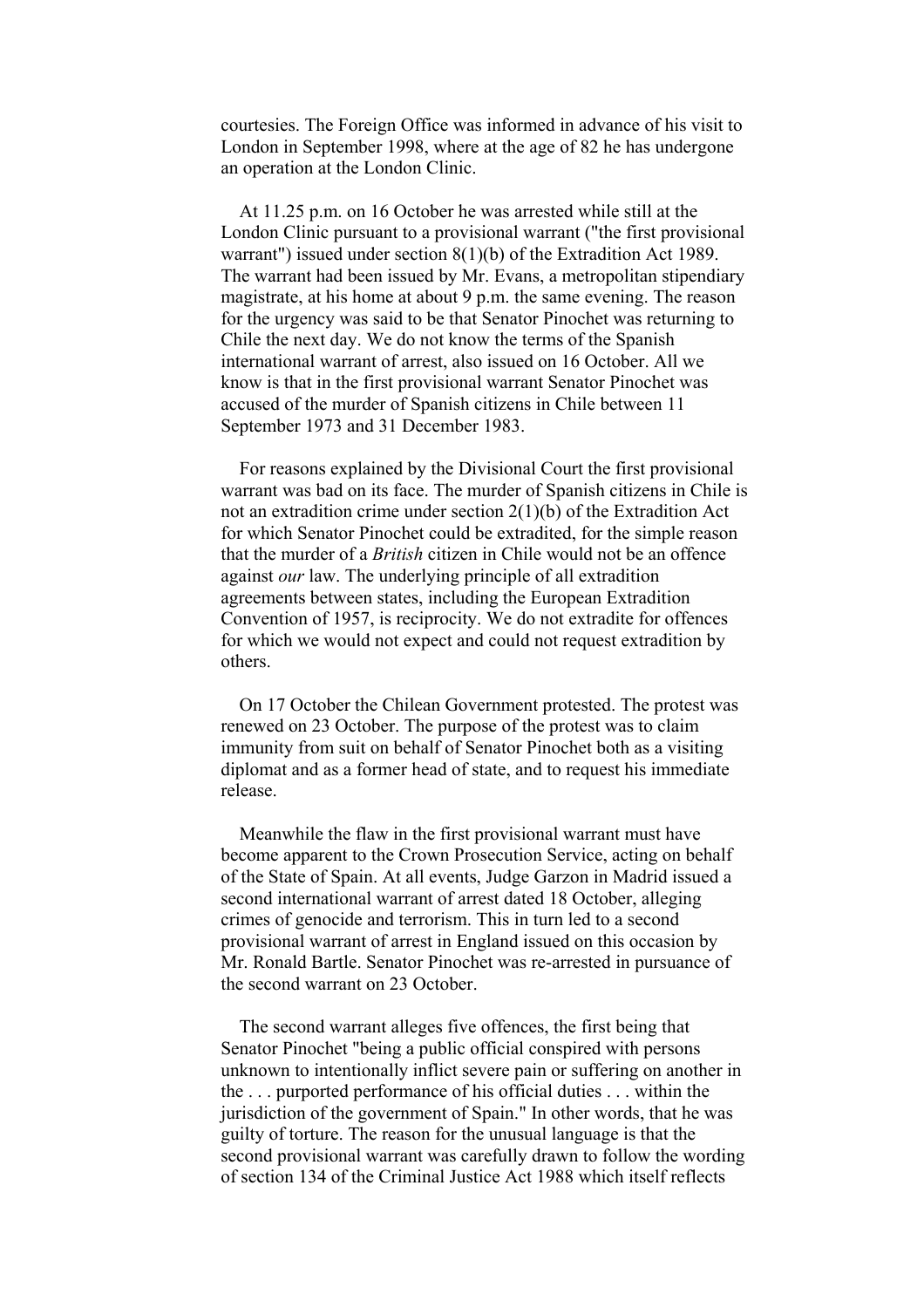article 1 of the Convention Against Torture and Other Cruel, Inhuman or Degrading Treatment or Punishment (1984). Section 134(1) provides:

> "A public official or person acting in an official capacity, whatever his nationality, commits the offence of torture if in the United Kingdom or elsewhere he intentionally inflicts severe pain or suffering on another in the performance or purported performance of his official duties."

It will be noticed that unlike murder, torture is an offence under English law wherever the act of torture is committed. So unlike the first provisional warrant, the second provisional warrant is not bad on its face. The alleged acts of torture are extradition crimes under section 2 of the Extradition Act, as article 8 of the Convention required, and as Mr. Nichols conceded. The same is true of the third alleged offence, namely, the taking of hostages. Section 1 of the Taking of Hostages Act 1982 creates an offence under English law wherever the act of hostage-taking takes place. So hostage taking, like torture, is an extradition crime. The remaining offences do not call for separate mention.

 It was argued that torture and hostage-taking only became extradition crimes after 1988 (torture) and 1982 (hostage-taking) since neither section 134 of the Criminal Justice Act 1988, nor section 1 of the Taking of Hostages Act 1982 are retrospective. But I agree with the Divisional Court that this argument is bad. It involves a misunderstanding of section 2 of the Extradition Act. Section 2(1)(a) refers to conduct which *would* constitute an offence in the United Kingdom *now*. It does not refer to conduct which *would have* constituted an offence *then*.

 The torture allegations in the second provisional warrant are confined to the period from 1 January 1988 to 31 December 1992. Mr. Alun Jones does not rely on conduct subsequent to 11 March 1990. So we are left with the period from 1 January 1988 to 11 March 1990. Only one of the alleged acts of torture took place during that period. The hostage-taking allegations relate to the period from 1 January 1982 to 31 January 1992. There are no alleged acts of hostage-taking during that period. So the second provisional warrant hangs on a very narrow thread. But it was argued that the second provisional warrant is no longer the critical document, and that we ought now to be looking at the complete list of crimes alleged in the formal request of the Spanish Government. I am content to assume, without deciding, that this is so.

 Returning again to the narrative, Senator Pinochet made an application for certiorari to quash the first provisional warrant on 22 October and a second application to quash the second provisional warrant on 26 October. It was these applications which succeeded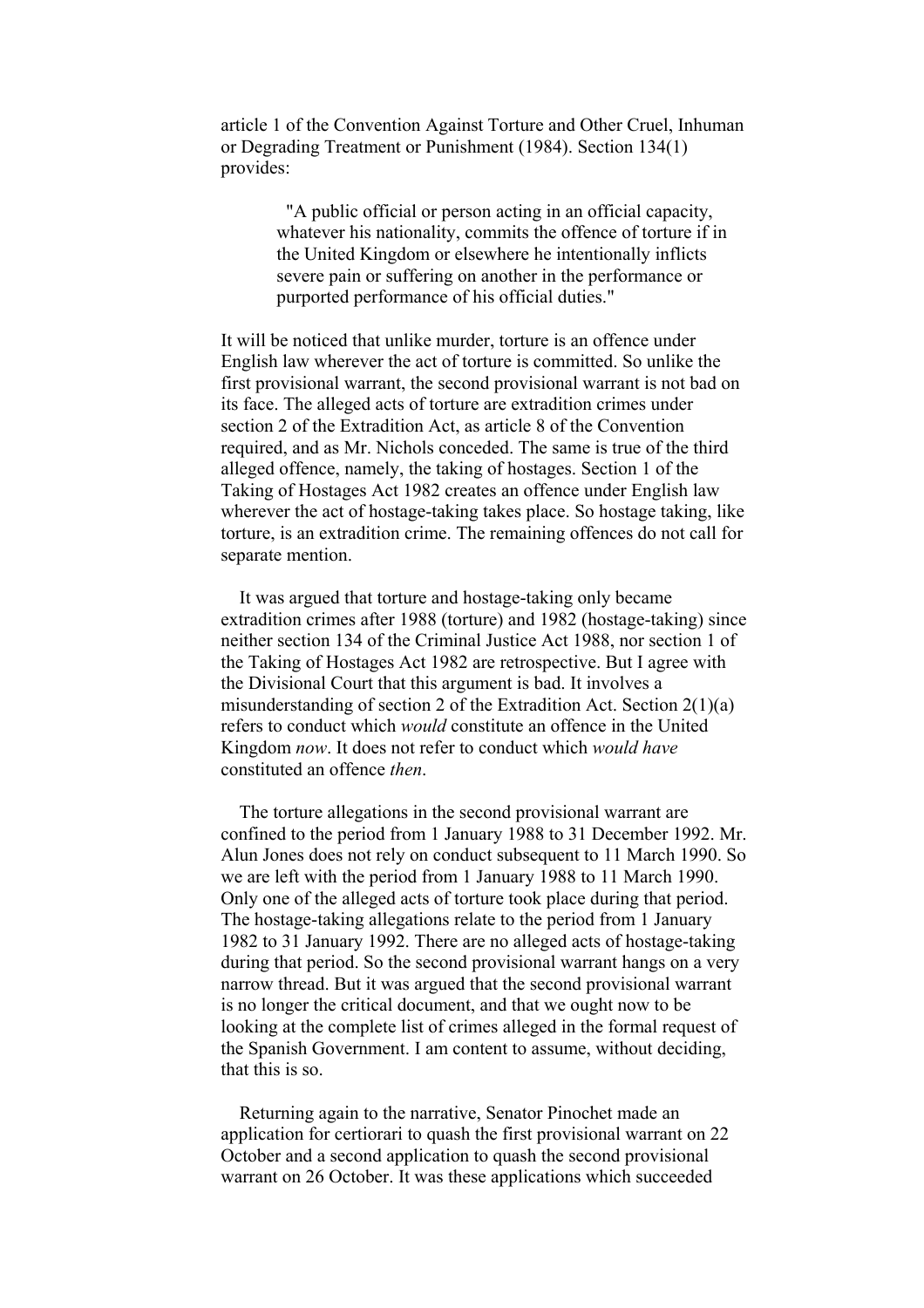before the Divisional Court on 28 October 1998, with a stay pending an appeal to your Lordships' House. The question certified by the Divisional Court was as to "the proper interpretation and scope of the immunity enjoyed by a former head of state from arrest and extradition proceedings in the United Kingdom in respect of acts committed while he was head of state."

 On 3 November 1998 the Chilean Senate adopted a formal protest against the manner in which the Spanish courts had violated the sovereignty of Chile by asserting extra-territorial jurisdiction. They resolved also to protest that the British Government had disregarded Senator Pinochet's immunity from jurisdiction as a former head of state. This latter protest may be based on a misunderstanding. The British Government has done nothing. This is not a case where the Secretary of State has already issued an authority to proceed under section 7 of the Extradition Act, since the provisional warrants were issued without his authority (the case being urgent) under section 8(1)(b) of the Act. It is true that the Secretary of State might have cancelled the warrants under section 8(4). But as the Divisional Court pointed out, it is not the duty of the Secretary of State to review the validity of provisional warrants. It was submitted that it should have been obvious to the Secretary of State that Senator Pinochet was entitled to immunity as a former head of state. But the Divisional Court rejected that submission. In the event leave to move against the Secretary of State was refused.

 There are two further points made by Professor Walters in his evidence relating to the present state of affairs in Chile. In the first place he gives a list of 11 criminal suits which have been filed against Senator Pinochet in Chile and five further suits where the Supreme Court has ruled that the 1978 amnesty does not apply. Secondly, he has drawn attention to public concern over the continued detention of Senator Pinochet.

> "I should add that there are grave concerns in Chile that the continued detention and attempted prosecution of Senator Pinochet in a foreign court will upset the delicate political balance and transition to democracy that has been achieved since the institution of democratic rule in Chile. It is felt that the current stable position has been achieved by a number of internal measures including the establishment and reporting of the Rettig Commission on Truth and Reconciliation. The intervention of a foreign court in matters more proper to internal domestic resolution may seriously undermine the balance achieved by the present democratic government."

# *Summary of Issues*

 The argument has ranged over a very wide field in the course of a hearing lasting six days. The main issues which emerged can be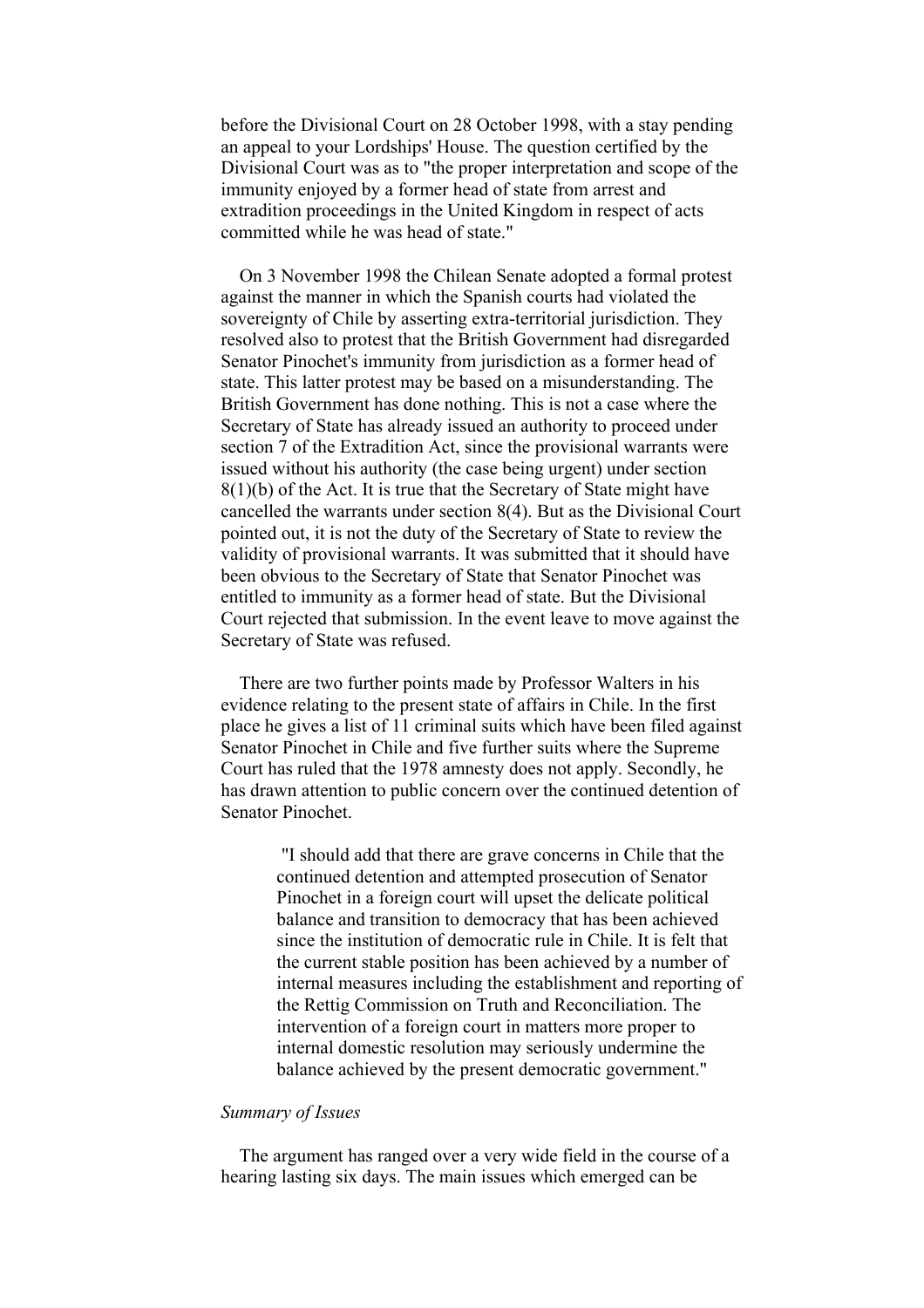grouped as follows:

(1) Is Senator Pinochet entitled to immunity as a former head of state at common law? This depends on the requirements of customary international law, which are observed and enforced by our courts as part of the common law.

(2) Is Senator Pinochet entitled to immunity as a former head of state under Part 1 of the State Immunity Act 1978? If not, does Part 1 of the State Immunity Act cut down or affect any immunity to which he would otherwise be entitled at common law?

(3) Is Senator Pinochet entitled to immunity as a former head of state under Part 3 of the State Immunity Act, and the articles of the Vienna Convention as set out in the schedule to the Diplomatic Privileges Act 1964? It should be noticed that despite an assertion by the Chilean Government that Senator Pinochet is present in England on a diplomatic passport at the request of the Royal Ordnance, Miss Clare Montgomery Q.C. does not seek to argue that he is entitled to diplomatic immunity on that narrow ground, for which, she says, she cannot produce the appropriate evidence.

(4) Is this a case where the court ought to decline jurisdiction on the ground that the issues raised are non-justiciable?

 The last of these four heads is sometimes referred to as "the Act of State" doctrine, especially in the United States. But Act of State is a confusing term. It is used in different senses in many different contexts. So it is better to refer to non-justiciability. The principles of sovereign immunity and non-justiciability overlap in practice. But in legal theory they are separate. State immunity, including head of state immunity, is a principle of public international law. It creates a procedural bar to the jurisdiction of the court. Logically therefore it comes first. Non-justiciability is a principle of private international law. It goes to the substance of the issues to be decided. It requires the court to withdraw from adjudication on the grounds that the issues are such as the court is not competent to decide. State immunity, being a procedural bar to the jurisdiction of the court, can be waived by the state. Non-justiciability, being a substantive bar to adjudication, cannot.

#### *Issue one: head of state immunity at common law*

 As already mentioned, the common law incorporates the rules of customary international law. The matter is put thus in *Oppenheim's International Law* 9th ed. 1992, p. 57:

> "The application of international law as part of the law of the land means that, subject to the overriding effect of statute law, rights and duties flowing from the rules of customary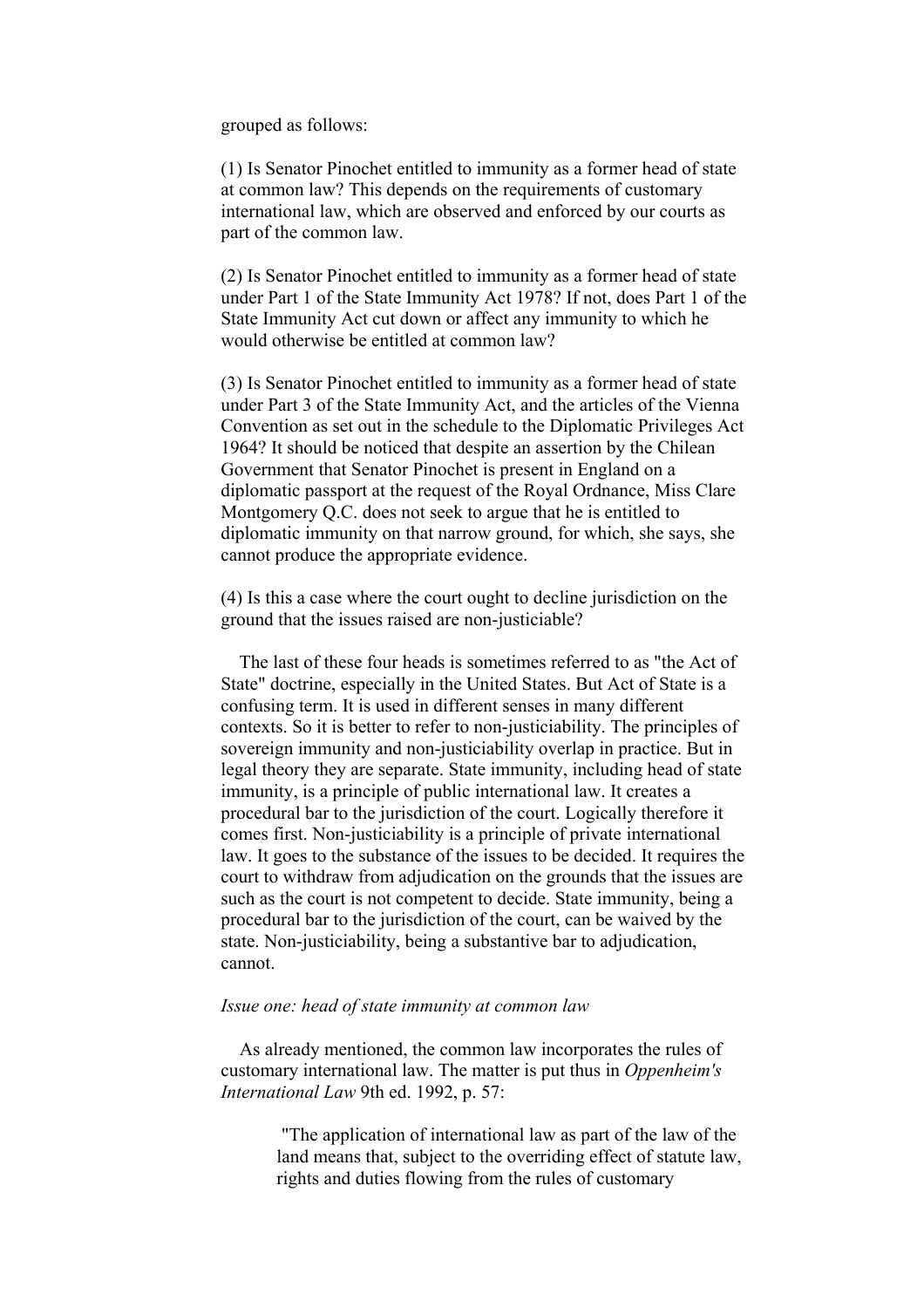international law will be recognised and given effect by English courts without the need for any specific Act adopting those rules into English law."

So what is the relevant rule of customary international law? I cannot put it better than it is put by the appellants themselves in para. 26 of their written case:

> "No international agreement specifically provides for the immunities of a former head of state. However, under customary international law, it is accepted that a state is entitled to expect that its former head of state will not be subjected to the jurisdiction of the courts of another state for certain categories of acts performed while he was head of state unless immunity is waived by the current government of the state of which he was once the head. The immunity is accorded for the benefit not of the former head of state himself but for the state of which he was once the head and any international law obligations are owed to that state and not to the individual."

 The important point to notice in this formulation of the immunity principle is that the rationale is the same for former heads of state as it is for current heads of state. In each case the obligation in international law is owed to the state, and not the individual, though in the case of a current head of state he will have a concurrent immunity *ratione personae*. This rationale explains why it is the state, and the state alone, which can waive the immunity. Where, therefore, a state is seeking the extradition of its own former head of state, as has happened in a number of cases, the immunity is waived ex hypothesi. It cannot be asserted by the former head of state. But here the situation is the reverse. Chile is not waiving its immunity in respect of the acts of Senator Pinochet as former head of state. It is asserting that immunity in the strongest possible terms, both in respect of the Spanish international warrant, and also in respect of the extradition proceedings in the United Kingdom.

 Another point to notice is that it is only in respect of "certain categories of acts" that the former head of state is immune from the jurisdiction of municipal courts. The distinction drawn by customary international law in this connection is between private acts on the one hand, and public, official or governmental acts on the other. Again I cannot put it better than it is put by the appellants in para. 27 of their written case. Like para. 26 it has the authority of Professor Greenwood; and like para. 26 it is not in dispute.

> "It is generally agreed that private acts performed by the former head of state attract no such immunity. Official acts, on the other hand, will normally attract immunity. . . . Immunity in respect of such acts, which has sometimes been applied to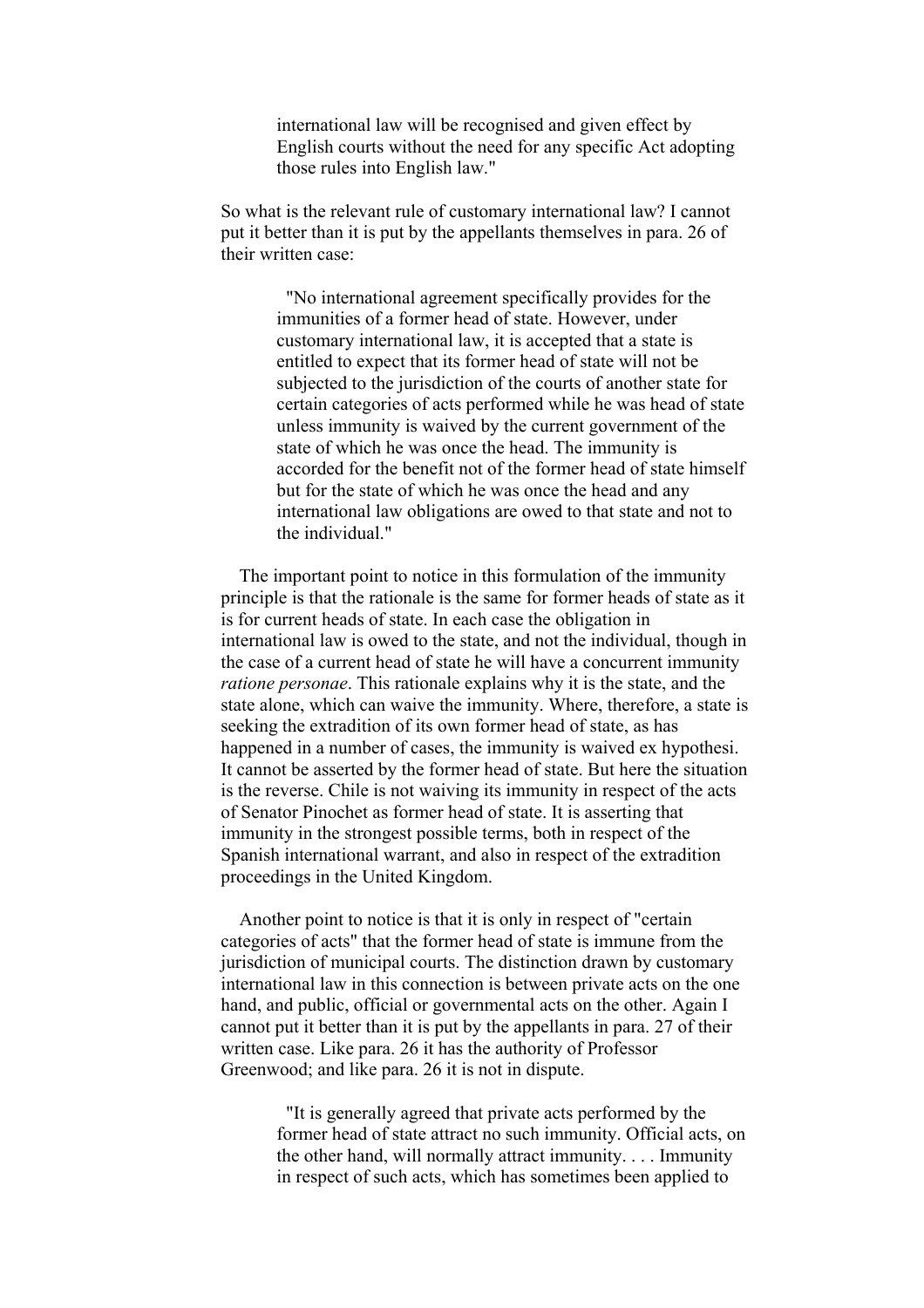officials below the rank of head of state, is an aspect of the principle that the courts of one state will not normally exercise jurisdiction in respect of the sovereign acts of another state."

 The rule that a former head of state cannot be prosecuted in the municipal courts of a foreign state for his official acts as head of state has the universal support of writers on international law. They all speak with one voice. Thus Sir Arthur Watts K.C.M.G. Q.C. in his monograph on the Legal Position in International Law of Heads of States, Heads of Governments and Foreign Ministers (1994) *Recueil des Cours* vol. 247 at p. 89 says:

> "A head of state's official acts, performed in his public capacity as head of state, are however subject to different considerations. Such acts are acts of the state rather than the head of state's personal acts, and he cannot be sued for them even after he has ceased to be head of state."

### In Satow's *Guide to Diplomatic Practice* 5th ed. we find:

 "2.2 The personal status of a head of a foreign state therefore continues to be regulated by long-established rules of customary international law which can be stated in simple terms. He is entitled to immunity--probably without exception - from criminal and civil jurisdiction . . . 2.4 A head of state who has been deposed or replaced or has abdicated or resigned is of course no longer entitled to privileges or immunities as a head of state. He will be entitled to continuing immunity in regard to acts which he performed while head of state, provided that the acts were performed in his official capacity; in this his position is no different from that of any agent of the state."

### In *Oppenheim's International Law* 9th ed. para. 456, we find:

 "All privileges mentioned must be granted to a head of state only so long as he holds that position. Therefore, after he has been deposed or has abdicated, he may be sued, at least in respect of obligations of a private character entered into while head of state. For his official acts as head of state he will, like any other agent of a state, enjoy continuing immunity."

It was suggested by Professor Brownlie that the American Restatement of the Foreign Relations Law of the United States was to the contrary effect. But I doubt if this is so. In vol. 1, para. 464 we find:

 "Former heads of state or government have sometimes sought immunity from suit in respect of claims arising out of their official acts while in office. Ordinarily, such acts are not within the jurisdiction to prescribe of other states. However a former head of state appears to have no immunity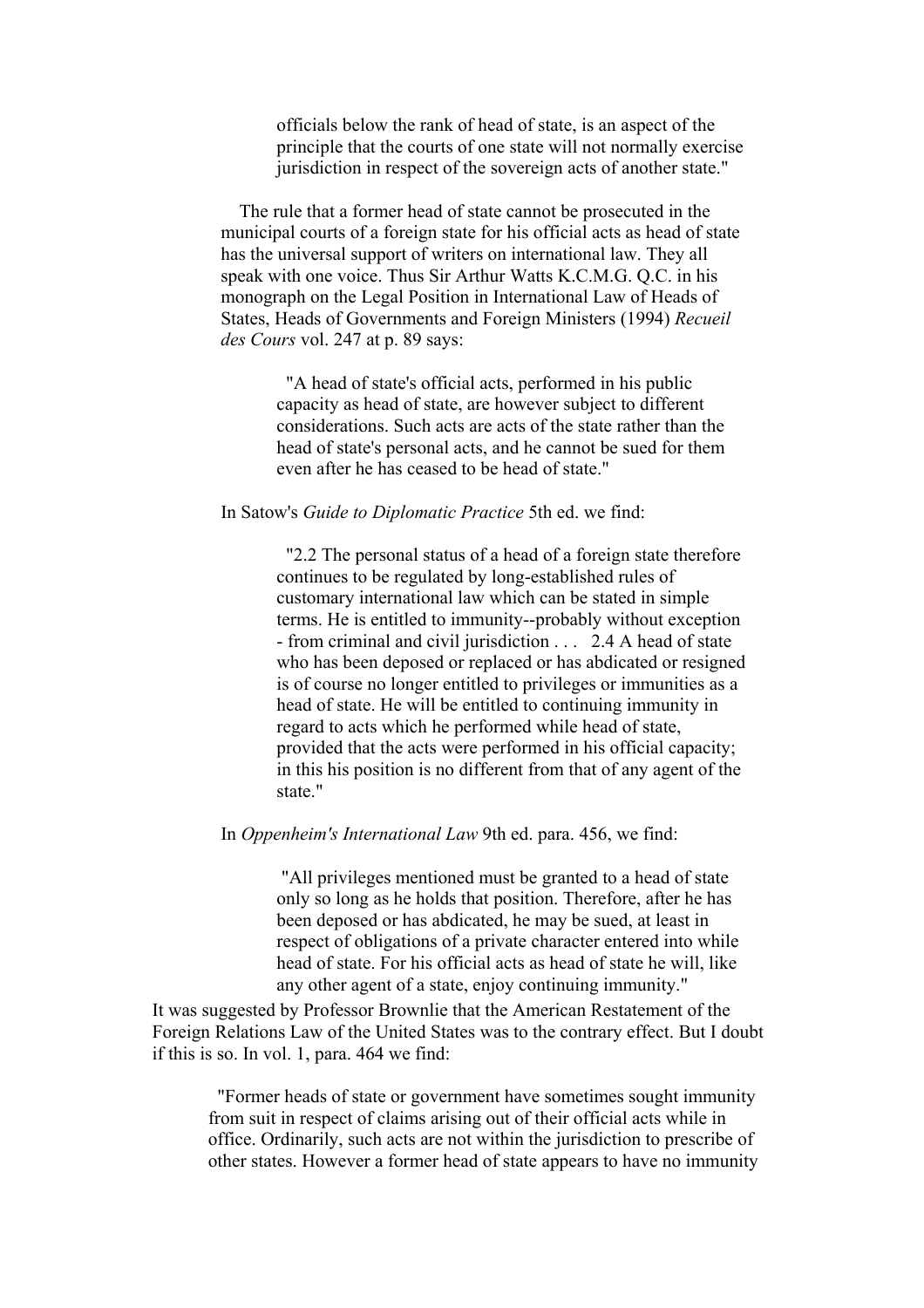from jurisdiction to adjudicate."

The last sentence means only that it is competent for the court of the foreign state to inquire whether the acts complained of were official acts of the head of state, or private acts. Unless the court is persuaded that they were private acts the immunity is absolute.

 Decided cases support the same approach. In *Duke of Brunswick v. King of Hanover* (1848) 2 H.L. Cas. p. 1, a case discussed by Professor F. A. Mann in his illuminating article published in 59 L.Q.R. (1943) p. 42, the reigning King of Hanover (who happened to be in England) was sued by the former reigning Duke of Brunswick. It was held by this House that the action must fail, not on the ground that the King of Hanover was entitled to personal immunity so long as he was in England (*ratione personae*) but on the wider ground (*ratione materiae*) that a foreign sovereign

 "cannot be made responsible here for an act done in his sovereign character in his own country; whether it be an act right or wrong, whether according to the constitution of that country or not, the courts of this country cannot sit in judgment upon an act of a sovereign, effected by virtue of his sovereign authority abroad."

In *Hatch v. Baez* (1876) 7 Hun. 596 the plaintiff complained of an injury which he sustained at the hands of the defendant when president of the Dominican Republic. After the defendant had ceased to be president, he was arrested in New York at the suit of the plaintiff. There was a full argument before what would now, I think, be called the Second Circuit Court of Appeals, with extensive citation of authority including *Duke of Brunswick v. King of Hanover*. The plaintiff contended (just as the appellants have contended in the present appeal) that the acts of the defendant must be regarded as having been committed in his private capacity. I quote from the argument at p. 596-597:

 "No unjust or oppressive act committed by his direction upon any one of his subjects, or upon others entitled to protection, is in any true sense the act of the executive in his public and representative capacity, but of the *man* simply, rated as other men are rated in private stations; for in the perpetration of unauthorised offences of this nature, he divests himself of his "regal prerogatives" and descends to the level of those untitled offenders, against whose crimes it is the highest purpose of government to afford protection."

But the court rejected the plaintiff's argument. At p. 599 Gilbert J. said:

 "The wrongs and injuries of which the plaintiff complains were inflicted upon him by the Government of St. Domingo, while he was residing in that country, and was in all respects subject to its laws. They consist of acts done by the defendant in his official capacity of president of that republic. The sole question is, whether he is amenable to the jurisdiction of the courts of this state for those acts."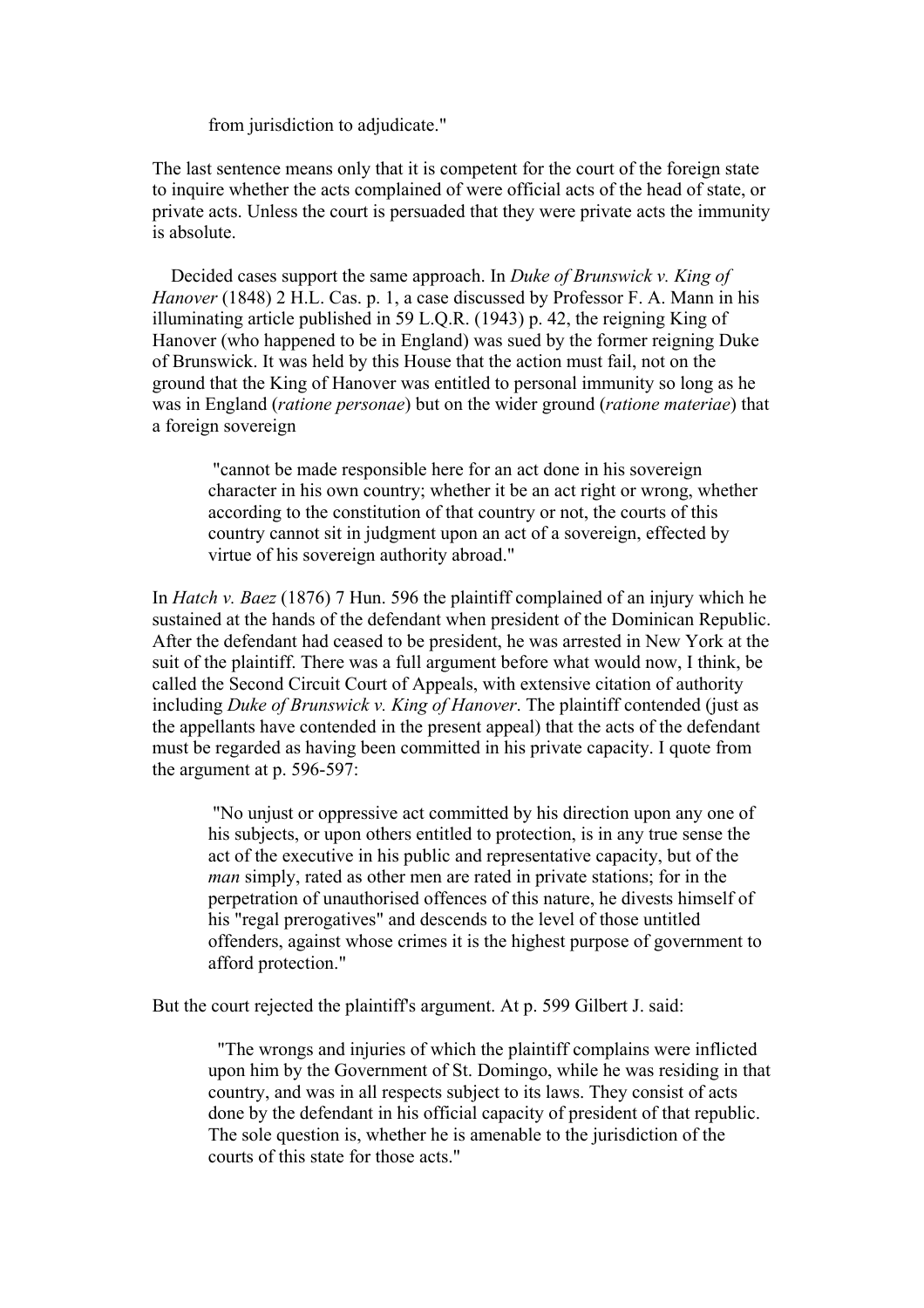A little later we find, at p. 600:

 "The general rule, no doubt, is that all persons and property within the territorial jurisdiction of a state are amenable to the jurisdiction of its courts. But the immunity of individuals from suits brought in foreign tribunals for acts done within their own states, in the exercise of the sovereignty thereof, is essential to preserve the peace and harmony of nations, and has the sanction of the most approved writers on international law. It is also recognised in all the judicial decisions on the subject that have come to my knowledge."

The court concluded:

 "The fact that the defendant has ceased to be president of St. Domingo does not destroy his immunity. That springs from the capacity in which the acts were done, and protects the individual who did them, because they emanated from a foreign and friendly government."

In *Underhill v. Hernandez* (1897) 168 U.S. 250 the plaintiff was an American citizen resident in Venezuela. The defendant was a general in command of revolutionary forces, which afterwards prevailed. The plaintiffs brought proceedings against the defendant in New York, alleging wrongful imprisonment during the revolution. In a celebrated passage Chief Justice Fuller said, at 252:

 "Every sovereign state is bound to respect the independence of every other sovereign state, and the courts of one country will not sit in judgment on the acts of the government of another done within its own territory. Redress of grievances by reason of such acts must be obtained through the means open to be availed of by sovereign powers as between themselves."

The Supreme Court approved, at p. 254 a statement by the Circuit Court of Appeals "that the acts of the defendant were the acts of the government of Venezuela, and as such are not properly the subject of adjudication in the courts of another government."

 On the other side of the line is *Jimenez v. Aristeguieta* (1962) 311 F. 2d547. In that case the State of Venezuela sought the extradition of a former chief executive alleging four charges of murder, and various financial crimes. There was insufficient evidence to connect the defendant with the murder charges. But the judge found that the alleged financial crimes were committed for his private financial benefit, and that they constituted "common crimes committed by the Chief of State done in violation of his position and not in pursuance of it." The defendant argued that as a former chief executive he was entitled to sovereign immunity, and he relied on *Underhill v. Hernandez*. Not surprisingly the Fifth Circuit Court of Appeals rejected this argument. At p. 557, they said:

 "It is only when officials having sovereign authority act in an official capacity that the act of state doctrine applies."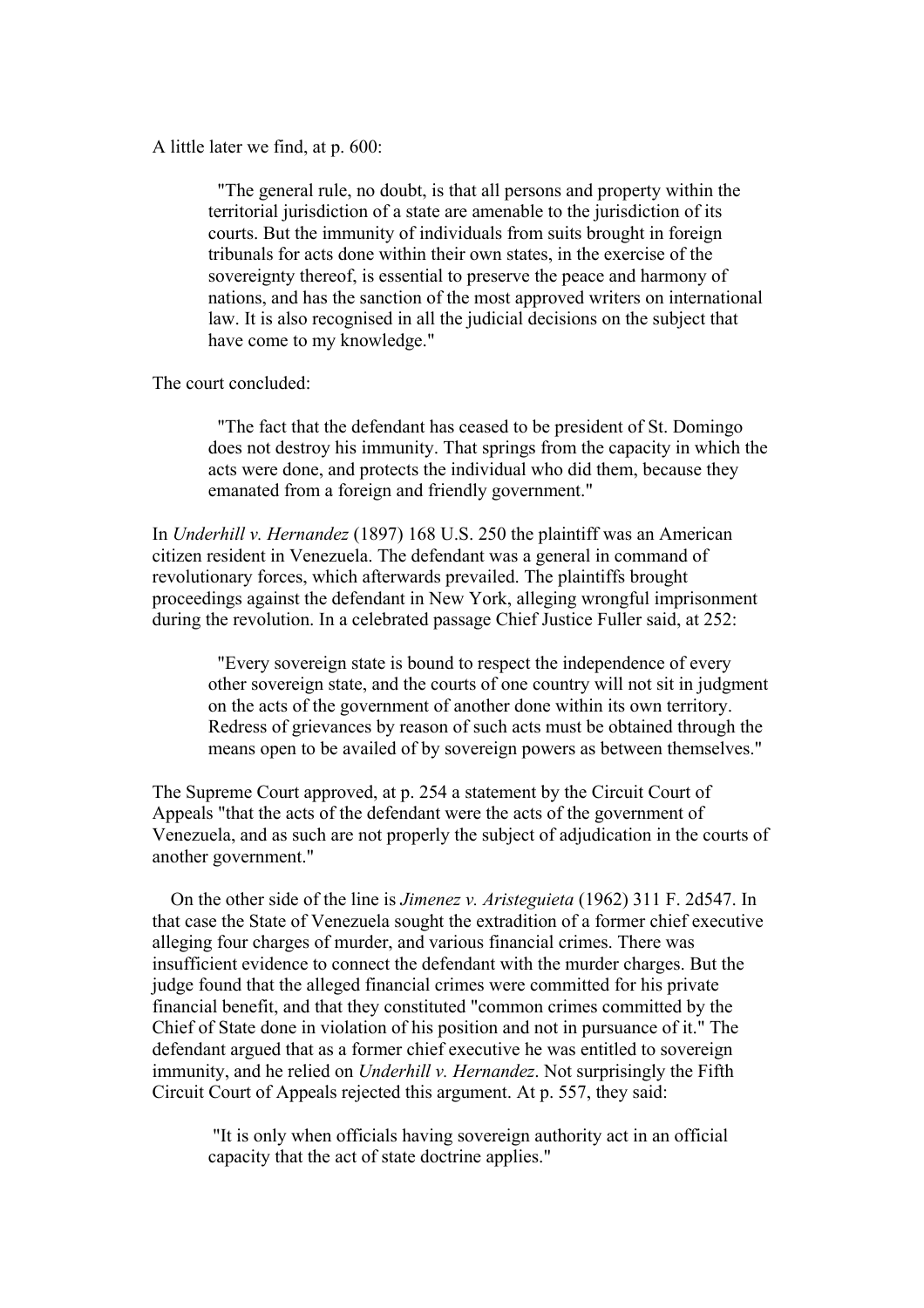To the same effect is *United States of America v. Noriega* (1990) 746 F.Supp. 1506. The defendant was charged with various drug offences. He claimed immunity as de facto head of the Panamanian government. The court considered the claim under three heads, sovereign immunity, the act of state doctrine and diplomatic immunity. Having referred to *Hatch v. Baez* and *Underhill v. Hernandez* the court continued, at pp. 1521-1522:

 "In order for the act of state doctrine to apply, the defendant must establish that his activities are 'acts of state', i.e. that they were taken on behalf of the state and not, as private acts, on behalf of the actor himself... . That the acts must be *public* acts of the *sovereign* has been repeatedly affirmed. . . . Though the distinction between the public and private acts of government officials may prove elusive, this difficulty has not prevented courts from scrutinising the character of the conduct in question."

The court concluded that *Noriega*'s alleged drug trafficking could not conceivably constitute public acts on behalf of the Panamanian state.

 These cases (and there are many others to which we were referred) underline the critical distinction between personal or private acts on the one hand, and public or official acts done in the execution or under colour of sovereign authority on the other. Despite the plethora of authorities, especially in the United States, the appellants were unable to point to a single case in which official acts committed by a head of state have been made the subject of suit or prosecution after he has left office. The nearest they got was *Hilao v. Marcos* (1994) 25 F. 3d 1467, in which a claim for immunity by the estate of former President Marcos failed. But the facts were special. Although there was no formal waiver of immunity in the case, the government of the Philippines made plain their view that the claim should proceed. Indeed they filed a brief in which they asserted that foreign relations with the United States would *not* be adversely affected if claims against ex-President Marcos and his estate were litigated in U.S. courts. There is an obvious contrast with the facts of the present case.

 So the question comes to this: on which side of the line does the present case come? In committing the crimes which are alleged against him, was Senator Pinochet acting in his private capacity or was he acting in a sovereign capacity as head of state? In my opinion there can be only one answer. He was acting in a sovereign capacity. It has not been suggested that he was personally guilty of any of the crimes of torture or hostage-taking in the sense that he carried them out with his own hands. What is alleged against him is that he organised the commission of such crimes, including the elimination of his political opponents, as head of the Chilean government, and that he did so in co-operation with other governments under Plan Condor, and in particular with the government of Argentina. I do not see how in these circumstances he can be treated as having acted in a private capacity.

 In order to make the above point good it is necessary to quote some passages from the second international warrant.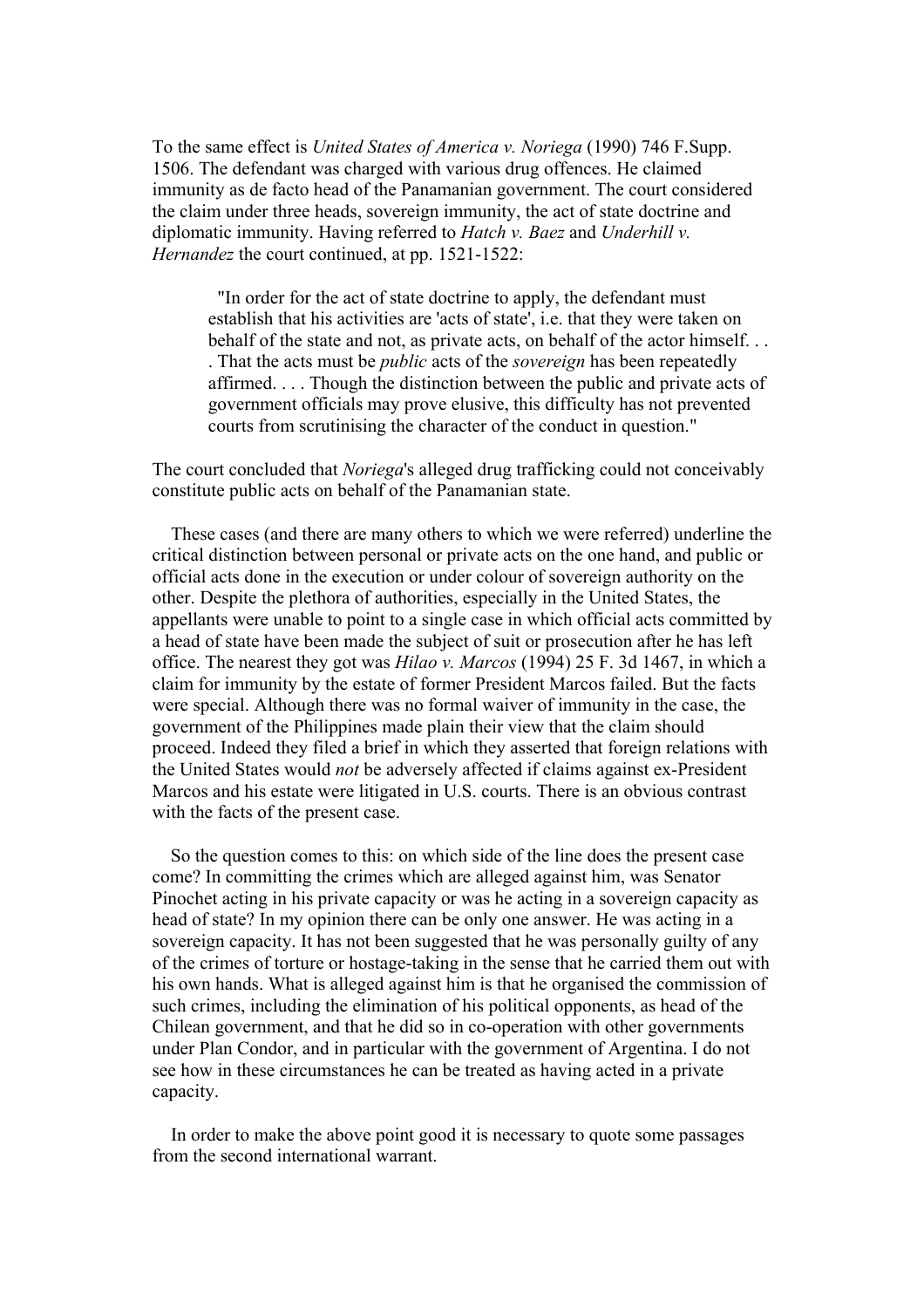"It can be inferred from the inquiries made that, since September 1973 in Chile and since 1976 in the Republic of Argentina a series of events and punishable actions were committed under the fiercest ideological repression against the citizens and residents in these countries. The plans and instructions established beforehand from the government enabled these actions to be carried out. . . .

 It has been ascertained that there were coordination actions at international level that were called 'Operativo Condor' in which different countries, Chile and Argentina among them, were involved and whose purpose was to coordinate the oppressive actions among them.

 In this sense Augusto Pinochet Ugarte, Commander-in-Chief of the Armed Forces and head of the Chilean government at the time, committed punishable acts in coordination with the military authorities in Argentina between 1976 and 1983 . . . as he gave orders to eliminate, torture and kidnap persons and to cause others to disappear, both Chileans and individuals from different nationalities, in Chile and in other countries, through the actions of the secret service (D.I.N.A.) and within the framework of the above-mentioned 'Plan Condor'."

 Where a person is accused of organising the commission of crimes as the head of the government, in cooperation with other governments, and carrying out those crimes through the agency of the police and the secret service, the inevitable conclusion must be that he was acting in a sovereign capacity and not in a personal or private capacity.

 But the appellants have two further arguments. First they say that the crimes alleged against Senator Pinochet are so horrific that an exception must be made to the ordinary rule of customary international law. Secondly they say that the crimes in question are crimes against international law, and that international law cannot both condemn conduct as a breach of international law and at the same time grant immunity from prosecution. It cannot give with one hand and take away with the other.

 As to the first submission, the difficulty, as the Divisional Court pointed out, is to know where to draw the line. Torture is, indeed, a horrific crime, but so is murder. It is a regrettable fact that almost all leaders of revolutionary movements are guilty of killing their political opponents in the course of coming to power, and many are guilty of murdering their political opponents thereafter in order to secure their power. Yet it is not suggested (I think) that the crime of murder puts the successful revolutionary beyond the pale of immunity in customary international law. Of course it is strange to think of murder or torture as "official" acts or as part of the head of state's "public functions." But if for "official" one substitutes "governmental" then the true nature of the distinction between private acts and official acts becomes apparent. For reasons already mentioned I have no doubt that the crimes of which Senator Pinochet is accused, including the crime of torture, were governmental in nature. I agree with Collins J. in the Divisional Court that it would be unjustifiable in theory, and unworkable in practice, to impose any restriction on head of state immunity by reference to the number or gravity of the alleged crimes. Otherwise one would get to this position: that the crimes of a head of state in the execution of his governmental authority are to be attributed to the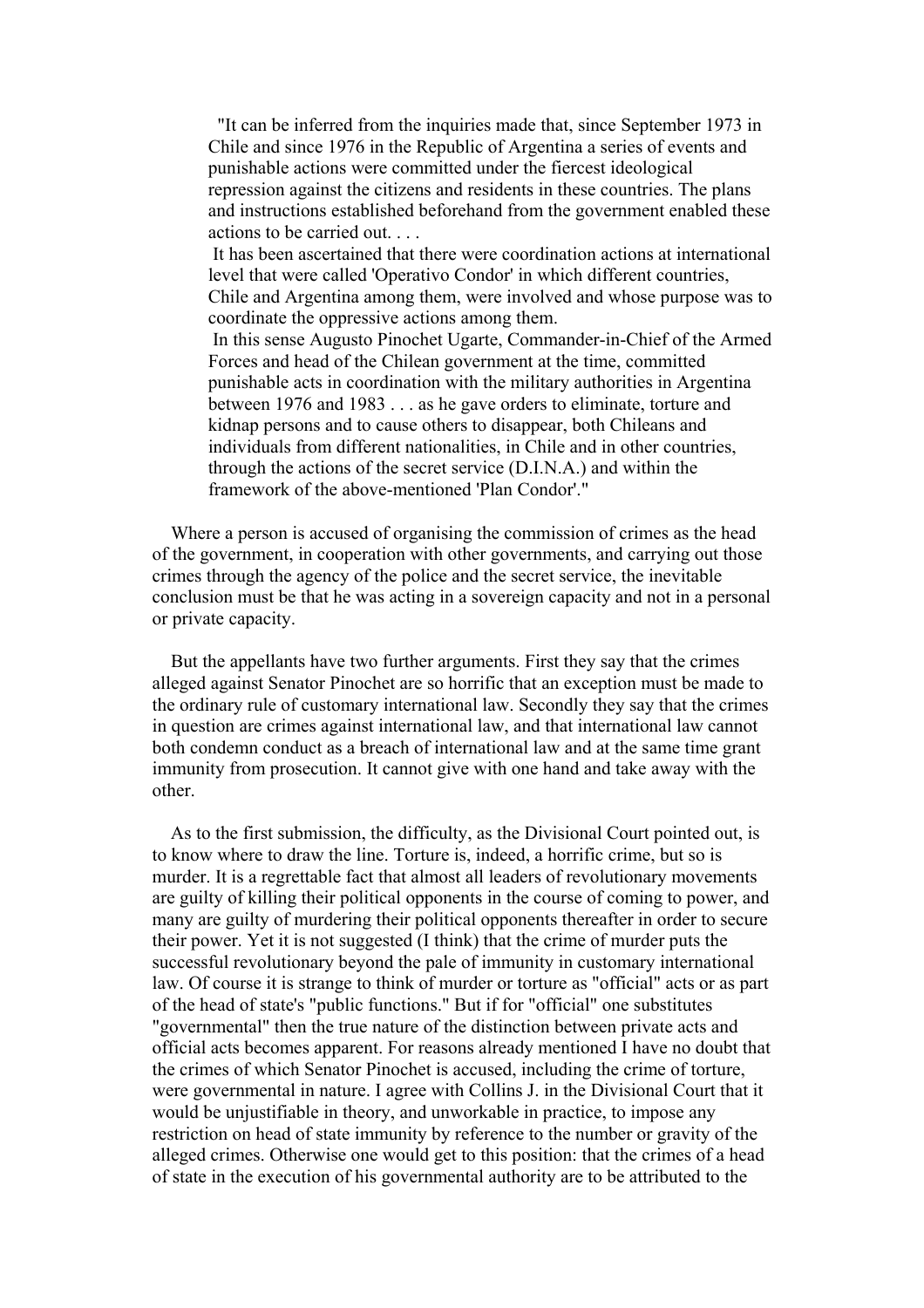state so long as they are not too serious. But beyond a certain (undefined) degree of seriousness the crimes cease to be attributable to the state, and are instead to be treated as his private crimes. That would not make sense.

 As to the second submission, the question is whether there should be an exception from the general rule of immunity in the case of crimes which have been made the subject of international conventions, such as the International Convention against the Taking of Hostages (1980) and the Convention against Torture (1984). The purpose of these conventions, in very broad terms, was to ensure that acts of torture and hostage-taking should be made (or remain) offences under the criminal law of each of the state parties, and that each state party should take measures to establish extra-territorial jurisdiction in specified cases. Thus in the case of torture a state party is obliged to establish extra-territorial jurisdiction when the alleged offender is a national of that state, but not where the victim is a national. In the latter case the state has a discretion: see article 5.1(b) and (c). In addition there is an obligation on a state to extradite or prosecute where a person accused of torture is found within its territory--aut dedere aut judicare: see article 7. But there is nothing in the Torture Convention which touches on state immunity. The contrast with the Convention on the Prevention and Punishment of the Crime of Genocide (1948) could not be more marked. Article 4 of the Genocide Convention provides:

 "Persons committing genocide or any of the other acts enumerated in article 3 shall be punished whether they are constitutionally responsible rulers or public officials or private individuals."

There is no equivalent provision in either the Torture Convention or the Taking of Hostages Convention.

 Moreover when the Genocide Convention was incorporated into English law by the Genocide Act 1969, article 4 was omitted. So Parliament must clearly have intended, or at least contemplated, that a head of state accused of genocide would be able to plead sovereign immunity. If the Torture Convention and the Taking of Hostages Convention had contained a provision equivalent to article 4 of the Genocide Convention (which they did not) it is reasonable to suppose that, as with genocide, the equivalent provisions would have been omitted when Parliament incorporated those conventions into English law. I cannot for my part see any inconsistency between the purposes underlying these Conventions and the rule of international law which allows a head of state procedural immunity in respect of crimes covered by the Conventions.

 Nor is any distinction drawn between torture and other crimes in state practice. In *Al-Adsani v. Government of Kuwait* (1996) 107 I.L.R. 536 the plaintiff brought civil proceedings against the government of Kuwait alleging that he had been tortured in Kuwait by government agents. He was given leave by the Court of Appeal to serve out of the jurisdiction on the ground that state immunity does not extend to acts of torture. When the case came back to the Court of Appeal on an application to set aside service, it was argued that a state is not entitled to immunity in respect of acts that are contrary to international law, and that since torture is a violation of jus cogens, a state accused of torture forfeits its immunity.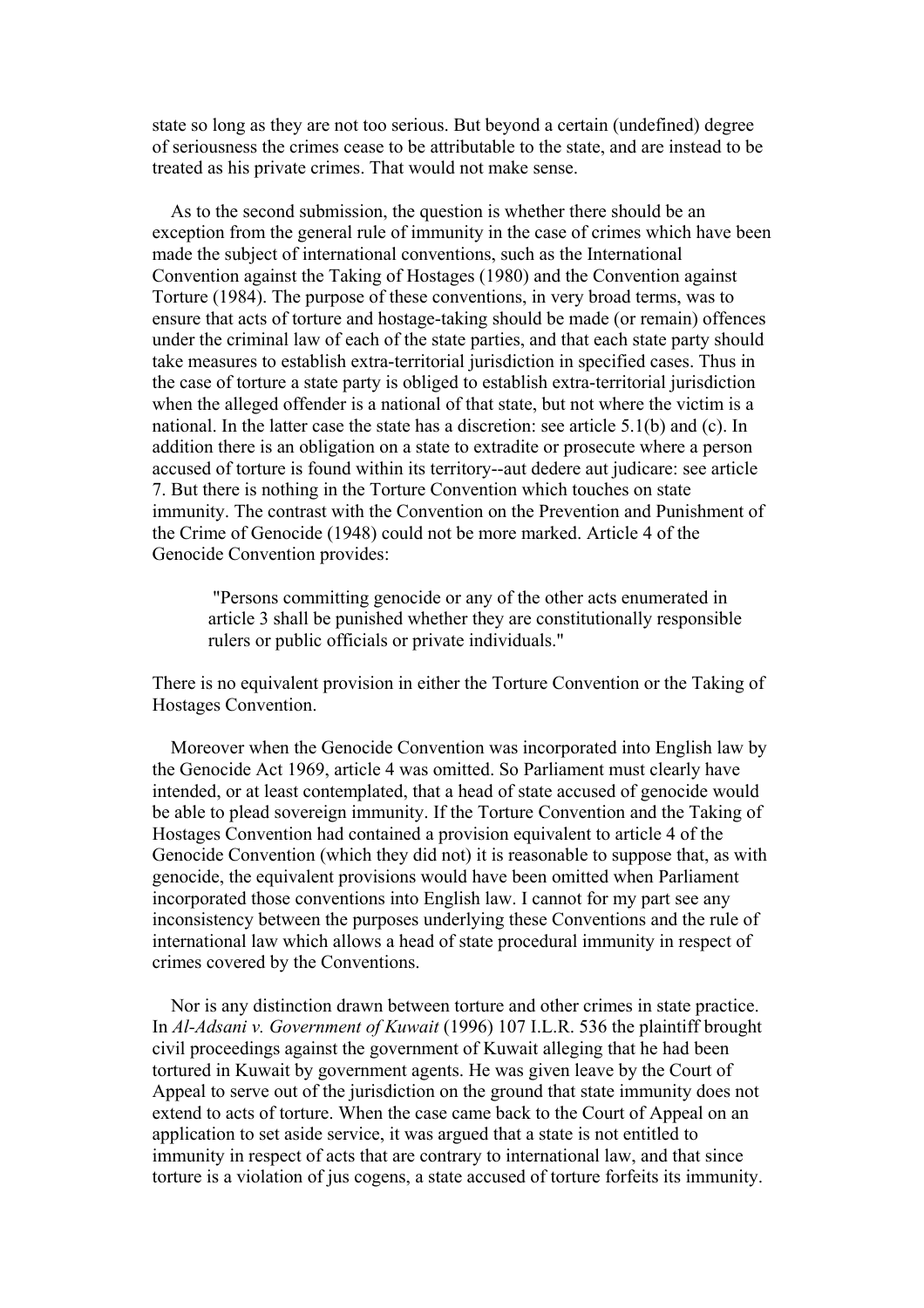The argument was rejected. Stuart Smith L.J. observed that the draftsman of the State Immunity Act must have been well aware of the numerous international conventions covering torture (although he could not, of course, have been aware of the convention against torture in 1984). If civil claims based on acts of torture were intended to be excluded from the immunity afforded by section 1(1) of the Act of 1978, because of the horrifying nature of such acts, or because they are condemned by international law, it is inconceivable that section 1(1) would not have said so.

The same conclusion has been reached in the United States. In *Siderman de Blake v. Republic of Argentina* (1992) 965F 2d 699 the plaintiff brought civil proceedings for alleged acts of torture against the Government of Argentina. It was held by the 9th Circuit Court of Appeals that although prohibition against torture has attained the status of jus cogens in international law (citing *Filartiga v. Pena-Irala* (1980) 630F 2d 876) it did not deprive the defendant state of immunity under the Foreign Sovereign Immunities Act.

 Admittedly these cases were civil cases, and they turned on the terms of the Sovereign Immunity Act in England and the Foreign Sovereign Immunity Act in the United States. But they lend no support to the view that an allegation of torture "trumps" a plea of immunity. I return later to the suggestion that an allegation of torture excludes the principle of non-justiciability.

 Further light is shed on state practice by the widespread adoption of amnesties for those who have committed crimes against humanity including torture. Chile was not the first in the field. There was an amnesty at the end of the Franco-Algerian War in 1962. In 1971 India and Bangladesh agreed not to pursue charges of genocide against Pakistan troops accused of killing about 1 million East Pakistanis. General amnesties have also become common in recent years, especially in South America, covering members of former regimes accused of torture and other atrocities. Some of these have had the blessing of the United Nations, as a means of restoring peace and democratic government.

 In some cases the validity of these amnesties has been questioned. For example, the Committee against Torture (the body established to implement the Torture Convention under article 17) reported on the Argentine amnesty in 1990. In 1996 the Inter-American Commission investigated and reported on the Chilean amnesty. It has not been argued that these amnesties are as such contrary to international law by reason of the failure to prosecute the individual perpetrators. Notwithstanding the wide terms of the Torture Convention and the Taking of Hostages Convention, state practice does not at present support an obligation to extradite or prosecute in all cases. Mr. David Lloyd Jones (to whom we are all much indebted for his help as amicus) put the matter as follows:

 "It is submitted that while there is some support for the view that generally applicable rules of state immunity should be displaced in cases concerning infringements of jus cogens, e.g. cases of torture, this does not yet constitute a rule of public international law. In particular it must be particularly doubtful whether there exists a rule of public international law requiring states not to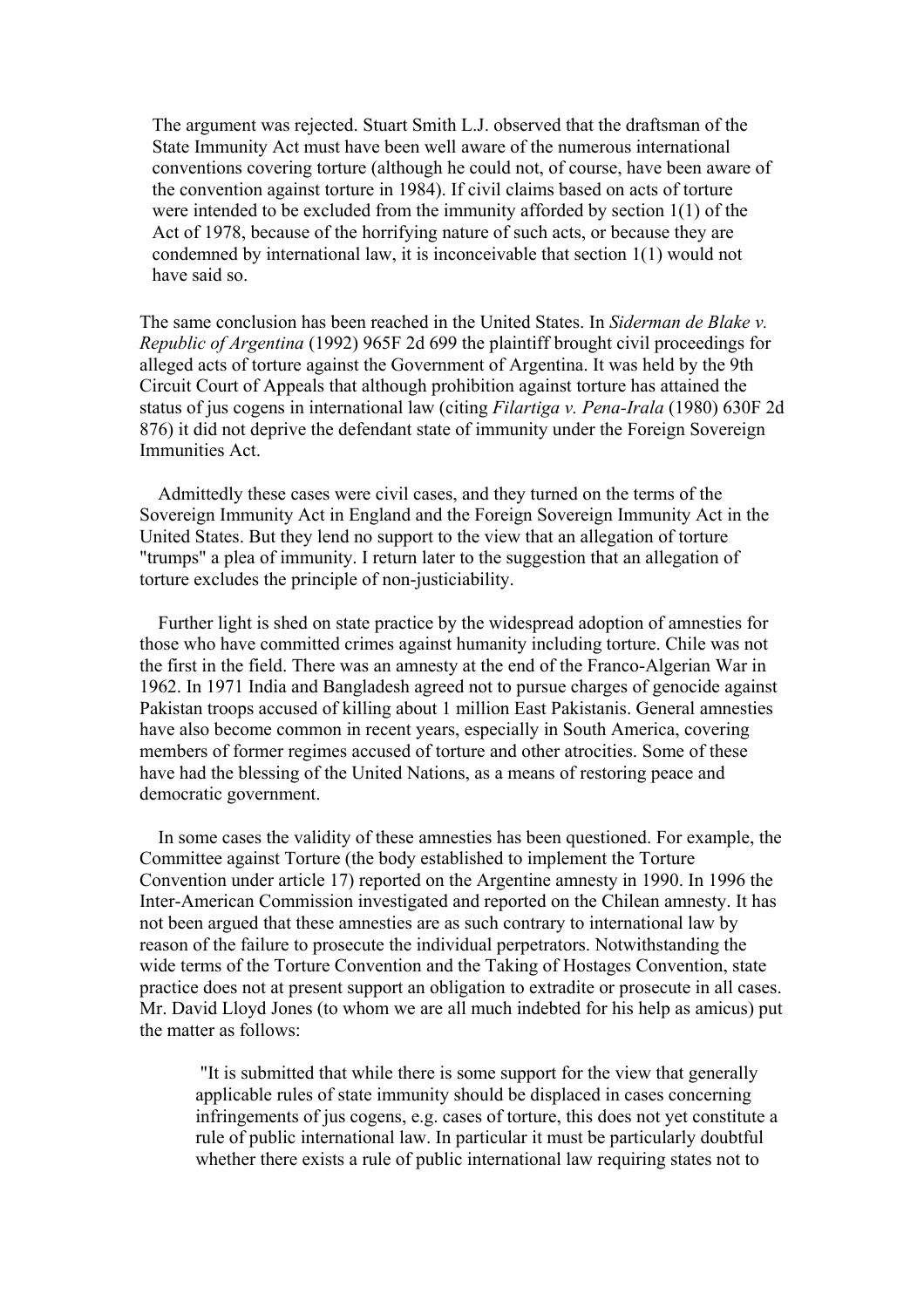accord immunity in such circumstances. Such a rule would be inconsistent with the practice of many states."

 Professor Greenwood took us back to the charter of the International Military Tribunal for the trial of war criminals at Nuremburg, and drew attention to article 7, which provides:

 "The official position of defendants, whether as heads of state or responsible officials in government departments, shall not be considered as freeing them from responsibility or mitigating punishment."

One finds the same provision in almost identical language in article 7(2) of the Statute of the International Tribunal for the Former Yugoslavia (1993), article 6(2) of the Statue of the International Tribunal for Rwanda (1994) and most recently in article 27 of the Statute of the International Criminal Court (1998). Like the Divisional Court, I regard this as an argument more against the appellants than in their favour. The setting up of these special international tribunals for the trial of those accused of genocide and other crimes against humanity, including torture, shows that such crimes, when committed by heads of state or other responsible government officials cannot be tried in the ordinary courts of other states. If they could, there would be little need for the international tribunal.

 Professor Greenwood's reference to these tribunals also provides the answer to those who say, with reason, that there must be a means of bringing such men as Senator Pinochet to justice. There is. He may be tried (1) in his own country, or (2) in any other country that can assert jurisdiction, provided his own country waives state immunity, or (3) before the International Criminal Court when it is established, or (4) before a specially constituted international court, such as those to which Professor Greenwood referred. But in the absence of waiver he cannot be tried in the municipal courts of other states.

 On the first issue I would hold that Senator Pinochet is entitled to immunity as former head of state in respect of the crimes alleged against him on well established principles of customary international law, which principles form part of the common law of England.

# *Issue two: Immunity under Part I of the State Immunity Act 1978*

 The long title of the State Immunity Act 1978 states as its first purpose the making of *new* provision with respect to proceedings in the United Kingdom by or against other states. Other purposes include the making of *new* provision with respect to immunities and privileges of heads of state. It is common ground that the Act of 1978 must be read against the background of customary international law current in 1978; for it is highly unlikely, as Lord Diplock said in *Alcom Ltd. v. Republic of Colombia* [1984] 4 A.C. 580 at p. 600 that Parliament intended to require United Kingdom courts to act contrary to international law unless the clear language of the statute compels such a conclusion. It is for this reason that it made sense to start with customary international law before coming to the statute.

The relevant sections are as follows: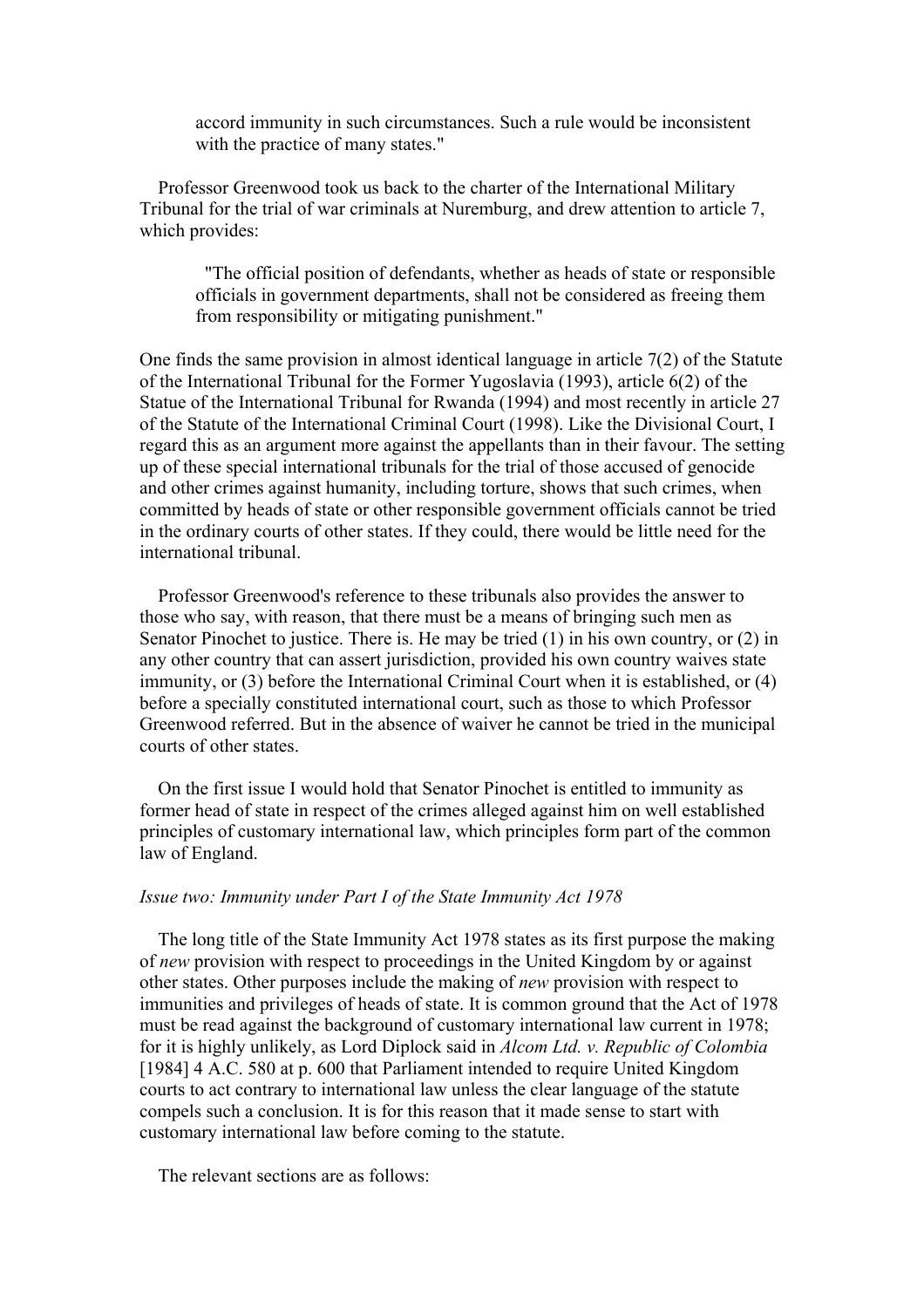"1. *General immunity from jurisdiction*

 (1) A state is immune from the jurisdiction of the courts of the United Kingdom except as provided in the following provisions of this Part of this Act.

 (2) A court shall give effect to the immunity conferred by this section even though the state does not appear in the proceedings in question.

"14. *States entitled to immunities and privileges*

 "(1) The immunities and privileges conferred by this Part of this Act apply to any foreign or commonwealth state other than the United Kingdom; and references to a state include references to -

(a) the sovereign or other head of that state in his public capacity;

(b) the government of that state; and

(c) any department of that government,

 but not to any entity (hereafter referred to as a 'separate entity') which is distinct from the executive organs of the government of the state and capable of suing or being sued.

 (2) A separate entity is immune from the jurisdiction of the courts of the United Kingdom if, and only if -

 (a) the proceedings relate to anything done by it in the exercise of sovereign authority; . . .

"16. *Excluded matters*

 (1) This Part of this Act does not affect any immunity or privilege conferred by the Diplomatic Privileges Act 1964 . . .

(4) This Part of this Act does not apply to criminal proceedings."

 Mr. Nichols drew attention to the width of section 1(1) of the Act. He submitted that it confirms the rule of absolute immunity at common law, subject to the exceptions contained in sections 2-11, and that the immunity covers criminal as well as civil proceedings. Faced with the objection that Part I of the Act is stated not to apply to criminal proceedings by virtue of the exclusion in section 16(4), he argues that the exclusion applies only to sections 2-11. In other words section 16(4) is an exception on an exception. It does not touch section 1. This was a bold argument, and I cannot accept it. It seems clear that the exclusions in section  $16(2)(3)$  and  $(5)$  all apply to Part I as a whole, including section 1(1). I can see no reason why section 16(4) should not also apply to section 1(1). Mr. Nichols referred us to an observation of the Lord Chancellor in moving the Second Reading of the Bill in the House of Lords: Hansard 17 January 1978 col. 52. In relation to Part I of the Bill he said "immunity from criminal jurisdiction is not affected, and that will remain." I do not see how this helps Mr. Nicholls. It confirms that the purpose of Part I was to enact the restrictive theory of sovereign immunity in relation to commercial transactions and other matters of a civil nature. It was not intended to affect immunity in criminal proceedings.

 The remaining question under this head is whether the express exclusion of criminal proceedings from Part I of the Act, including section 1(1), means that the immunity in respect of criminal proceedings which exists at common law has been abolished. In *Al Adsani v. Government of Kuwait* 107 I.L.R. 536 at 542 Stuart Smith L.J. referred to the State Immunity Act as providing a "comprehensive code." So indeed it does. But obviously it does not provide a code in respect of matters which it does not purport to cover. In my opinion the immunity of a former head of state in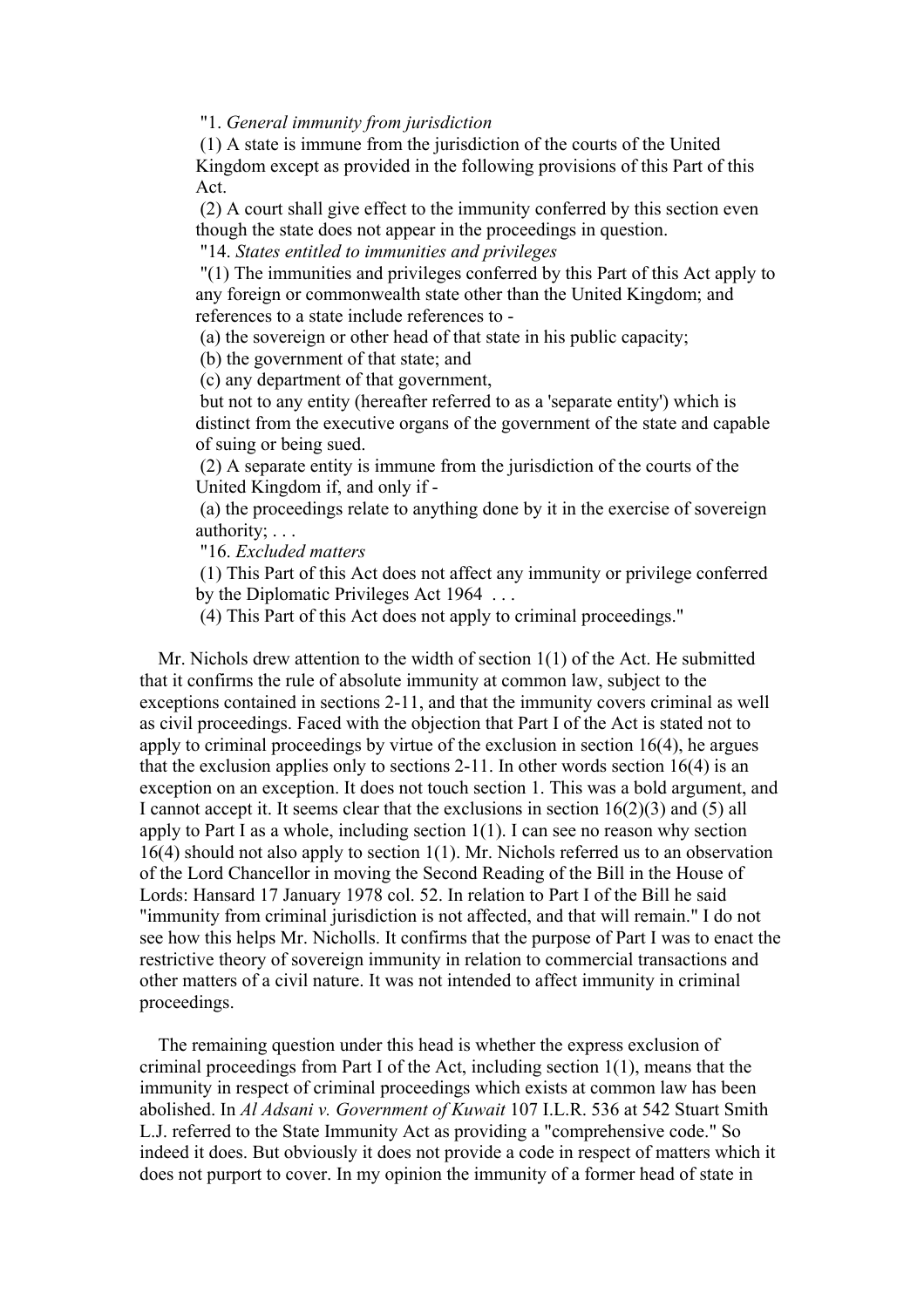respect of criminal acts committed by him in exercise of sovereign power is untouched by Part I of the Act.

*Issue 3: Immunity under Part III of the State Immunity Act*

The relevant provision is section 20 which reads:

 "(1) Subject to the provisions of this section and to any necessary modifications, the Diplomatic Privileges Act 1964 shall apply to - (a) a sovereign or other head of State;

 (b) members of his family forming part of his household; and (c) his private servants,

 as it applies to the head of a diplomatic mission, to members of his family forming part of his household and to his private servants. . . .

 "(5) This section applies to the sovereign or other head of any state on which immunities and privileges are conferred by Part I of this Act and is without prejudice to the application of that Part to any such sovereign or head of state in his public capacity."

The Diplomatic Privileges Act 1964 was enacted to give force to the Vienna Convention on diplomatic privileges. Section 1 provides that the Act is to have effect in *substitution* for any previous enactment or rule of law.

 So again the question arises whether the common law immunities have been abolished by statute. So far as the immunities and privileges of diplomats are concerned, this may well be the case. Whether the same applies to heads of state is more debatable. But it does not matter. For in my view the immunities to which Senator Pinochet is entitled under section 20 of the State Immunity Act are identical to the immunities which he enjoys at common law.

The Vienna Convention provides as follows:

 "Article 29: The person of a diplomatic agent shall be inviolable. He shall not be liable to any form of arrest or detention. . . .

 "Article 31: A diplomatic agent shall enjoy immunity from the criminal jurisdiction of the receiving state. ...

 "Article 39(1): Every person entitled to privileges and immunities shall enjoy them from the moment he enters the territory of the receiving state on proceedings to take up his post or, if already in its territory, from the moment when his appointment is notified to the Ministry for Foreign Affairs or such other ministry as may be agreed.

 (2) When the functions of a person enjoying privileges and immunities have come to an end, such privileges and immunities shall normally cease at the moment when he leaves the country, or on expiry of a reasonable period in which to do so, but shall subsist until that time, even in case of armed conflict. However, with respect to acts performed by such a person in the exercise of his functions as a member of the mission, immunity shall continue to subsist.

The critical provision is the second sentence of article 39(2). How is this sentence to be applied (as it must) to a head of state? What are the "necessary modifications"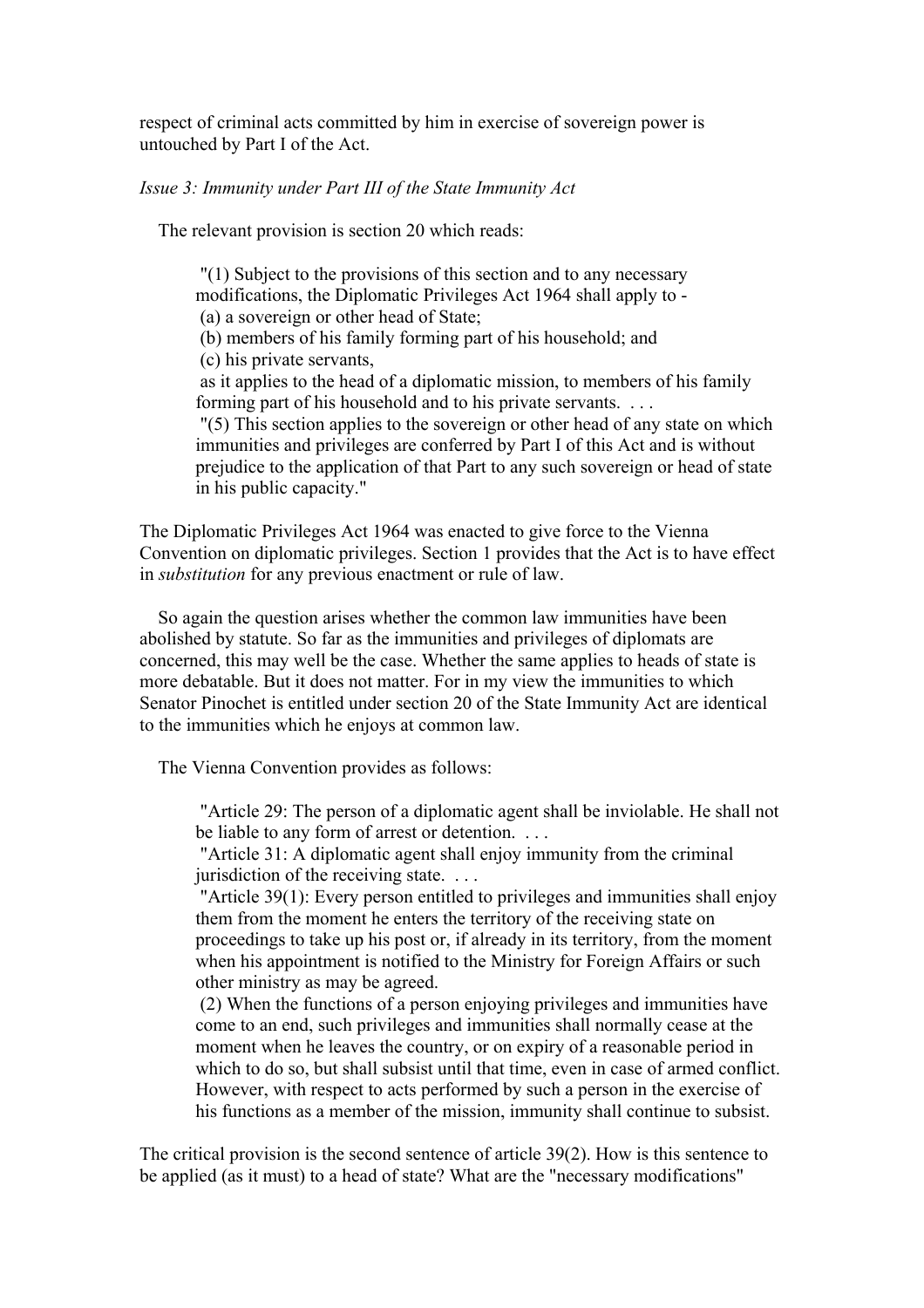which are required under section 20 of the State Immunity Act? It is a matter of regret that in such an important sphere of international law as the immunity of heads of state from the jurisdiction of our courts Parliament should have legislated in such a roundabout way. But we must do our best.

 The most extreme view, advanced only, I think, by Professor Brownlie for the Interveners and soon abandoned, is that the immunity extends only to acts performed by a visiting head of state while within the United Kingdom. I would reject this submission. Article 39(2) is not expressly confined to acts performed in the United Kingdom, and it is difficult to see what functions a visiting heads of state would be able to exercise in the United Kingdom as head of state other than purely ceremonial functions.

 A less extensive view was advanced by Mr. Alun Jones as his first submission in reply. This was that the immunity only applies to the acts of heads of state in the exercise of their external functions, that is to say, in the conduct of international relations and foreign affairs generally. But in making the "necessary modifications" to article 39 to fit a head of state, I see no reason to read "functions" as meaning "external functions." It is true that diplomats operate in foreign countries as members of a mission. But heads of state do not. The normal sphere of a head of state's operations is his own country. So I would reject Mr. Alun Jones's first submission.

Mr. Alun Jones's alternative submission in reply was as follows:

 "However, if this interpretation is wrong, and Parliament's intention in section 20(1)(a) of the State Immunity Act was to confer immunity in respect of the exercise of the internal, as well as the external, functions of the head of state, then the second sentence of article 39(2) must be read as if it said: 'with respect to official acts performed by a head of state in the exercise of his functions as head of state, immunity shall continue to subsist.'"

Here Mr. Alun Jones hits the mark. His formulation was accepted as correct by Mr. Nicholls and Miss Clare Montgomery on behalf of the respondents, and by Mr. David Lloyd Jones as amicus curiae.

 So the question on his alternative submission is whether the acts of which Senator Pinochet is accused were "official acts performed by him in the exercise of his functions as head of state." For the reasons given in answer to issue 1, the answer must be that they were.

 So the answer is the same whether at common law or under the statute. And the rationale is the same. The former head of state enjoys continuing immunity in respect of governmental acts which he performed as head of state because in both cases the acts are attributed to the state itself.

### *Issue 4--non-justiciability*

 If I am right that Senator Pinochet is entitled to immunity at common law, and under the statute, then the question of Non-justiciability does not arise. But I regard it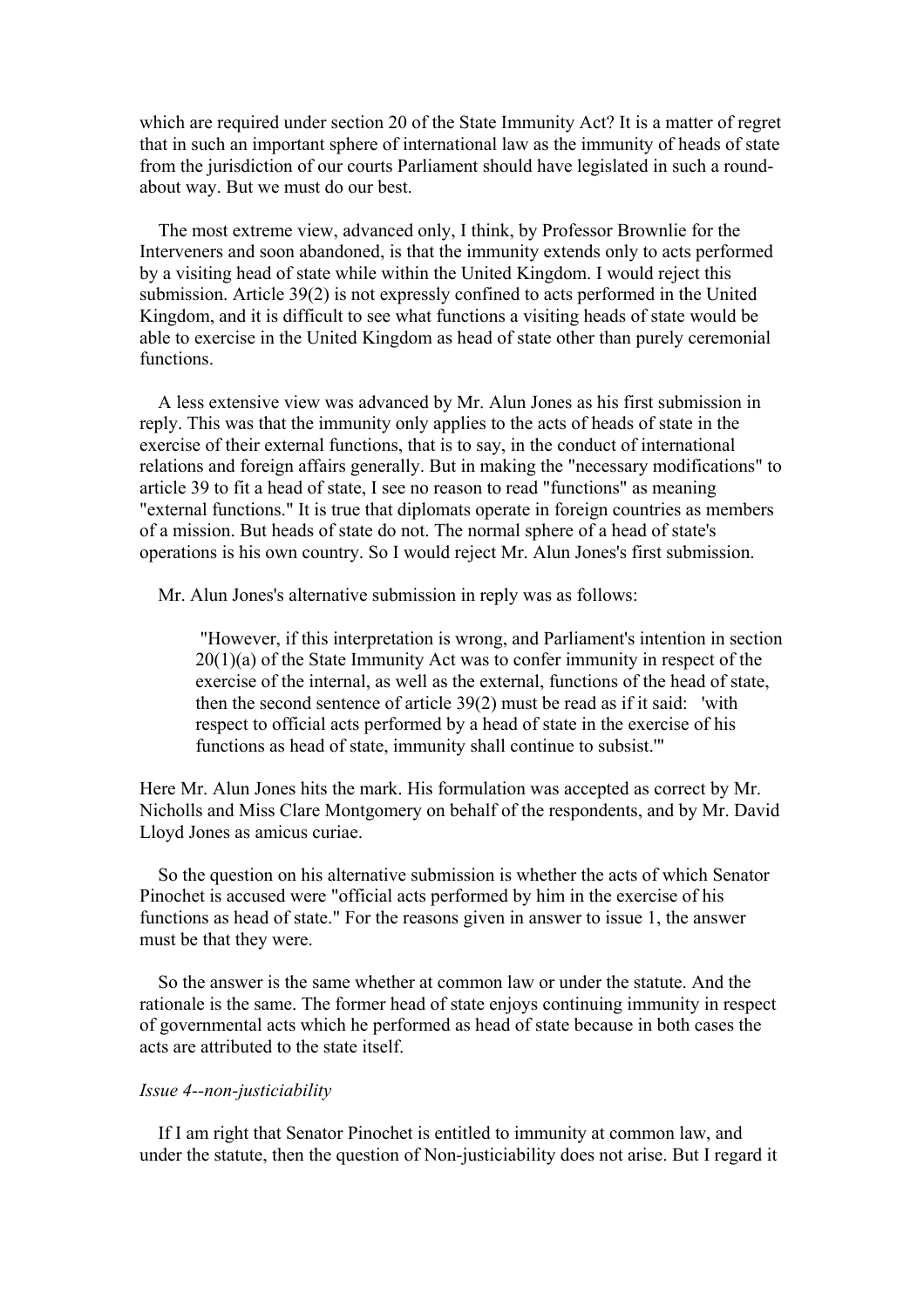as a question of overriding importance in the present context, so I intend to say something about it.

 The principle of non-justiciability may be traced back to the same source as head of state immunity, namely, the *Duke of Brunswick v. The King of Hanover*. Since then the principles have developed separately; but they frequently overlap, and are sometimes confused. The authoritative expression of modern doctrine of nonjusticiability is to be found in the speech of Lord Wilberforce in *Buttes Gas and Oil Co. v. Hammer* [1982] A.C. 888. One of the questions in that case was whether there exists in English law a general principle that the courts will not adjudicate upon the transactions of foreign sovereign states. Lord Wilberforce answered the question in the affirmative. At 932 he said:

 "In my opinion there is, and for long has been, such a general principle, starting in English law, adopted and generalised in the law of the United States of America which is effective and compelling in English courts. This principle is not one of discretion, but is inherent in the very nature of the judicial process."

Lord Wilberforce traces the principle from *Duke of Brunswick v. King of Hanover* through numerous decisions of the Supreme Court of the United States including *Underhill v. Hernandez*, *Oetjen v. Central Leather Co.* (1918) 246 U.S. 297 and *Banco Nacional de Cuba v. Sabbatino* (1964) 376 U.S. 398. In the latter case Lord Wilberforce detected a more flexible use of the principle on a case-by-case basis. This is borne out by the most recent decision of the Supreme Court in *W.S. Kirkpatrick & Co. Inc. v. Environmental Tectonics Corporation International* (1990) 493 U.S. 400. These and other cases are analysed in depth by Mance J. in his judgment in *Kuwait Airways Corporation v. Iraqi Airways Co.* (unreported) 29 July 1998, from which I have derived much assistance. In the event Mance J. held that judicial restraint was not required on the facts of that case. The question is whether it is required (or would be required if head of state immunity were not a sufficient answer) on the facts of the present case. In my opinion there are compelling reasons for regarding the present case as falling within the non-justiciability principle.

 In the *Buttes Gas* case the court was being asked "to review transactions in which four sovereign states were involved, which they had brought to a precarious settlement, after diplomacy and the use of force, and to say that at least part of these were 'unlawful' under international law." Lord Wilberforce concluded that the case raised issues upon which a municipal court could not pass. In the present case the State of Spain is claiming the right to try Senator Pinochet, a former head of state, for crimes committed in Chile, some of which are said to be in breach of international law. They have requested his extradition. Other states have also requested extradition. Meanwhile Chile is demanding the return of Senator Pinochet on the ground that the crimes alleged against him are crimes for which Chile is entitled to claim state immunity under international law. These crimes were the subject of a general amnesty in 1978, and subsequent scrutiny by the Commission of Truth and Reconciliation in 1990. The Supreme Court in Chile has ruled that in respect of at least some of these crimes the 1978 amnesty does not apply. It is obvious, therefore, that issues of great sensitivity have arisen between Spain and Chile. The United Kingdom is caught in the crossfire. In addition there are allegations that Chile was collaborating with other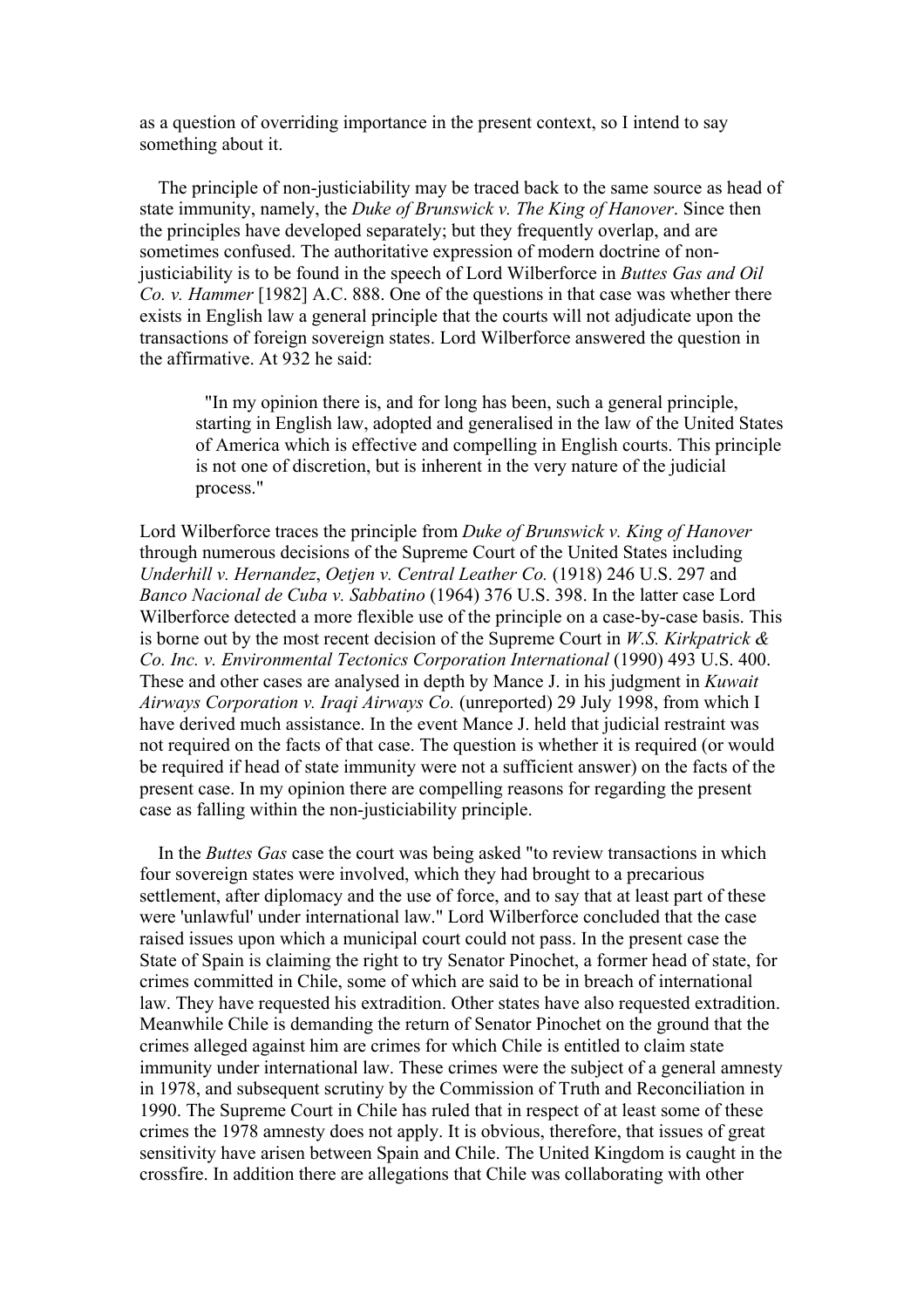states in South America, and in particular with Argentina, in execution of Plan Condor.

If we quash the second provisional warrant, Senator Pinochet will return to Chile, and Spain will complain that we have failed to comply with our international obligations under the European Convention on Extradition. If we do not quash the second provisional warrant, Chile will complain that Senator Pinochet has been arrested in defiance of Chile's claim for immunity, and in breach of our obligations under customary international law. In these circumstances, quite apart from any embarrassment in our foreign relations, or potential breach of comity, and quite apart from any fear that, by assuming jurisdiction, we would only serve to "imperil the amicable relations between governments and vex the peace of nations" (see *Oetjen v. Central Leather Co.* (1918) 246 U.S. 297 at 304) we would be entering a field in which we are simply not competent to adjudicate. We apply customary international law as part of the common law, and we give effect to our international obligations so far as they are incorporated in our statute law; but we are not an international court. For an English court to investigate and pronounce on the validity of the amnesty in Chile would be to assert jurisdiction over the internal affairs of that state at the very time when the Supreme Court in Chile is itself performing the same task. In my view this is a case in which, even if there were no valid claim to sovereign immunity, as I think there is, we should exercise judicial restraint by declining jurisdiction.

 There are three arguments the other way. The first is that it is always open to the Secretary of State to refuse to make an order for the return of Senator Pinochet to Spain in the exercise of his discretion under section 12 of the Extradition Act. But so far as Chile is concerned, the damage will by then have been done. The English courts will have condoned the arrest. The Secretary of State's discretion will come too late. The fact that these proceedings were initiated by a provisional warrant under section 8(1)(b) without the Secretary of State's authority to proceed, means that the courts cannot escape responsibility for deciding now whether or not to accept jurisdiction.

 Secondly it is said that by allowing the extradition request to proceed, we will not be adjudicating ourselves. That will be the task of the courts in Spain. In an obvious sense this is true. But we will be taking an essential step towards allowing the trial to take place, by upholding the validity of the arrest. It is to the taking of that step that Chile has raised objections, as much as to the trial itself.

 Thirdly it is said that in the case of torture Parliament has removed any concern that the court might otherwise have by enacting section 134 of the Criminal Justice Act 1988 in which the offence of torture is defined as the intentional infliction of severe pain by "a public official or . . . person acting in an official capacity." I can see nothing in this definition to override the obligation of the court to decline jurisdiction (as Lord Wilberforce pointed out it is an obligation, and not a discretion) if the circumstances of the case so require. In some cases there will be no difficulty. Where a public official or person acting in an official capacity is accused of torture, the court will usually be competent to try the case if there is no plea of sovereign imunity, or if sovereign immunity is waived. But here the circumstances are very different. The whole thrust of Lord Wilberforce's speech was that non-justiciability is a flexible principle, depending on the circumstances of the particular case. If I had not been of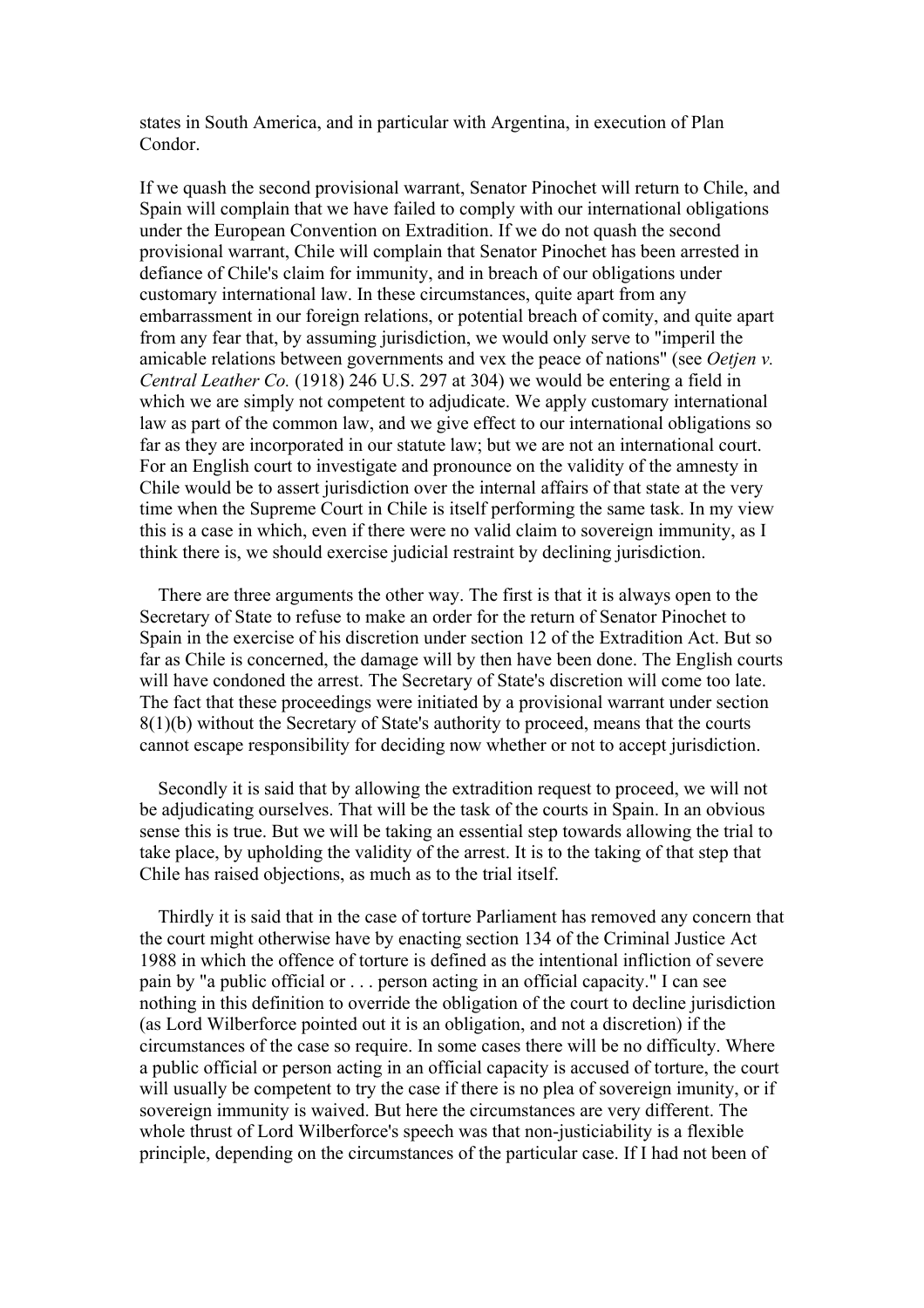the view that Senator Pinochet is entitled to immunity as a former head of state, I should have held that the principle of non-justiciability applies.

 For these reasons, and the reasons given in the judgment of the Divisional Court with which I agree, I would dismiss the appeal.

### **LORD NICHOLLS**

My Lords,

 This appeal concerns the scope of the immunity of a former head of state from the criminal processes of this country. It is an appeal against a judgment of the Divisional Court of the Queen's Bench Division which quashed a provisional warrant issued at the request of the Spanish Government pursuant to section 8(b)(i) of the Extradition Act 1989 for the arrest of the respondent Senator Augusto Pinochet. The warrant charged five offences, but for present purposes I need refer to only two of them. The first offence charged was committing acts of torture contrary to section 134(1) of the Criminal Justice Act 1988. The Act defines the offence as follows:

 "A public official or person acting in an official capacity, whatever his nationality, commits the offence of torture if in the United Kingdom or elsewhere he intentionally inflicts severe pain or suffering on another in the performance or purported performance of his official duties."

The third offence charged was hostage-taking contrary to section 1 of the Taking of Hostages Act 1982. Section 1 defines the offence in these terms:

 "A person, whatever his nationality, who, in the United Kingdom or elsewhere, -

(a) detains any other person ('the hostage'), and

 (b) in order to compel a State, international governmental organisation or person to do or abstain from doing any act, threatens to kill, injure, or continue to detain the hostage, commits an offence."

Both these offences are punishable with imprisonment for life. It is conceded that both offences are extradition crimes within the meaning of the Extradition Act.

 The Divisional Court quashed the warrant on the ground that Senator Pinochet was head of the Chilean state at the time of the alleged offences and therefore, as a former sovereign, he is entitled to immunity from the criminal processes of the English courts. The court certified, as a point of law of general public importance, "the proper interpretation and scope of the immunity enjoyed by a former head of state from arrest and extradition proceedings in the United Kingdom in respect of acts committed while he was head of state", and granted leave to appeal to your Lordships' House. On this appeal I would admit the further evidence which has been produced, setting out the up-to-date position reached in the extradition proceedings.

 There is some dispute over whether Senator Pinochet was technically head of state for the whole of the period in respect of which charges are laid. There is no certificate from the Foreign and Commonwealth Office, but the evidence shows he was the ruler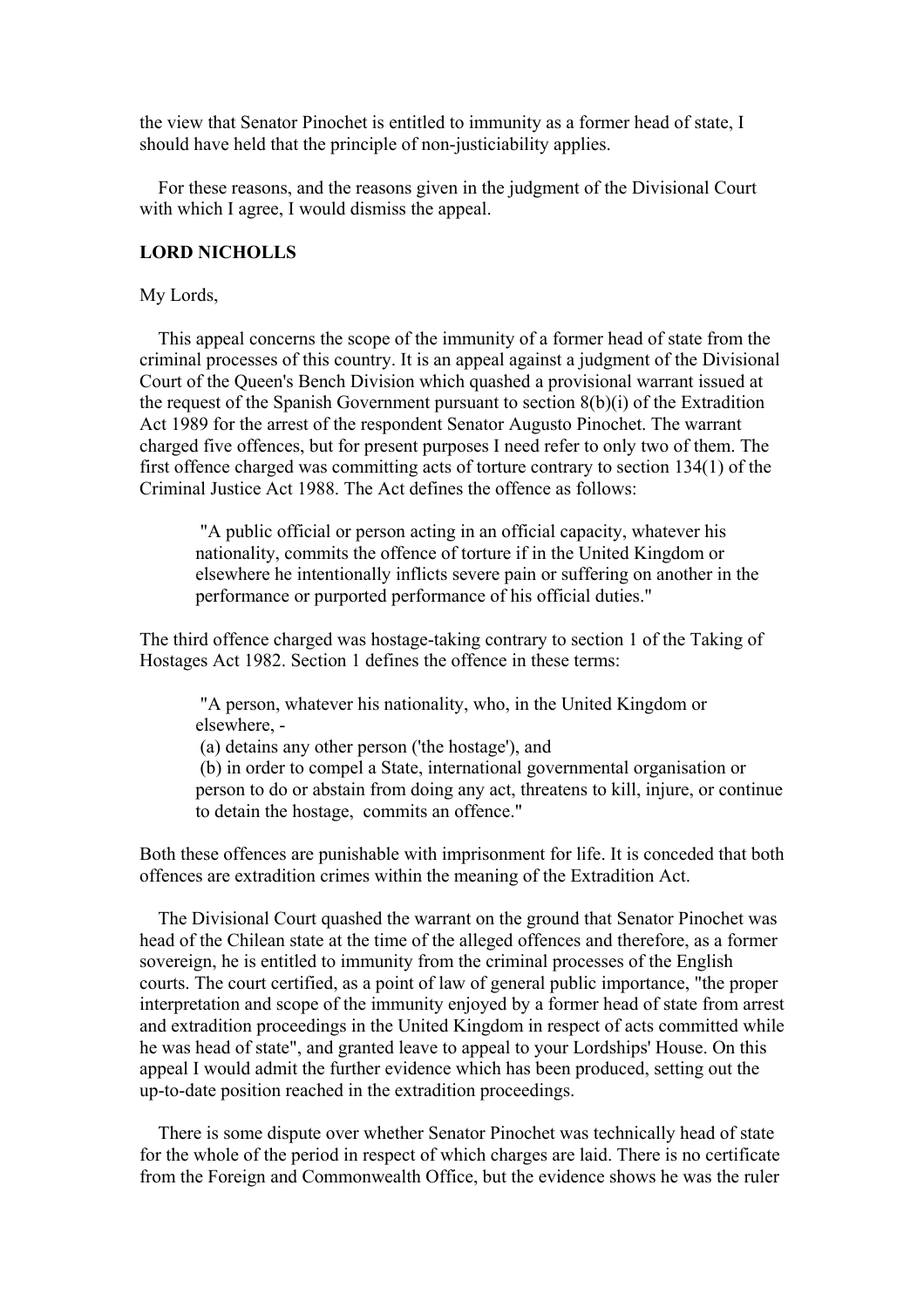of Chile from 11 September 1973, when a military junta of which he was the leader overthrew the previous government of President Allende, until 11 March 1990 when he retired from the office of president. I am prepared to assume he was head of state throughout the period.

 Sovereign immunity may have been a single doctrine at the time when the laws of nations did not distinguish between the personal sovereign and the state, but in modern English law it is necessary to distinguish three different principles, two of which have been codified in statutes and the third of which remains a doctrine of the common law. The first is state immunity, formerly known as sovereign immunity, now largely codified in Part I of the State Immunity Act 1978. The second is the Anglo-American common law doctrine of act of state. The third is the personal immunity of the head of state, his family and servants, which is now codified in section 20 of the State Immunity Act 1978. Miss Montgomery Q.C., in her argument for Senator Pinochet, submitted that in addition to these three principles there is a residual state immunity which protects former state officials from prosecution for crimes committed in their official capacities.

#### *State immunity*

 Section 1 of the State Immunity Act 1978 provides that "a State is immune from the jurisdiction of the courts of the United Kingdom", subject to exceptions set out in the following sections, of which the most important is section 3 (proceedings relating to a commercial transaction). By section 14(1) references to a state include references to the sovereign or other head of that state in his public capacity, its government and any department of its government. Thus the immunity of the state may not be circumvented by suing the head of state, or indeed, any other government official, in his official capacity.

 It should be noted that the words "in his public capacity" in section 14(1), read with section 1, refer to the capacity in which the head of state is sued, rather than the capacity in which he performed the act alleged to give rise to liability. Section 1 of the Act deals with proceedings which, at the time they are started, are in form or in substance proceedings against the state, so that directly or indirectly the state will be affected by the judgment. In the traditional language of international law, it is immunity *ratione personae* and not *ratione materiae*. It protects the state as an entity. It is not concerned with the nature of the transaction alleged to give rise to liability, although this becomes important when applying the exceptions in later sections. Nor is it concerned with whether, in an action against an official or former official which is not in substance an action against the state, he can claim immunity on the ground that in doing the acts alleged he was acting in a public capacity. Immunity on that ground depends upon the other principles to which I shall come. Similarly, Part I of the Act does not apply to criminal proceedings (section 16(4)). On this section 16(4) is unambiguous. Contrary to the contentions of Mr. Nicholls Q.C., section 16(4) cannot be read as applying only to the exceptions to section 1.

 In cases which fall within section 1 but not within any of the exceptions, the immunity has been held by the Court of Appeal to be absolute and not subject to further exception on the ground that the conduct in question is contrary to international law: see *Al-Adsani v. Government of Kuwait* (1996) 107 I.L.R. 536,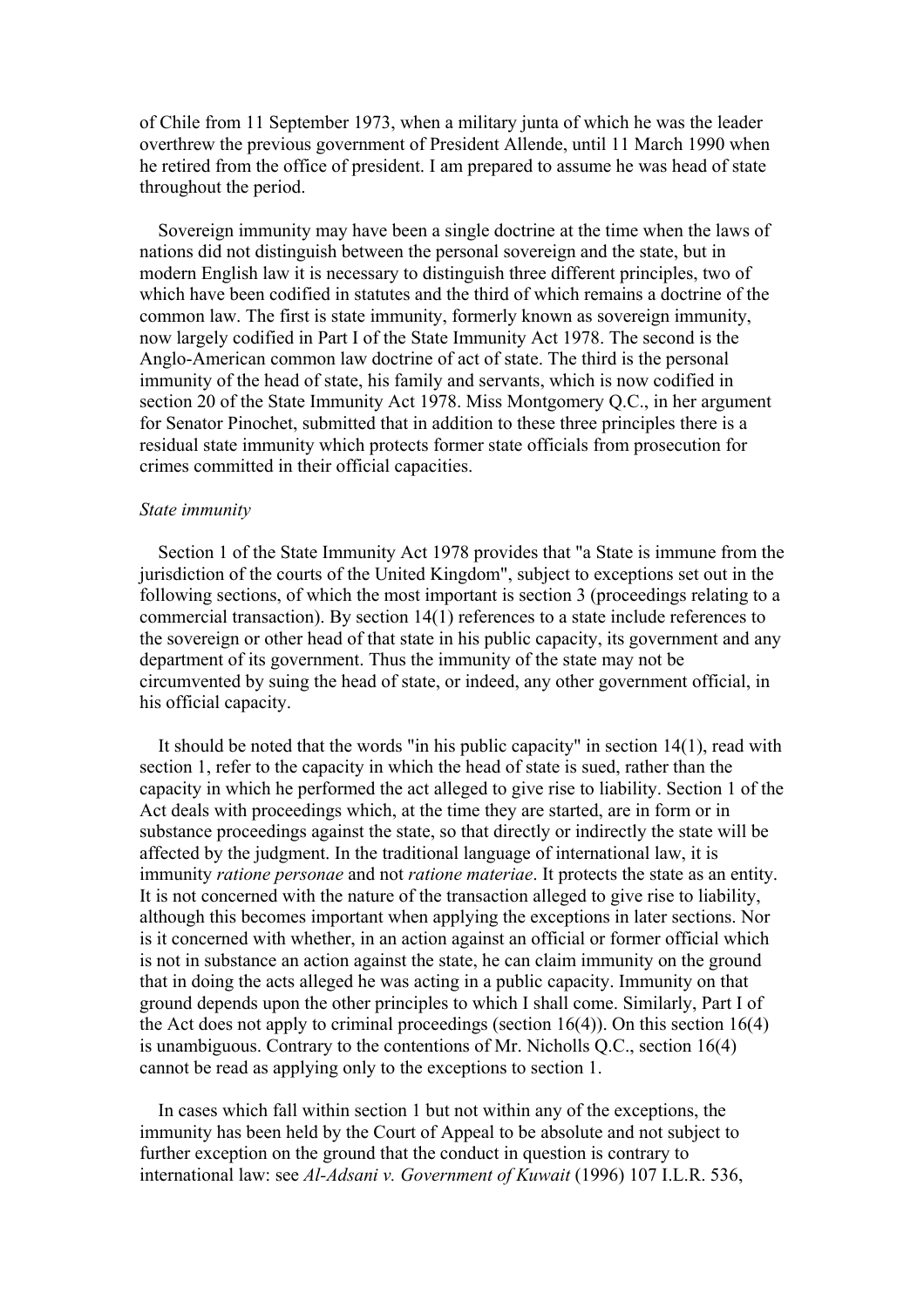where the court upheld the government's plea of state immunity in proceedings where the plaintiff alleged torture by government officials. A similar conclusion was reached by the United States Supreme Court on the interpretation of the Foreign Sovereign Immunities Act 1976 in *Argentine Republic v. Amerada Hess Shipping Corporation* (1989) 109 S.Ct. 683. This decision was followed by the Court of Appeals for the Ninth Circuit, perhaps with a shade of reluctance, in *Siderman de Blake v. Republic of Argentina* 965 F.2d 699 (9th Cir. 1992), also a case based upon allegations of torture by government officials. These decisions are not relevant in the present case, which does not concern civil proceedings against the state. So I shall say no more about them.

### *Act of state: non-justiciability*

 The act of state doctrine is a common law principle of uncertain application which prevents the English court from examining the legality of certain acts performed in the exercise of sovereign authority within a foreign country or, occasionally, outside it. Nineteenth century dicta (for example, in *Duke of Brunswick v. King of Hanover* (1848) 2 H.L.Cas. 1 and *Underhill v. Hernandez* (1897) 169 U.S. 456) suggested that it reflected a rule of international law. The modern view is that the principle is one of domestic law which reflects a recognition by the courts that certain questions of foreign affairs are not justiciable (*Buttes Gas and Oil Co. v. Hammer* [1982] A.C. 888) and, particularly in the United States, that judicial intervention in foreign relations may trespass upon the province of the other two branches of government (*Banco Nacional de Cuba v. Sabbatino* 376 U.S. 398).

 The doctrine has sometimes been stated in sweepingly wide terms; for instance, in a celebrated passage by Chief Justice Fuller in *Underhill v. Hernandez* (1897) 169 U.S. 456:

 "Every sovereign state is bound to respect the independence of every other sovereign state, and the courts of one country will not sit in judgment on the acts of the government of another done within its own territory."

More recently the courts in the United States have confined the scope of the doctrine to instances where the outcome of the case requires the court to decide the legality of the sovereign acts of foreign states: *W. S. Kirkpatrick & Co. Inc. v. Environmental Tectonics Corporation, International* (1990) 110 S.Ct. 701.

 However, it is not necessary to discuss the doctrine in any depth, because there can be no doubt that it yields to a contrary intention shown by Parliament. Where Parliament has shown that a particular issue is to be justiciable in the English courts, there can be no place for the courts to apply this self-denying principle. The definition of torture in section 134(1) of the Criminal Justice Act 1988 makes clear that prosecution will require an investigation into the conduct of officials acting in an official capacity in foreign countries. It must follow that Parliament did not intend the act of state doctrine to apply in such cases. Similarly with the taking of hostages. Although section 1(1) of the Taking of Hostages Act 1982 does not define the offence as one which can be committed only by a public official, it is really inconceivable that Parliament should be taken to have intended that such officials should be outside the reach of this offence. The Taking of Hostages Act was enacted to implement the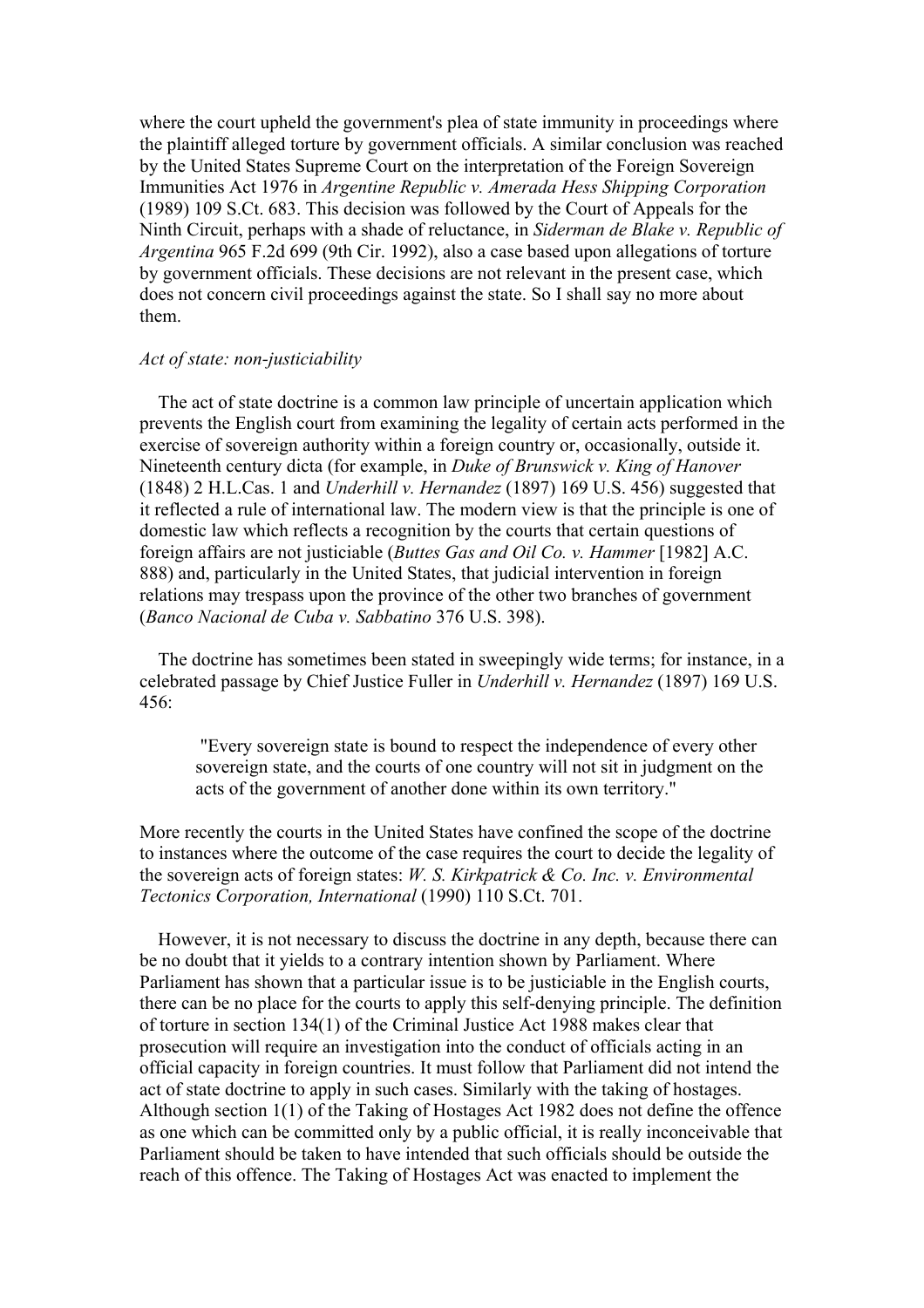International Convention against the Taking of Hostages, and that convention described taking hostages as a manifestation of international terrorism. The convention was opened for signature in New York in December 1979, and its immediate historical background was a number of hostage-taking incidents in which states were involved or were suspected to have been involved. These include the hostage crisis at the United States embassy in Teheran earlier in that year, several hostage-takings following the hijacking of aircraft in the 1970s, and the holding hostage of the passengers of an El-Al aircraft at Entebbe airport in June 1976.

### *Personal immunity*

 Section 20 of the State Immunity Act 1978 confers personal immunity upon a head of state, his family and servants by reference ("with necessary modifications") to the privileges and immunities enjoyed by the head of a diplomatic mission under the Vienna Convention on Diplomatic Relations 1961, which was enacted as a schedule to the Diplomatic Privileges Act 1964. These immunities include, under article 31, "immunity from the criminal jurisdiction of the receiving state." Accordingly there can be no doubt that if Senator Pinochet had still been head of the Chilean state, he would have been entitled to immunity.

 Whether he continued to enjoy immunity after ceasing to be head of state turns upon the proper interpretation of article 39.2 of the convention:

 "When the functions of a person enjoying privileges and immunities have come to an end, such privileges and immunities shall normally cease at the moment when he leaves the country, or on expiry of a reasonable period in which to do so, but shall subsist until that time, even in case of armed conflict. However, with respect to acts performed by such a person in the exercise of his functions as a member of the mission, immunity shall continue to subsist."

The "necessary modification" required by section 20 of the 1978 Act is to read "as a head of state" in place of "as a member of the mission" in the last sentence. Writ large, the effect of these provisions can be expressed thus:

 "A former head of state shall continue to enjoy immunity from the criminal jurisdiction of the United Kingdom with respect to acts performed by him in the exercise of his functions as a head of state."

 Transferring to a former head of state in this way the continuing protection afforded to a former head of a diplomatic mission is not an altogether neat exercise, as their functions are dissimilar. Their positions are not in all respects analogous. A head of mission operates on the international plane in a foreign state where he has been received; a head of state operates principally within his own country, at both national and international levels. This raises the question whether, in the case of a former head of state, the continuing immunity embraces acts performed in exercise of *any* of his "functions as a head of state" or is confined to such of those acts as have an *international character*. I prefer the former, wider interpretation. There is no reason for cutting down the ambit of the protection, so that it will embrace only some of the functions of a head of state. (I set out below the test for determining what are the functions of a head of state.)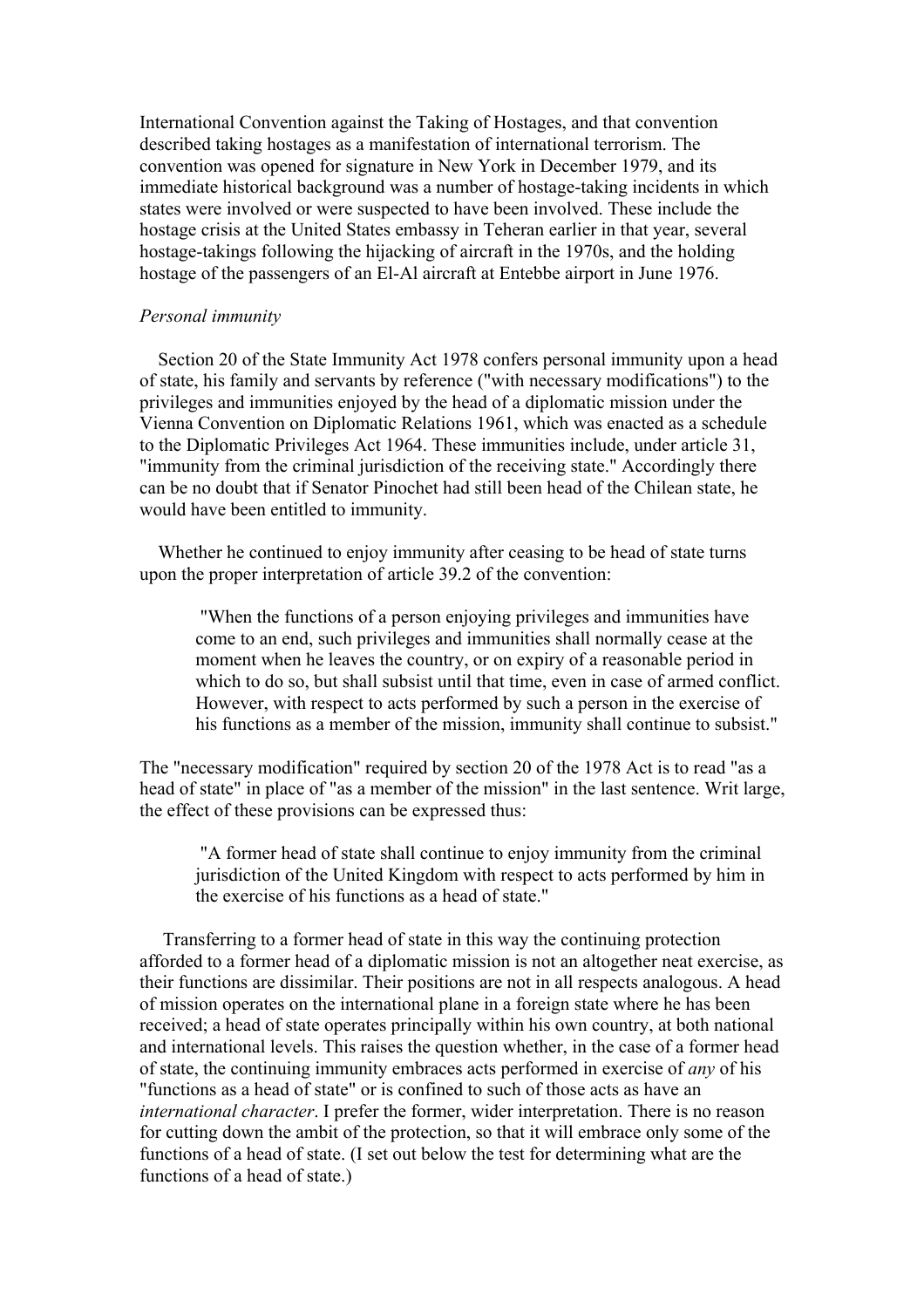The question which next arises is the crucial question in the present case. It is whether the acts of torture and hostage-taking charged against Senator Pinochet were done in the exercise of his functions as head of state. The Divisional Court decided they were because, according to the allegations in the Spanish warrant which founded the issue of the provisional warrant in this country, they were committed under colour of the authority of the government of Chile. Senator Pinochet was charged, not with personally torturing victims or causing their disappearance, but with using the power of the state of which he was the head to that end. Thus the Divisional Court held that, for the purposes of article 39.2, the functions of head of state included any acts done under purported public authority in Chile. The Lord Chief Justice said the underlying rationale of the immunity accorded by article 39.2 was "a rule of international comity restraining one sovereign state from sitting in judgment on the sovereign behaviour of another." It therefore applied to all sovereign conduct within Chile.

 Your Lordships have had the advantage of much fuller argument and the citation of a wider range of authorities than the Divisional Court. I respectfully suggest that, in coming to this conclusion, the Lord Chief Justice elided the domestic law doctrine of act of state, which has often been stated in the broad terms he used, with the international law obligations of this country towards foreign heads of state, which section 20 of the 1978 Act was intended to codify. In my view, article 39.2 of the Vienna Convention, as modified and applied to former heads of state by section 20 of the 1978 Act, is apt to confer immunity in respect of acts performed in the exercise of functions which international law recognises as functions of a head of state, irrespective of the terms of his domestic constitution. This formulation, and this test for determining what are the functions of a head of state for this purpose, are sound in principle and were not the subject of controversy before your Lordships. International law does not require the grant of any wider immunity. And it hardly needs saying that torture of his own subjects, or of aliens, would not be regarded by international law as a function of a head of state. All states disavow the use of torture as abhorrent, although from time to time some still resort to it. Similarly, the taking of hostages, as much as torture, has been outlawed by the international community as an offence. International law recognises, of course, that the functions of a head of state may include activities which are wrongful, even illegal, by the law of his own state or by the laws of other states. But international law has made plain that certain types of conduct, including torture and hostage-taking, are not acceptable conduct on the part of anyone. This applies as much to heads of state, or even more so, as it does to everyone else; the contrary conclusion would make a mockery of international law.

 This was made clear long before 1973 and the events which took place in Chile then and thereafter. A few references will suffice. Under the charter of the Nurnberg International Military Tribunal (8 August 1945) crimes against humanity, committed before as well as during the second world war, were declared to be within the jurisdiction of the tribunal, and the official position of defendants, "whether as heads of state or responsible officials in government", was not to free them from responsibility (articles 6 and 7). The judgment of the tribunal included the following passage:

 "The principle of international law which, under certain circumstance, protects the representatives of a state cannot be applied to acts condemned as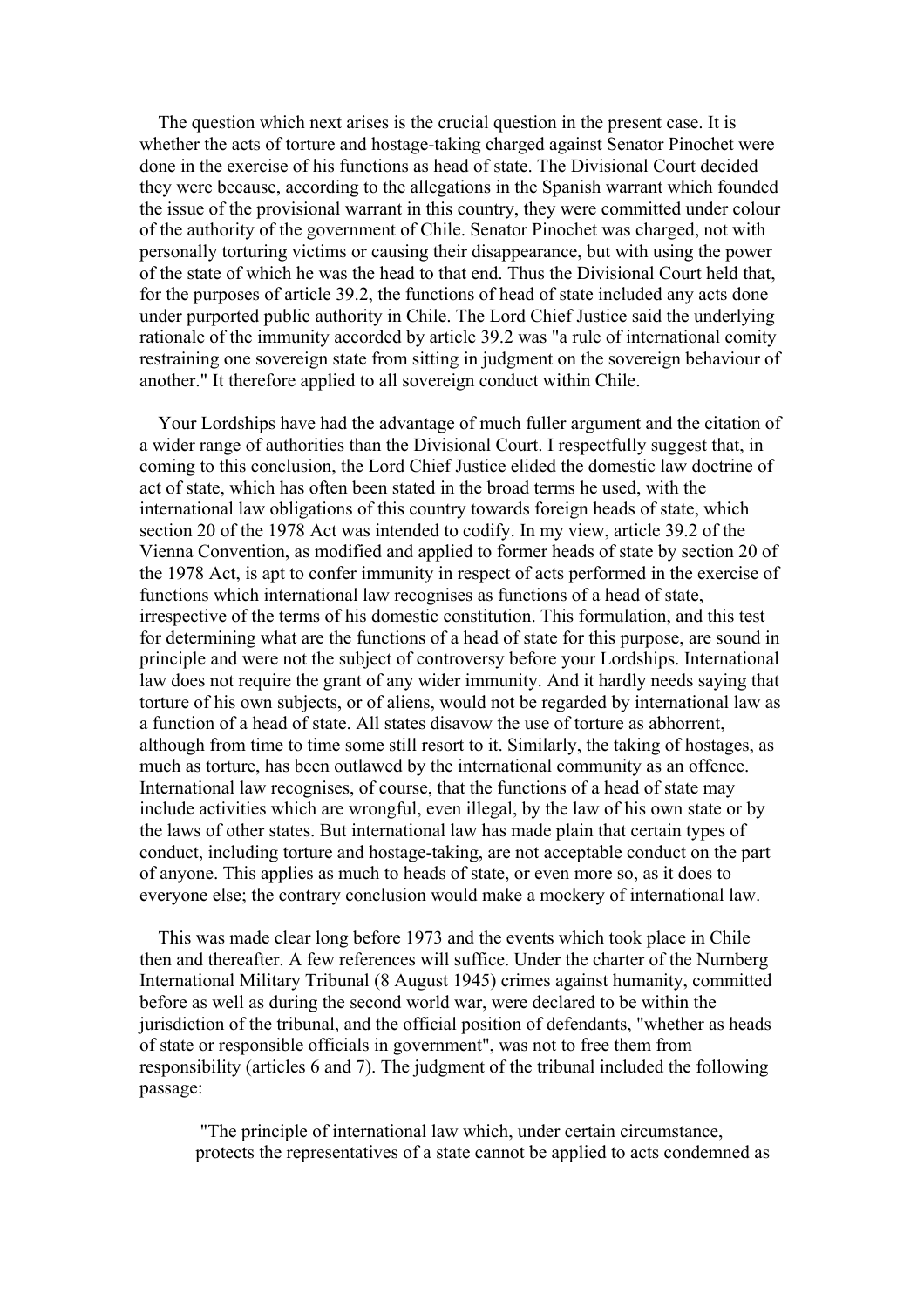criminal by international law. The authors of these acts cannot shelter themselves behind their official position to be freed from punishment."

With specific reference to the laws of war, but in the context the observation was equally applicable to crimes against humanity, the tribunal stated:

 "He who violates the laws of war cannot obtain immunity while acting in pursuance of the authority of the state if the state in authorising action moves outside its competence under international law."

By a resolution passed unanimously on 11 December 1946, the United Nations general assembly affirmed the principles of international law recognised by the charter of the Nurnberg tribunal and the judgment of the tribunal. From this time on, no head of state could have been in any doubt about his potential personal liability if he participated in acts regarded by international law as crimes against humanity. In 1973 the United Nations put some of the necessary nuts and bolts into place, for bringing persons suspected of having committed such offences to trial in the courts of individual states. States were to assist each other in bringing such persons to trial, asylum was not to be granted to such persons, and states were not to take any legislative or other measures which might be prejudicial to the international obligations assumed by them in regard to the arrest, extradition and punishment of such persons. This was in resolution 3074 adopted on 3 December 1973.

### *Residual immunity*

 Finally I turn to the residual immunity claimed for Senator Pinochet under customary international law. I have no doubt that a current head of state is immune from criminal process under customary international law. This is reflected in section 20 of the State Immunity Act 1978. There is no authority on whether customary international law grants such immunity to a former head of state or other state official on the ground that he was acting under colour of domestic authority. Given the largely territorial nature of criminal jurisdiction, it will be seldom that the point arises.

 A broad principle of international law, according former public officials a degree of personal immunity against prosecution in other states, would be consistent with the rationale underlying section 20 of the 1978 Act. It would also be consistent with changes in the way countries are governed. In times past, before the development of the concept of the state as a separate entity, the sovereign was indistinguishable from the state: l'Etat, c'est moi. It would be expected therefore that in those times a former head of state would be accorded a special personal immunity in respect of acts done by him as head of state. Such acts were indistinguishable from acts of the state itself. Methods of state governance have changed since the days of Louis XIV. The conduct of affairs of state is often in the hands of government ministers, with the head of state having a largely ceremonial role. With this change in the identity of those who act for the state, it would be attractive for personal immunity to be available to all former public officials, including a former head of state, in respect of acts which are properly attributable to the state itself. One might expect international law to develop along these lines, although the personal immunity such a principle affords would be largely covered also by the act of state doctrine.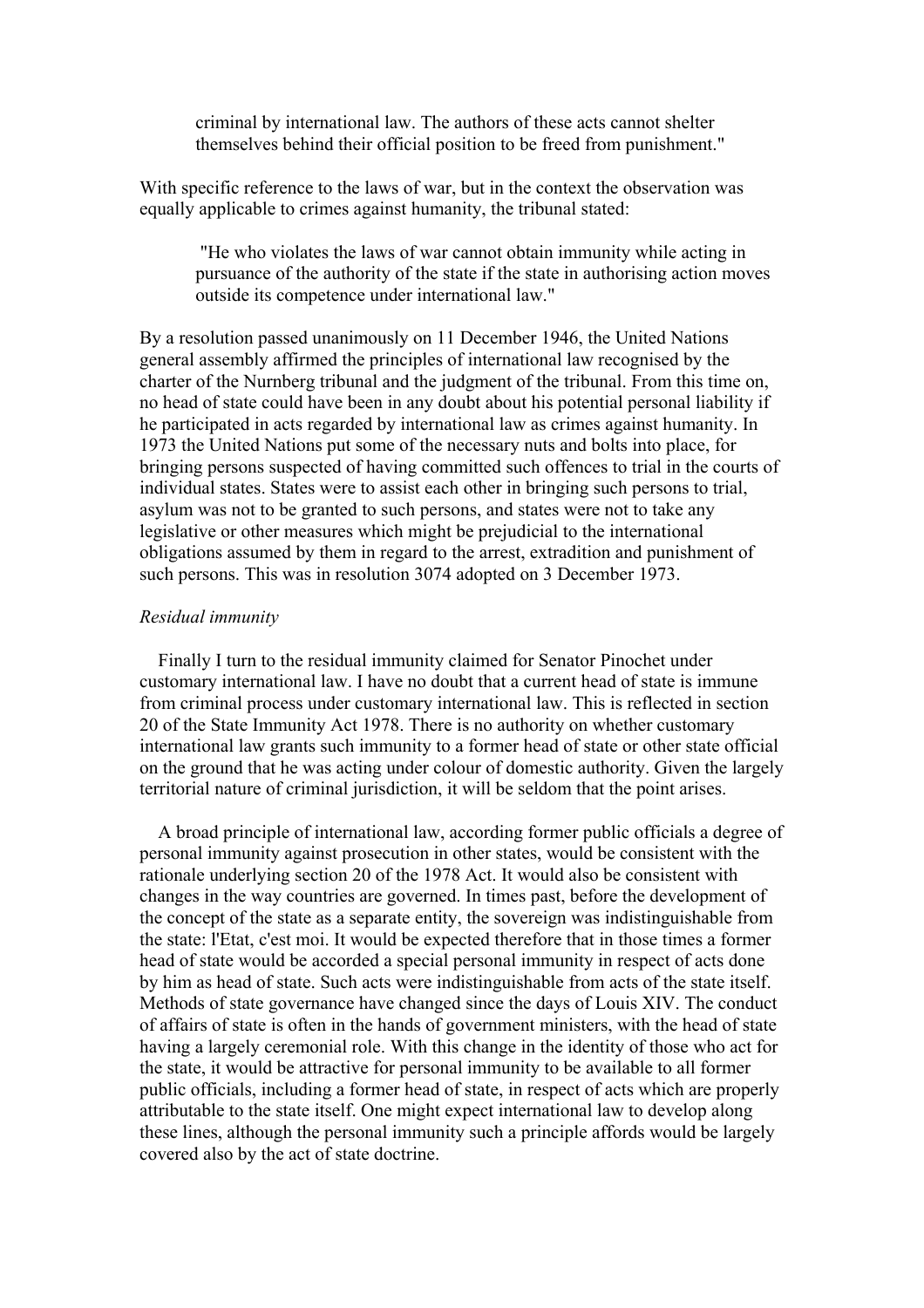Even such a broad principle, however, would not assist Senator Pinochet. In the same way as acts of torture and hostage-taking stand outside the limited immunity afforded to a former head of state by section 20, because those acts cannot be regarded by international law as a function of a head of state, so for a similar reason Senator Pinochet cannot bring himself within any such broad principle applicable to state officials. Acts of torture and hostage-taking, outlawed as they are by international law, cannot be attributed to the state to the exclusion of personal liability. Torture is defined in the torture convention (the Convention against torture and other cruel, inhuman or degrading treatment or punishment (1984)) and in the United Kingdom legislation (section 134 of the Criminal Justice Act 1984) as a crime committed by public officials and persons acting in a public capacity. As already noted, the Convention against the taking of hostages (1979) described hostage-taking as a manifestation of international terrorism. It is not consistent with the existence of these crimes that former officials, however senior, should be immune from prosecution outside their own jurisdictions. The two international conventions made clear that these crimes were to be punishable by courts of individual states. The torture convention, in articles 5 and 7, expressly provided that states are permitted to establish jurisdiction where the victim is one of their nationals, and that states are obliged to prosecute or extradite alleged offenders. The hostage-taking convention is to the same effect, in articles 5 and 8.

 I would allow this appeal. It cannot be stated too plainly that the acts of torture and hostage-taking with which Senator Pinochet is charged are offences under United Kingdom statute law. This country has taken extra-territorial jurisdiction for these crimes. The sole question before your Lordships is whether, by reason of his status as a former head of state, Senator Pinochet is immune from the criminal processes of this country, of which extradition forms a part. Arguments about the effect on this country's diplomatic relations with Chile if extradition were allowed to proceed, or with Spain if refused, are not matters for the court. These are, *par excellence*, political matters for consideration by the Secretary of State in the exercise of his discretion under section 12 of the Extradition Act.

# **LORD STEYN**

### My Lords,

 The way in which this appeal comes before the House must be kept in mind. Spain took preliminary steps under the Extradition Act 1989 to obtain the extradition of General Pinochet, the former Head of State of Chile, in respect of crimes which he allegedly committed between 11 September 1973 and March 1990 when he ceased to be the President of Chile. General Pinochet applied to the Divisional Court for a ruling that he is entitled to immunity as a former Head of State from criminal and civil process in the English courts. He obtained a ruling to that effect. If that ruling is correct, the extradition proceedings are at an end. The issues came to the Divisional Court in advance of the receipt of a particularized request for extradition by Spain. Such a request has now been received. Counsel for General Pinochet has argued that the House ought to refuse to admit the request in evidence. In my view it would be wrong to ignore the material put forward in Spain's formal request for extradition. This case ought to be decided on the basis of all the relevant materials before the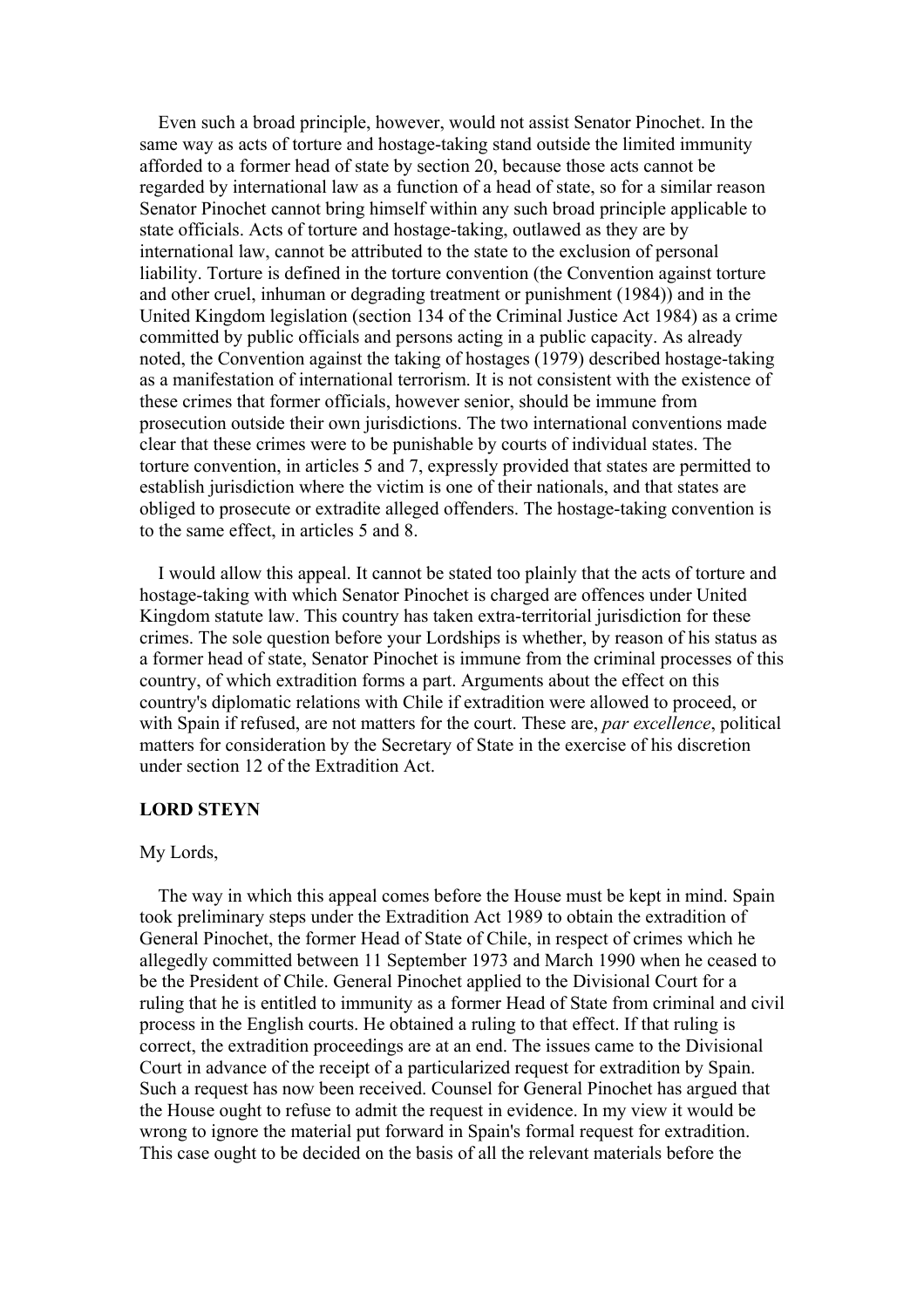House. And that involves also taking into account the further evidence lodged on behalf of General Pinochet.

 In an appeal in which no fewer than 16 barristers were involved over six days it is not surprising that issues proliferated. Some of the issues do not need to be decided. For example, there was as an issue as to the date upon which General Pinochet became the Head of State of Chile. He undoubtedly became the Head of State at least by 26 June 1974; and I will assume that from the date of the coup d'etat on 11 September 1973 he was the Head of State. Rather than attempt to track down every other hare that has been started, I will concentrate my observations on three central issues, namely (1) the nature of the charges brought by Spain against General Pinochet; (2) the question whether he is entitled to former Head of State immunity under the applicable statutory provisions; (3) if he is not entitled to such immunity, the different question whether under the common law act of state doctrine the House ought to declare that the matters involved are not justiciable in our courts. This is not the order in which counsel addressed the issues but the advantage of so considering the issues is considerable. One can only properly focus on the legal issues before the House when there is clarity about the nature of the charges in respect of which General Pinochet seeks to establish immunity or seeks to rely on the act of state doctrine. Logically, immunity must be examined before act of state. The act of state issue will only arise if the court decides that the defendant does not have immunity. And I shall attempt to show that the construction of the relevant statutory provisions relating to immunity has a bearing on the answer to the separate question of act of state.

# *The case against General Pinochet*

 In the Divisional Court the Lord Chief Justice summarized the position by saying that the thrust of the warrant "makes it plain that the applicant is charged not with personally torturing or murdering victims or ordering their disappearance, but with using the power of the State to that end". Relying on the information contained in the request for extradition, it is necessary to expand the cryptic account of the facts in the warrant. The request alleges a systematic campaign of repression against various groups in Chile after the military coup on 11 September 1973. The case is that of the order of 4,000 individuals were killed or simply disappeared. Such killings and disappearances mostly took place in Chile but some also took place in various countries abroad. Such acts were committed during the period from 11 September 1973 until 1990. The climax of the repression was reached in 1974 and 1975. The principal instrumentality of the oppression was the Direction de Inteligencia Nacional (DINA), the secret police. The subsequent re-naming of this organization is immaterial. The case is that agents of DINA, who were specially trained in torture techniques, tortured victims on a vast scale in secret torture chambers in Santiago and elsewhere in Chile. The torturers were invariably dressed in civilian clothes. Hooded doctors were present during torture sessions. The case is not one of interrogators acting in excess of zeal. The case goes much further. The request explains:

 "The most usual method was "the grill" consisting of a metal table on which the victim was laid naked and his extremities tied and electrical shocks were applied to the lips, genitals, wounds or metal prosthesis; also two persons, relatives or friends, were placed in two metal drawers one on top of the other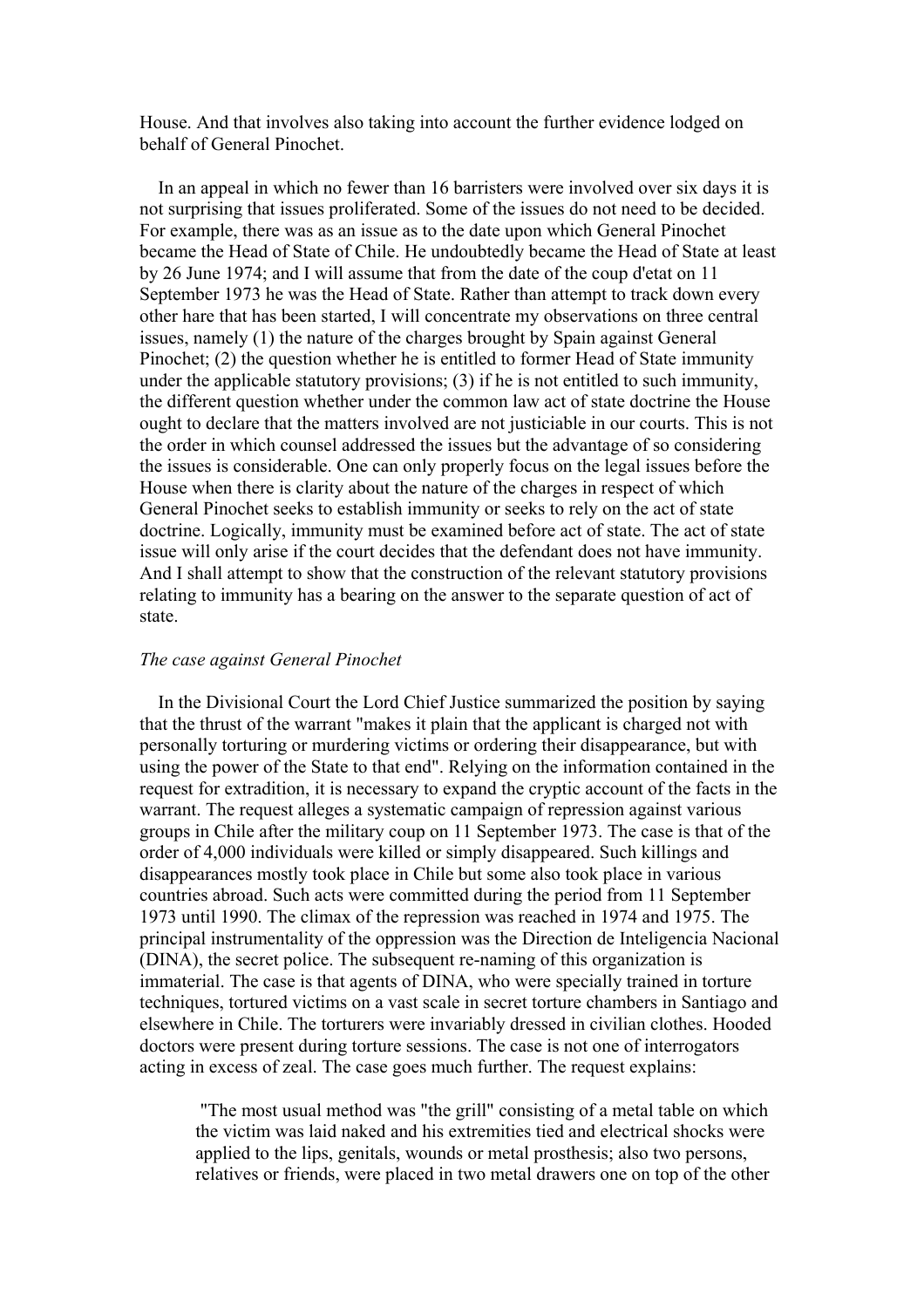so that when the one above was tortured the psychological impact was felt by the other; on other occasions the victim was suspended from a bar by the wrists and/or the knees, and over a prolonged period while held in this situation electric current was applied to him, cutting wounds were inflicted or he was beaten; or the "dry submarine" method was applied, i.e. placing a bag on the head until close to suffocation, also drugs were used and boiling water was thrown on various detainees to punish them as a foretaste for the death which they would later suffer."

As the Divisional Court observed it is not alleged that General Pinochet personally committed any of these acts by his own hand. The case is, however, that agents of DINA committed the acts of torture and that DINA was directly answerable to General Pinochet rather than to the military junta. And the case is that DINA undertook and arranged the killings, disappearances and torturing of victims on the orders of General Pinochet. In other words, what is alleged against General Pinochet is not constructive criminal responsibility. The case is that he ordered and procured the criminal acts which the warrant and request for extradition specify.  $\delta$ K $\delta$  6KThe allegations have not been tested in a court of law. The House is not required to examine the correctness of the allegations. The House must assume the correctness of the allegations as the backcloth of the questions of law arising on this appeal.

# *The former Head of State immunity*

 It is now possible to turn to the point of general public importance involved in the Divisional Court's decision, namely "the proper interpretation and scope of the immunity enjoyed by a former Head of State from arrest and extradition proceedings in the United Kingdom in respect of acts committed while he was Head of State". It is common ground that a Head of State while in office has an absolute immunity against civil or criminal proceedings in the English courts. If General Pinochet had still been Head of State of Chile, he would be immune from the present extradition proceedings. But he has ceased to be a Head of State. He claims immunity as a former Head of State. Counsel for General Pinochet relied on provisions contained in Part I of the State Immunity Act 1978. Part I does not apply to criminal proceedings: see Section 16(4). It is irrelevant to the issues arising on this appeal. The only arguable basis for such an immunity originates in Section 20 of the Act of 1978. It provides as follows:

 "Subject to the provisions of this section and to any necessary modifications, the Diplomatic Privileges Act 1964 shall apply to- (a) a sovereign or other head of State. (b) members of his family forming part of his household; and (c) his private servants. as it applies to the head of a diplomatic mission, to members of his family forming part of his household and to his private servants."

It is therefore necessary to turn to the relevant provisions of the Diplomatic Privileges Act 1964. The relevant provisions are contained in Articles 31, 38 and 39 of the Vienna Convention on Diplomatic Relations which in part forms Schedule 1 to the Act of 1964. Article 31 provides that a diplomatic agent shall enjoy immunity from criminal jurisdiction in the receiving state. Article 38(1) reads as follows: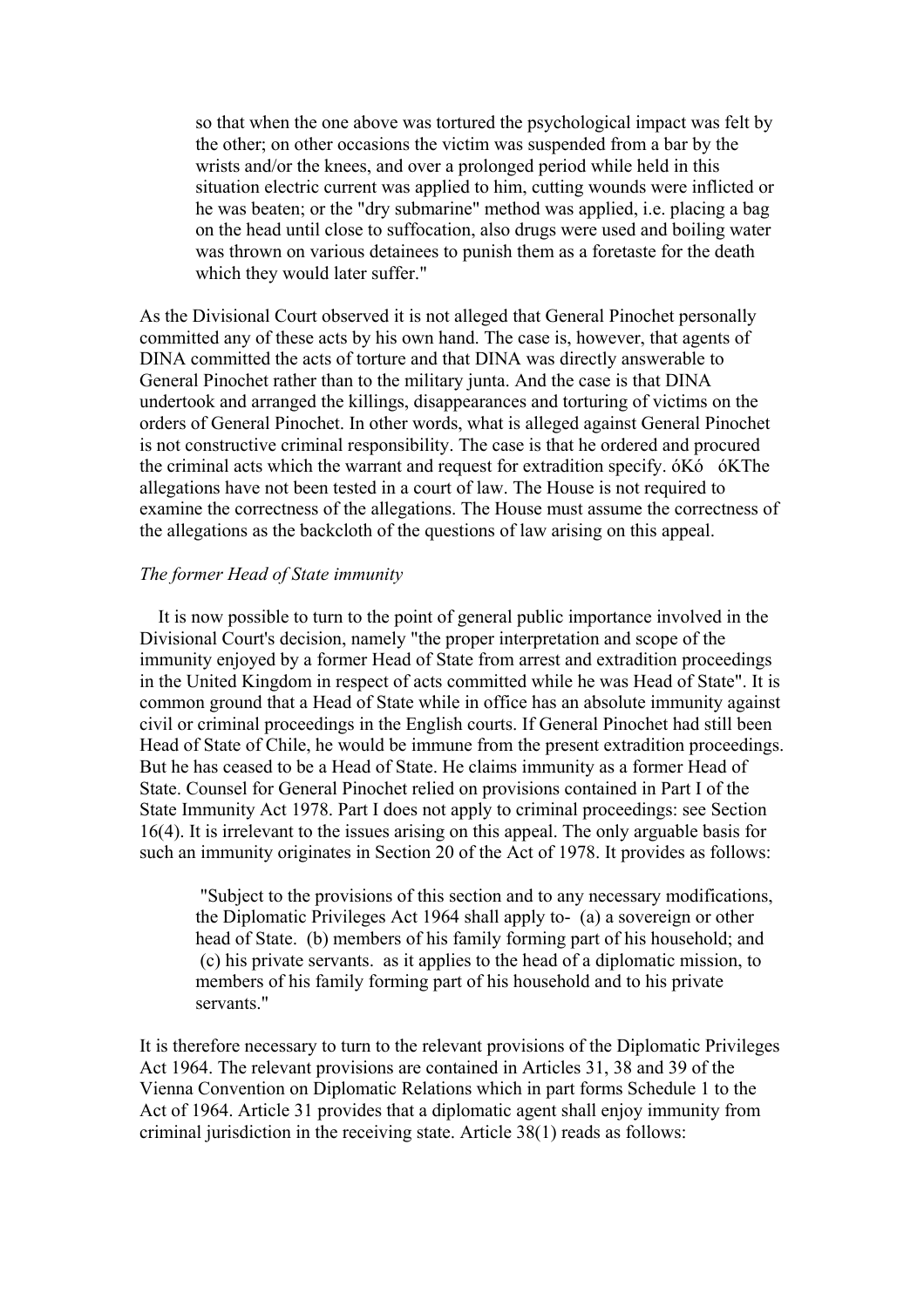"Except in so far as additional privileges and immunities may be granted by the receiving State, a diplomatic agent who is a national of or permanently resident in that State shall enjoy only immunity from jurisdiction and inviolability in respect of *official* acts performed in the exercise of his functions." (My emphasis)

Article 39 so far as it is relevant reads as follows:

 "1. Every person entitled to privileges and immunities shall enjoy them from the moment he enters the territory of the receiving State . . . . .

 2. When the functions of a person enjoying privileges and immunities have come to an end, such privileges and immunities shall normally cease at the moment when he leaves the country or on expiry of a reasonable period in which to do so but shall subsist until that time even in case of armed conflict. *However, with respect to acts performed by such a person in the exercise of his functions as a member of the mission, immunity shall continue to subsist.*" (My emphasis)

Given the different roles of a member of a diplomatic mission and a Head of State, as well as the fact that a diplomat principally acts in the receiving state whereas a Head of State principally acts in his own country, the legislative technique of applying Article 39(2) to former a Head of State is somewhat confusing. How the necessary modifications required by Section 20 of the Act of 1978 are to be achieved is not entirely straightforward. Putting to one side the immunity of a serving Head of State, my view is that Section 20 of the 1978 Act, read with the relevant provisions of the schedule to the 1964 Act, should be read as providing that a former Head of State shall enjoy immunity from the criminal jurisdiction of the United Kingdom with respect to his official acts performed in the exercise of his functions as Head of State. That was the synthesis of the convoluted provisions helpfully offered by Mr Lloyd Jones, who appeared as *amicus curiae.* Neither counsel for General Pinochet nor counsel for the Spanish Government questioned this formulation. For my part it is the only sensible reconstruction of the legislative intent. It is therefore plain that statutory immunity in favour of a former Head of State is not absolute. It requires the coincidence of two requirements: (1) that the defendant is a former Head of State (*ratione personae* in the vocabulary of international law) and (2) that he is charged with official acts performed in the exercise of his functions as a Head of State (*ratione materiae*). In regard to the second requirement it is not sufficient that official acts are involved: the acts must also have been performed by the defendant in the exercise of his functions as Head of State.

 On the assumption that the allegations of fact contained in the warrant and the request are true, the central question is whether those facts must be regarded as official acts performed in the exercise of the functions of a Head of State. The Lord Chief Justice observed that a former Head of State is clearly entitled to immunity from process in respect of some crimes. I would accept this proposition. Rhetorically, The Lord Chief Justice then posed the question: "Where does one draw the line?" After a detailed review of the case law and literature, he concluded that even in respect of acts of torture the former Head of State immunity would prevail. That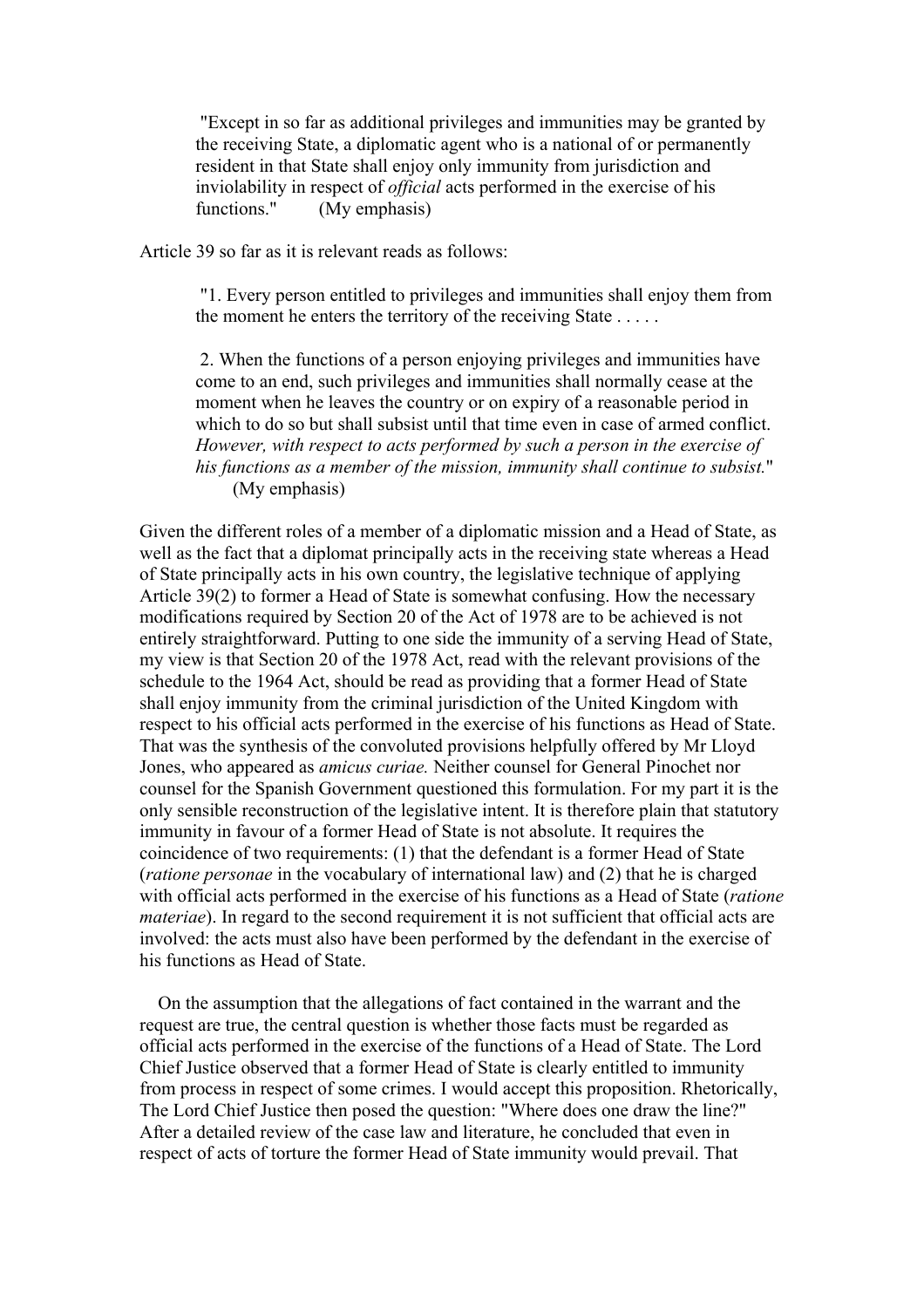amounts to saying that there is no or virtually no line to be drawn. Collins J. went further. He said:

 "The submission was made that it could never be in the exercise of such functions to commit crimes as serious as those allegedly committed by the applicant. Unfortunately history shows that it has indeed on occasions been state policy to exterminate or to oppress particular groups. One does not have look very far back in history to see examples of the sort of thing having happened. There is in my judgment no justification for reading any limitation based on the nature of the crimes committed into the immunity which exists."

It is inherent in this stark conclusion that there is no or virtually no line to be drawn. It follows that when Hitler ordered the "final solution" his act must be regarded as an official act deriving from the exercise of his functions as Head of State. That is where the reasoning of the Divisional Court inexorably leads. Counsel for General Pinochet submitted that this conclusion is the inescapable result of the statutory wording.

 My Lords, the concept of an individual acting in his capacity as Head of State involves a rule of law which must be applied to the facts of a particular case. It invites classification of the circumstances of a case as falling on a particular side of the line. It contemplates at the very least that some acts of a Head of State may fall beyond even the most enlarged meaning of official acts performed in the exercise of the functions of a Head of State. If a Head of State kills his gardener in a fit of rage that could by no stretch of the imagination be described as an act performed in the exercise of his functions as Head of State. If a Head of State orders victims to be tortured in his presence for the sole purpose of enjoying the spectacle of the pitiful twitchings of victims dying in agony (what Montaigne described as the farthest point that cruelty can reach) that could not be described as acts undertaken by him in the exercise of his functions as a Head of State. Counsel for General Pinochet expressly, and rightly, conceded that such crimes could not be classified as official acts undertaken in the exercise of the functions of a Head of State. These examples demonstrate that there is indeed a meaningful line to be drawn.

 How and where the line is to be drawn requires further examination. Is this question to be considered from the vantage point of the municipal law of Chile, where most of the acts were committed, or in the light of the principles of customary international law? Municipal law cannot be decisive as to where the line is to be drawn. If it were the determining factor, the most abhorrent municipal laws might be said to enlarge the functions of a Head of State. But I need not dwell on the point because it is conceded on behalf of General Pinochet that the distinction between official acts performed in the exercise of functions as a Head of State and acts not satisfying these requirements must depend on the rules of international law. It was at one stage argued that international law spells out no relevant criteria and is of no assistance. In my view that is not right. Negatively, the development of international law since the Second World War justifies the conclusion that by the time of the 1973 coup d'etat, and certainly ever since, international law condemned genocide, torture, hostage taking and crimes against humanity (during an armed conflict or in peace time) as international crimes deserving of punishment. Given this state of international law, it seems to me difficult to maintain that the commission of such high crimes may amount to acts performed in the exercise of the functions of a Head of State.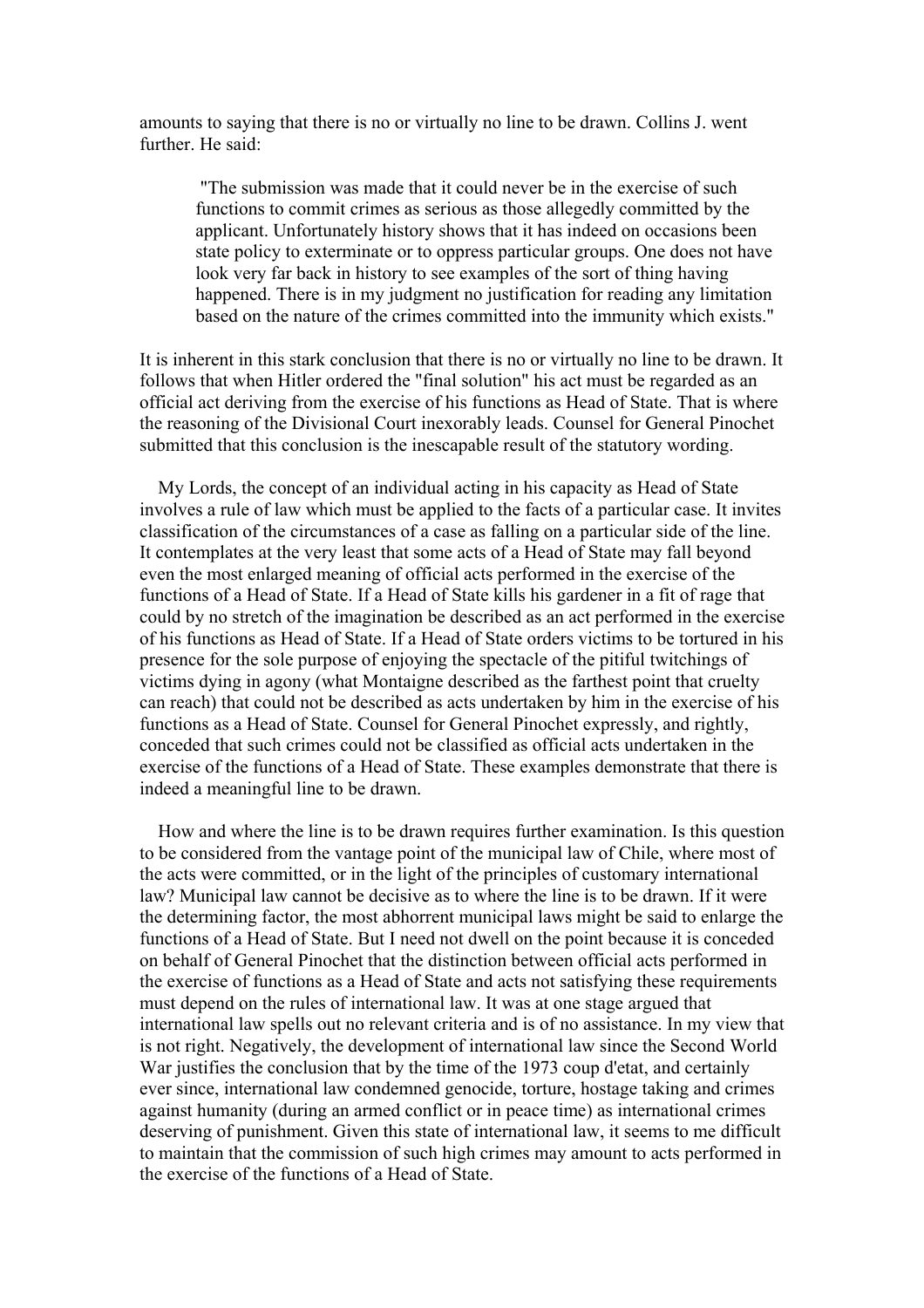The essential fragility of the claim to immunity is underlined by the insistence on behalf of General Pinochet that it is not alleged that he "personally" committed any of the crimes. That means that he did not commit the crimes by his own hand. It is apparently conceded that if he personally tortured victims the position would be different. This distinction flies in the face of an elementary principle of law, shared by all civilized legal systems, that there is no distinction to be drawn between the man who strikes, and a man who orders another to strike. It is inconceivable that in enacting the Act of 1978 Parliament would have wished to rest the statutory immunity of a former Head of State on a different basis.

 On behalf of General Pinochet it was submitted that acts by police, intelligence officers and military personnel are paradigm official acts. In this absolute form I do not accept the proposition. For example, why should what was allegedly done in secret in the torture chambers of Santiago on the orders of General Pinochet be regarded as official acts? Similarly, why should the murders and disappearances allegedly perpetrated by DINA in secret on the orders of General Pinochet be regarded as official acts? But, in any event, in none of these cases is the further essential requirement satisfied, viz. that in an international law sense these acts were part of the functions of a Head of State. The normative principles of international law do not require that such high crimes should be classified as acts performed in the exercise of the functions of a Head of State. For my part I am satisfied that as a matter of construction of the relevant statutory provisions the charges brought by Spain against General Pinochet are properly to be classified as conduct falling beyond the scope of his functions as Head of State. Qualitatively, what he is alleged to have done is no more to be categorized as acts undertaken in the exercise of the functions of a Head of State than the examples already given of a Head of State murdering his gardener or arranging the torture of his opponents for the sheer spectacle of it. It follows that in my view General Pinochet has no statutory immunity.

 Counsel for General Pinochet further argued that if he is not entitled to statutory immunity, he is nevertheless entitled to immunity under customary international law. International law recognizes no such wider immunity in favour of a former Head of State. In any event, if there had been such an immunity under international law Section 20, read with Article 39(2), would have overridden it. General Pinochet is not entitled to an immunity of any kind.

### *The act of state doctrine*

 Counsel for General Pinochet submitted that, even if he fails to establish the procedural bar of statutory immunity, the House ought to uphold his challenge to the validity of the warrant on the ground of the act of state doctrine. They argued that the validity of the warrant and propriety of the extradition proceedings necessarily involve an investigation by the House of governmental or official acts which largely took place in Chile. They relied on the explanation of the doctrine of act of state by Lord Wilberforce in *Buttes Gas and Oil Co v. Hammer* [1982] A.C. 888. Counsel for General Pinochet further put forward wide-ranging political arguments about the consequences of the extradition proceedings, such as adverse internal consequences in Chile and damage to the relations between the United Kingdom and Chile. Plainly it is not appropriate for the House to take into account such political considerations. And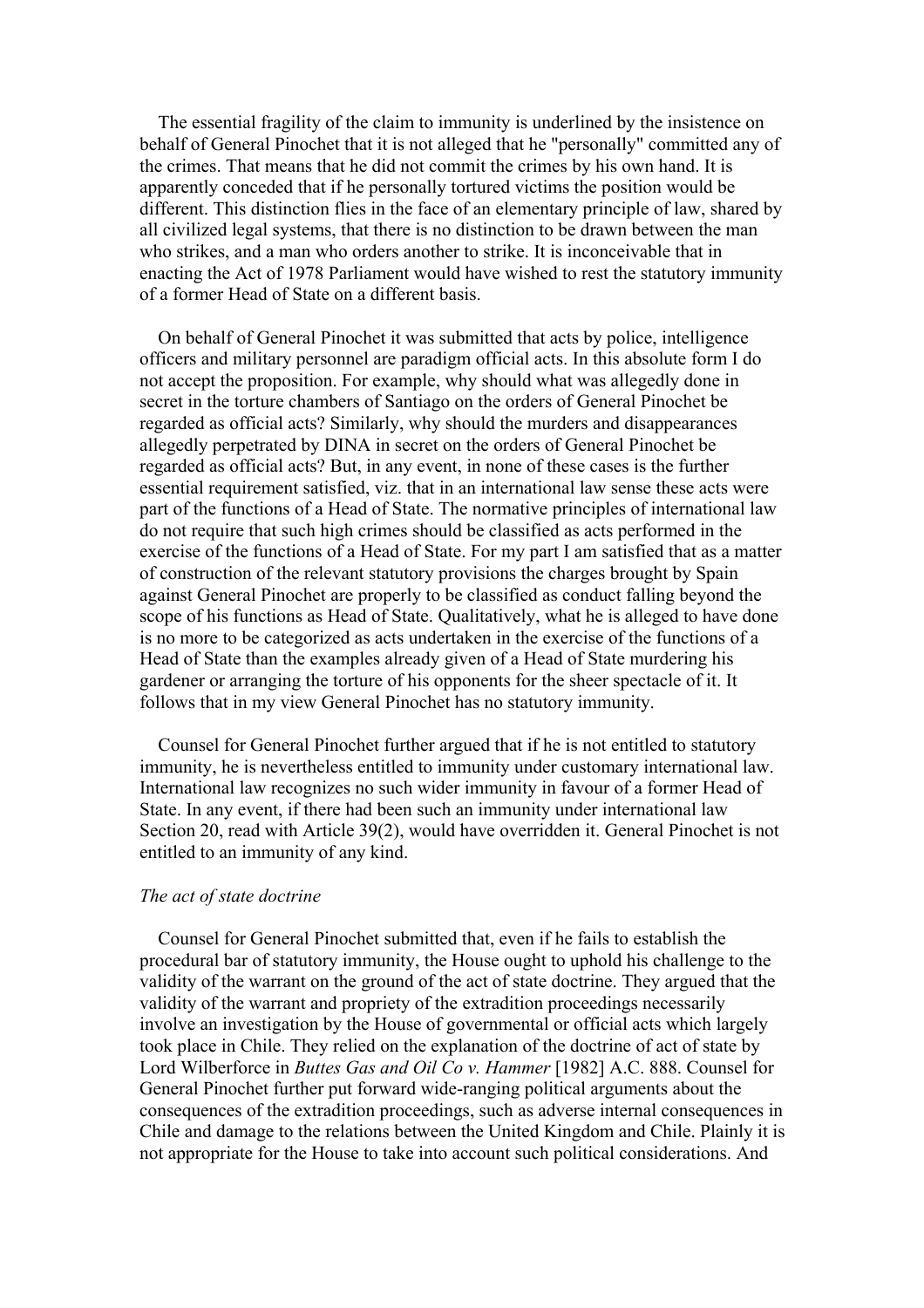the same applies to the argument suggesting past "acquiescence" by the United Kingdom government.

 Concentrating on the legal arguments, I am satisfied that there are several reasons why the act of state doctrine is inapplicable. First the House is not being asked to investigate, or pass judgment on, the facts alleged in the warrant or request for extradition. The task of the House is simply to take note of the allegations and to consider and decide the legal issues of immunity and act of state. Secondly, the issue of act of state must be approached on the basis that the intent of Parliament was not to give statutory immunity to a former Head of State in respect of the systematic torture and killing of his fellow citizens. The ground of this conclusion is that such high crimes are not official acts committed in the exercise of the functions of a Head of State. In those circumstances it cannot be right for the House to enunciate an enlarged act of state doctrine, stretching far beyond anything said in *Buttes Gas*, to protect a former Head of State from the consequences of his private crimes. Thirdly, any act of state doctrine is displaced by Section 134(1) of the Criminal Justice Act 1988 in relation to torture and Section (1)(1) of the Taking of Hostages Act 1982 . Both Acts provide for the taking of jurisdiction over foreign governmental acts. Fourthly, and more broadly, the Spanish authorities have relied on crimes of genocide, torture, hostage taking and crimes against humanity. It has in my view been clearly established that by 1973 such acts were already condemned as high crimes by customary international law. In these circumstances it would be wrong for the English courts now to extend the act of state doctrine in a way which runs counter to the state of customary international law as it existed in 1973. Since the act of state doctrine depends on public policy as perceived by the courts in the forum at the time of the suit the developments since 1973 are also relevant and serve to reinforce my view. I would endorse the observation in the Third Restatement of The Foreign Relations Law of the United States, published in 1986 by the American Law Institute, Volume 1, at 370, to the effect that: "A claim arising out of an alleged violation of fundamental human rights--for instance, a claim on behalf of a victim of torture or genocide--would (if otherwise sustainable) probably not be defeated by the act of state doctrine, since the accepted international law of human rights is well established and contemplates external scrutiny of such acts." But in adopting this formulation I would remove the word "probably" and substitute "generally." Finally, I must make clear that my conclusion does not involve the expression of any view on the interesting arguments on universality of jurisdiction in respect of certain international crimes and related jurisdictional questions. Those matters do not arise for decision.

I conclude that the act of state doctrine is inapplicable.

### *Conclusions*

 My Lords, since the hearing in the Divisional Court the case has in a number of ways been transformed. The nature of the case against General Pinochet is now far clearer. And the House has the benefit of valuable submissions from distinguished international lawyers. In the light of all the material now available I have been persuaded that the conclusion of the Divisional Court was wrong. For the reasons I have given I would allow the appeal.